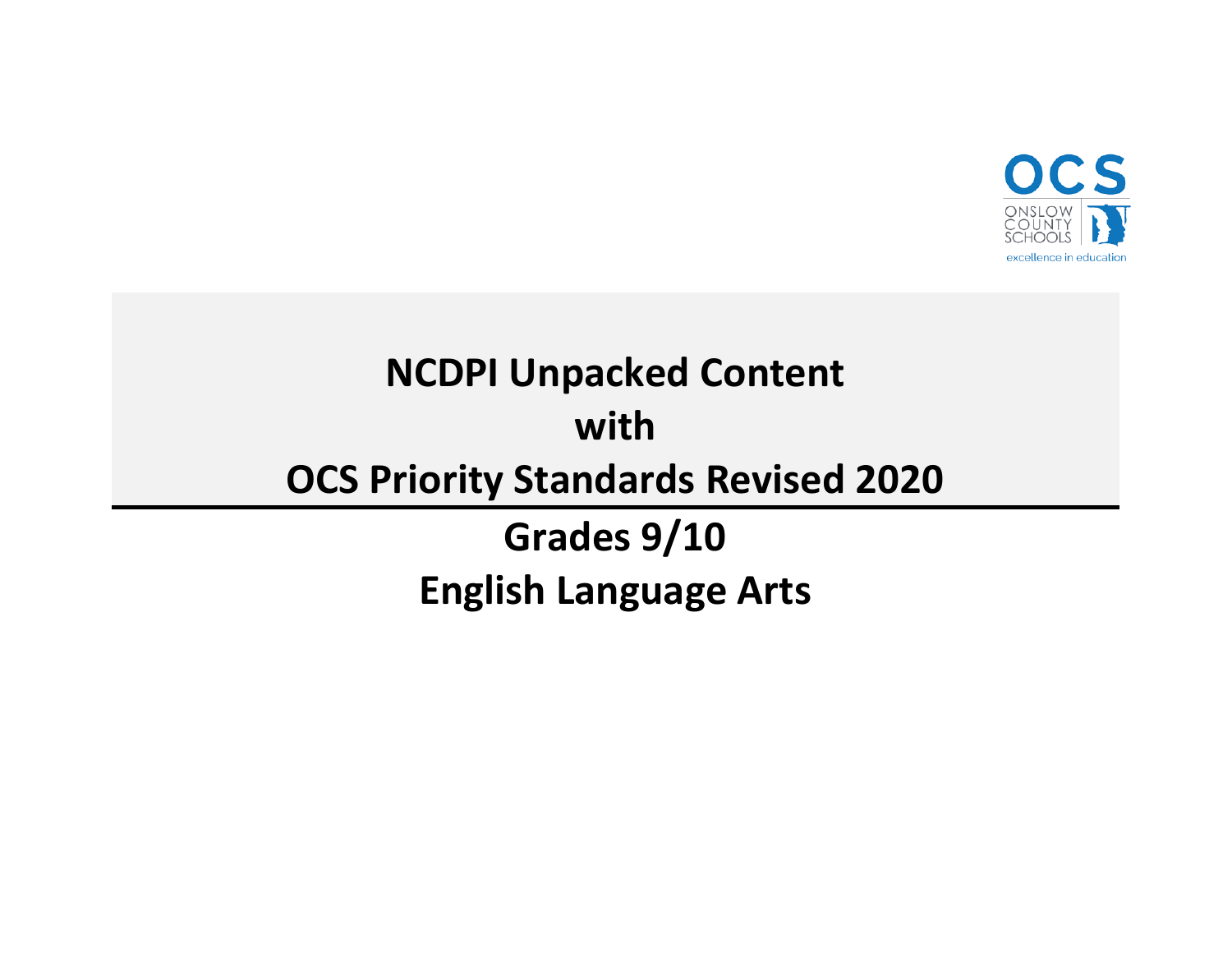

#### **English/Language Arts Standards with Priority Standards and Clarification**

*For the new NC ELA Standard Course of Study that will be effective in all North Carolina schools in the 2018-2019 school year.*

This document is designed to help North Carolina educators teach the ELA Standard Course of Study. NCDPI staff is continually updating and improving these tools to better serve teachers.

#### **What is the purpose of this document?**

This document provides the Grades 9-10 NC Standard Course of Study for English Language Arts (2017) in a format that includes a clarification of each standard and glossary. The standards define what students should know and be able to do. The clarifications include an explanation of the standards, ideas for instruction, and examples. The standards appear in the left column with glossary terms bolded. The middle column contains the clarification of the standard with ideas for "In the Classroom." The right column is the glossary.

**Where can I find the ELA Standard Course of Study K-12, additional resources, examples, and tools?** NCSCS ELA Crosswalks - <https://drive.google.com/file/d/1SFh9pX7-t4Y4UyLzIVzywXPagwGYUks5/view> Writing Guide - <https://drive.google.com/file/d/1p8IcEuGpmeEDGmo06onk0lPegmAFSuGv/view> Language Continuum Guide 9 – 12 - <https://drive.google.com/file/d/1Pd7DwtczG7hjse41ANtkO-8fkgI3bkiY/view> ELA Instructional Practices WIKI - <http://www.livebinders.com/play/play?id=2212650#anchor> Guide for Standards-Focused Text-Centered Lessons - [https://drive.google.com/file/d/1Vj-f1ifr4NJ5-PCTlD](https://drive.google.com/file/d/1Vj-f1ifr4NJ5-PCTlDx9DzIYkh45l9zR/view) ELA Standards and Clarifications with Glossary - [https://drive.google.com/file/d/14O\\_SV0vnlLD0dKsKiYAtPigrk4q2lTEA/view](https://drive.google.com/file/d/14O_SV0vnlLD0dKsKiYAtPigrk4q2lTEA/view)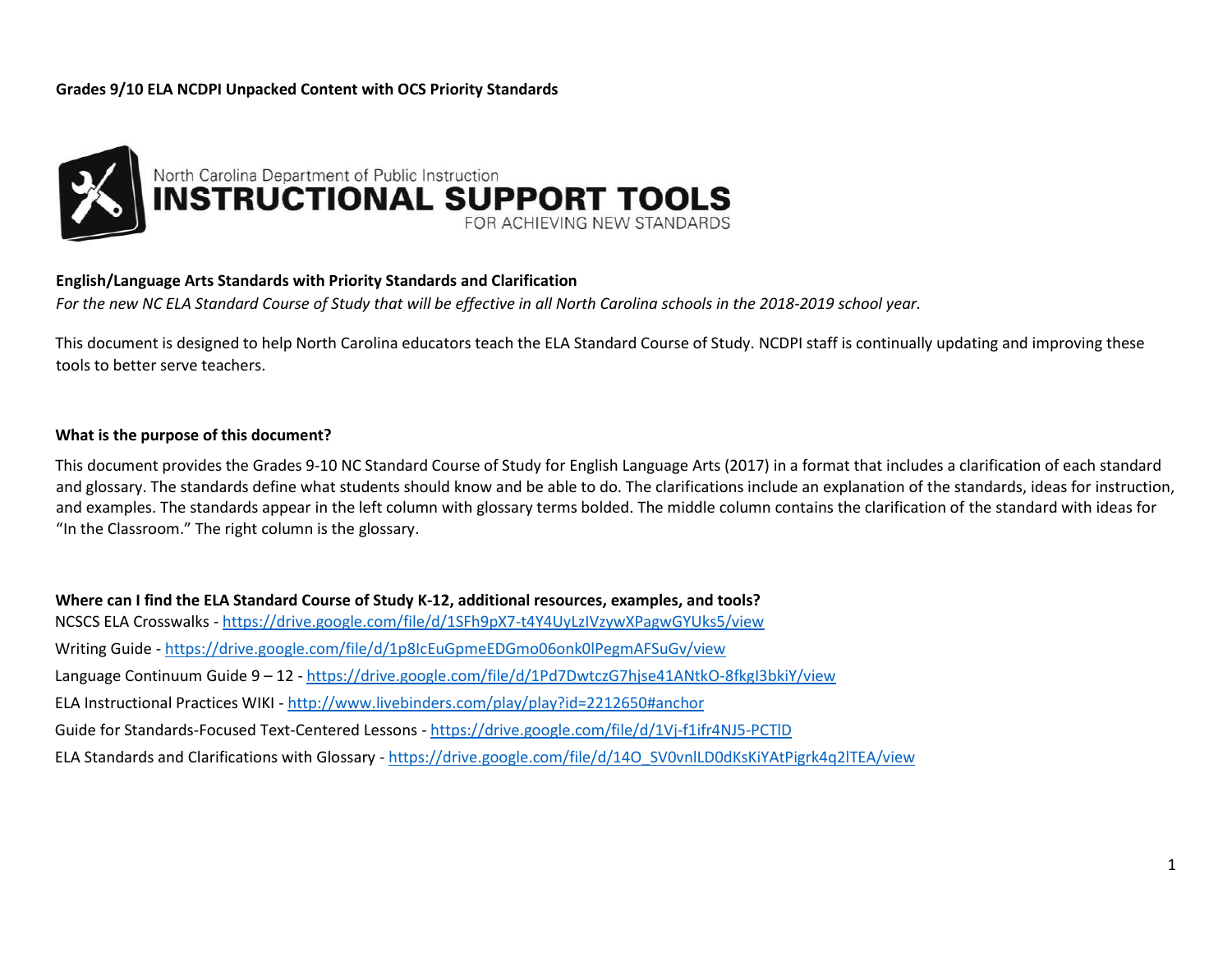# **Defining Priority Standards**

Priority standards are a "carefully selected subset of the total list of grade-specific and course-specific standards within each content area that students must know and be able to do by the end of the school year in order to be prepared for the standards at the next grade level or course. Priority standards represent the assured student competencies that each teacher needs to help every student learn, and demonstrate proficiency in, by the end of the current grade or course" (Ainsworth, 2013, p. xv).

## **Defining the Process to Select Priority Standards**

**Endurance**- Lasting beyond one grade level or course. Does the standard taught provide knowledge and skills that will be of value beyond a single test? Is the learning applicable for a variety of purposes?

**Leverage**- Crossover application within a content area and to other content areas. Does applying the standard/learning provide an avenue for proficiency in other content areas?

**Readiness**- Prerequisite concepts and skills needed to enter a new grade level or course of study. Does the standard/learning provide readiness for the next level?

**Tested**- Concepts and skills most likely to be encountered on standardized tests, entrance exams, or competency exams. Is the standard most likely to be encountered on EOGs/EOCs? Do we have "predictable problems" within the Onslow County School System?

| <b>Strand</b>             | Grade 6 | Grade 7 | Grade 8 | <b>English II</b> |
|---------------------------|---------|---------|---------|-------------------|
| Reading for Literature    | 36-41%  | 36-41%  | 36-41%  | 35-39%            |
| Reading for               | 43-47%  | 43-47%  | 43-47%  | 42-46%            |
| <b>Informational Text</b> |         |         |         |                   |
| Language                  | 11-16%  | 11-16%  | 11-16%  | $9 - 13%$         |
| Writing                   | N/A     | N/A     | N/A     | N/A               |
| Speaking and Listening    | N/A     | N/A     | N/A     | N/A               |
| Total                     | 100%    | 100%    | 100%    | 100%              |

#### **North Carolina Department of Public Instruction Test Specifications for Secondary English Language Arts**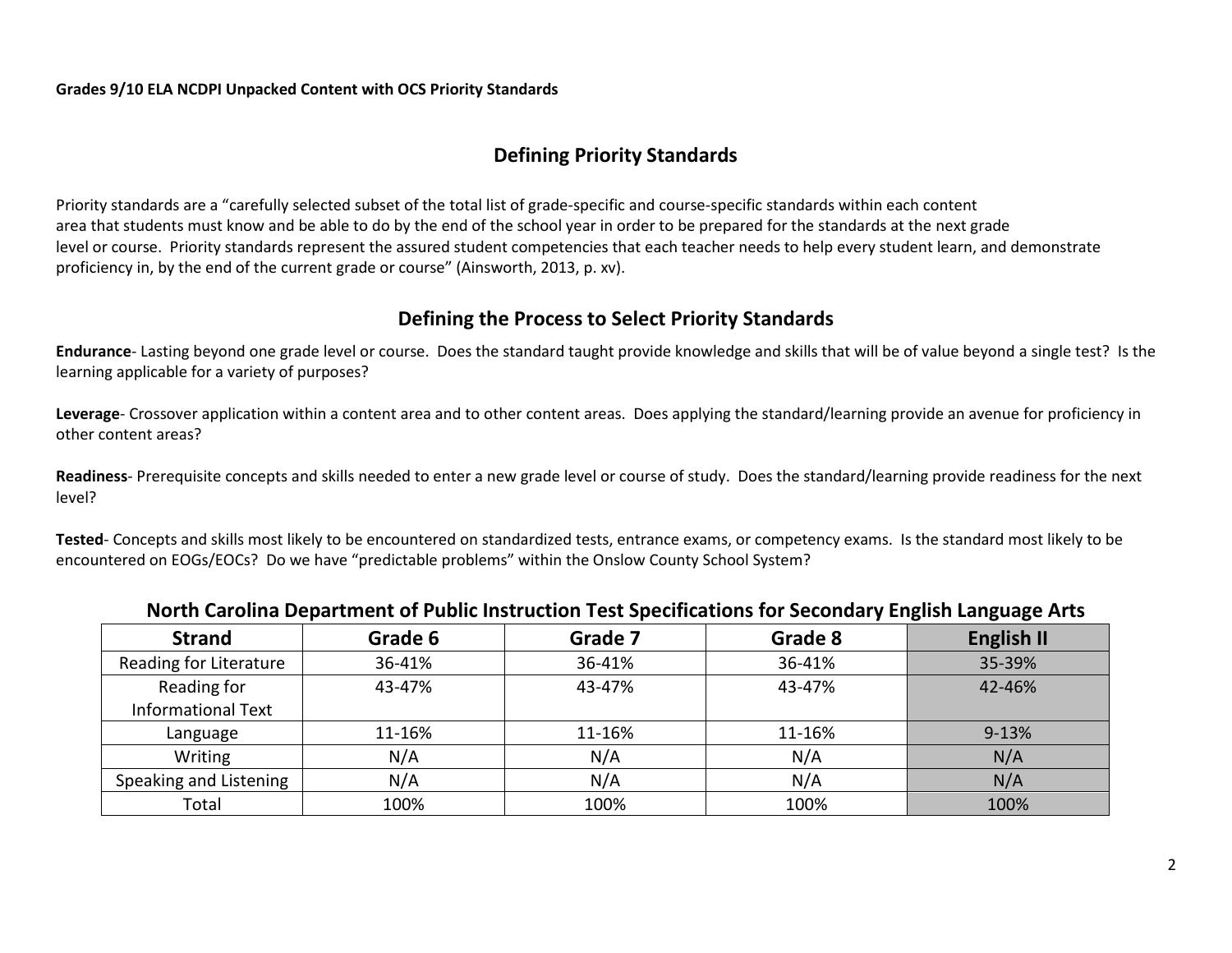| <b>Grade 9 ELA Instructional Blueprint</b>                                                  |                                   |                             |                       |  |
|---------------------------------------------------------------------------------------------|-----------------------------------|-----------------------------|-----------------------|--|
| Grading<br><b>Period</b>                                                                    | <b>OCS Priority Standards</b>     | <b>Supporting Standards</b> | <b>Document Pages</b> |  |
|                                                                                             | Reading Literature: 1, 2          | 3, 10                       | p. 7-14               |  |
|                                                                                             | Reading Informational: 1, 2, 4    | 3, 10                       | p. 15-24              |  |
| $\mathbf{1}$                                                                                | Language: 1, 2                    | 4, 6                        | p. 25-31              |  |
|                                                                                             | Writing: 4                        | 3, 5                        | p. 38-42              |  |
|                                                                                             | Speaking and Listening: 1         | 4, 5                        | p. 44-49              |  |
|                                                                                             |                                   |                             |                       |  |
|                                                                                             | Reading Literature: 1, 2, 4       | 5, 6, 7, 9, 10              | p. 7-14               |  |
|                                                                                             | Reading Informational: 1, 2, 4, 5 | 6, 7, 8, 9, 10              | p. 15-24              |  |
| $\overline{2}$                                                                              | Language: 3                       | $5,6$                       | p. 27-31              |  |
|                                                                                             | Writing: 1                        | 2, 5, 6                     | p. 32-43              |  |
|                                                                                             | Speaking and Listening: 1         | $\overline{3}$              | p. 44-47              |  |
|                                                                                             |                                   |                             |                       |  |
|                                                                                             | Reading Literature: 1, 2, 4       | 3, 5, 6, 10                 | p. 7-14               |  |
|                                                                                             | Reading Informational: 1, 2, 4, 5 | 3, 6, 10                    | p. 15-24              |  |
| 3                                                                                           | Language: 1, 2, 3                 | 4, 5, 6                     | p. 25-31              |  |
|                                                                                             | Writing: 1, 4                     | 5, 6                        | p. 32-43              |  |
|                                                                                             | Speaking and Listening: 1         | 2, 3, 4, 5                  | p. 44-49              |  |
| *Priority standards and applicable grade level denoted in bold within the unpacked content* |                                   |                             |                       |  |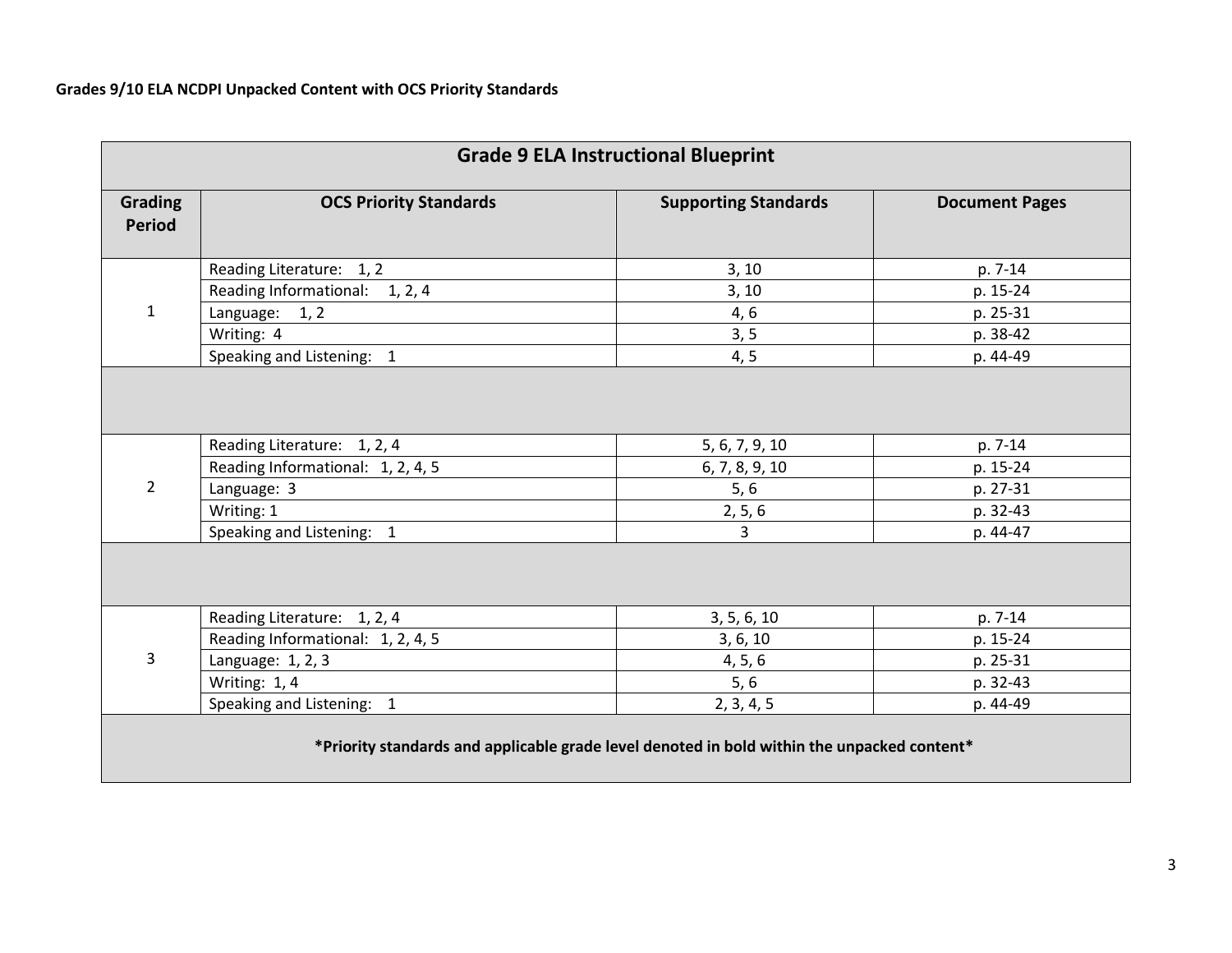| <b>Grade 10 ELA Instructional Blueprint</b>                                                         |                                                                        |                                 |                                  |
|-----------------------------------------------------------------------------------------------------|------------------------------------------------------------------------|---------------------------------|----------------------------------|
| Grading<br><b>Period</b>                                                                            | <b>OCS Priority Standards</b>                                          | <b>Supporting Standards</b>     | <b>Document Pages</b>            |
|                                                                                                     | Reading Literature: 1, 2, 4                                            | 3, 10                           | p. 7-14                          |
|                                                                                                     | Reading Informational: 2, 3                                            | 1, 4, 10                        | p. 15-24                         |
| $\mathbf{1}$                                                                                        | Language: 3                                                            | 1, 2, 4, 6                      | p. 25-31                         |
|                                                                                                     | Writing: 2                                                             | 3, 4                            | p. 35-41                         |
|                                                                                                     | Speaking and Listening: 1                                              | 4, 5                            | p. 44-49                         |
| $\overline{2}$                                                                                      | Reading Literature: 4, 5<br>Reading Informational: 3, 6<br>Language: 5 | 6, 10<br>1, 5, 10<br>1, 2, 4, 6 | p. 10-14<br>p. 15-24<br>p. 25-31 |
|                                                                                                     | Writing: 2                                                             | 4, 5                            | p. 35-42                         |
| Speaking and Listening: 1<br>2, 3, 4<br>p. 44-48<br>Reading Literature: 1, 2<br>7, 9, 10<br>p. 7-14 |                                                                        |                                 |                                  |
|                                                                                                     | Reading Informational: 2, 3, 6                                         | 7, 8, 9, 10                     | p. 16-24                         |
| 3                                                                                                   | Language: 3, 5                                                         | 4, 6                            | p. 27-31                         |
|                                                                                                     | Writing: 2,6                                                           | 1, 4, 5                         | p. 32-43                         |
|                                                                                                     | Speaking and Listening: 1                                              | 2, 3, 4, 5                      | p. 44-49                         |
| *Priority standards and applicable grade level denoted in bold within the unpacked content*         |                                                                        |                                 |                                  |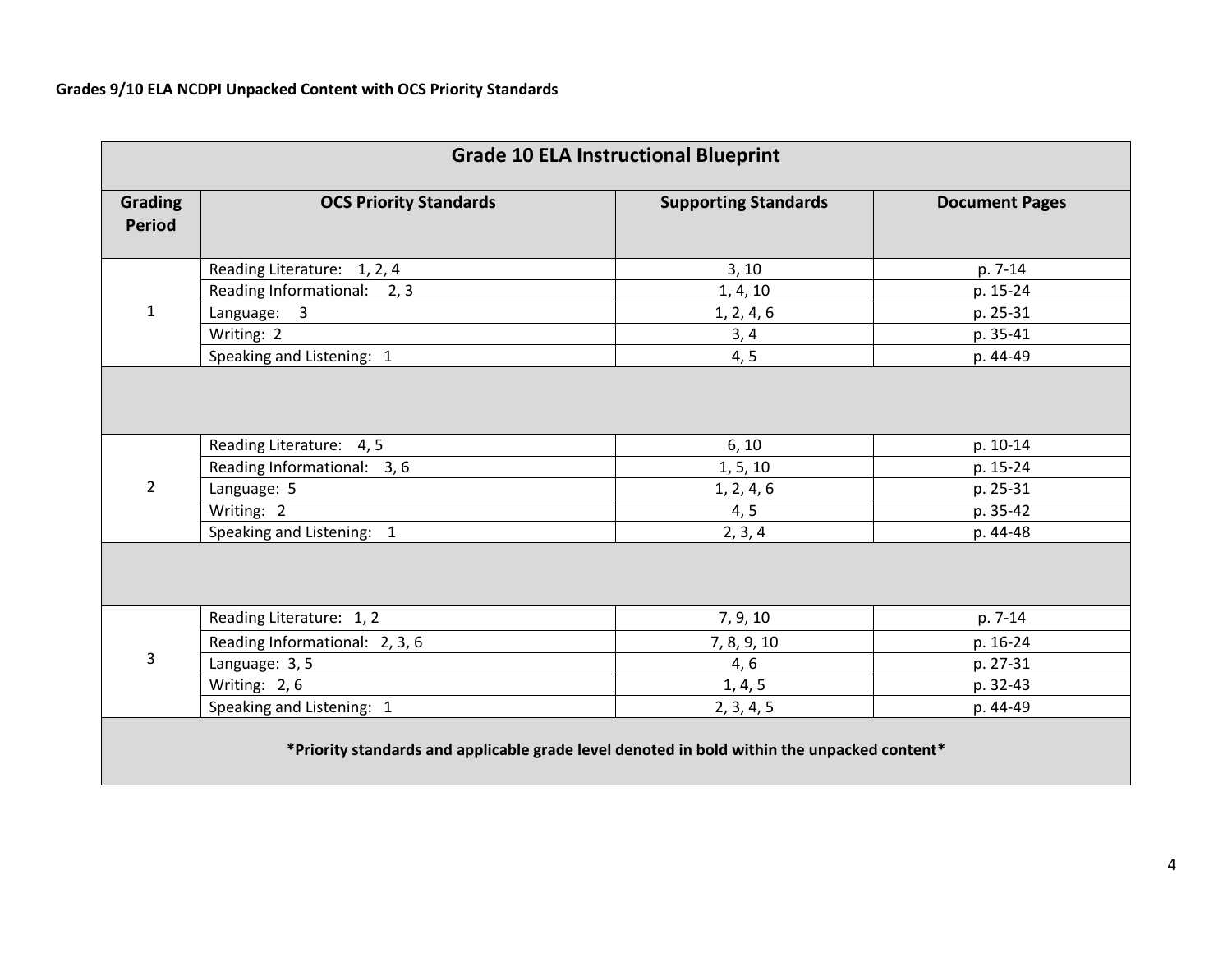# **CCR Anchor Standards**

# **Reading**

#### *Key Ideas and Evidence*

1. Read closely to determine what the text says explicitly and to make logical inferences from it; cite specific textual evidence when writing or speaking to support conclusions drawn from the text.

2. Determine central ideas (RI) or themes (RL) of a text and analyze their development; summarize the key supporting details and ideas.

3. Analyze how and why individuals, events, and ideas develop and interact over the course of a text.

#### *Craft and Structure*

4. Interpret words and phrases as they are used in a text and analyze how specific word choices shape meaning or tone.

5. Analyze the structure of texts, including how specific sentences, paragraphs, and larger portions of the text (e.g., a section, chapter, scene, or stanza) relate to each other and the whole.

6. Assess how point of view, perspective, or purpose shapes the content and style of a text.

#### *Integration of Ideas and Analysis*

7. Integrate and evaluate content presented in diverse media and formats, including visually and quantitatively, as well as in words.

8. Delineate and evaluate the argument and specific claims in a text, including the validity of the reasoning as well as the relevance and sufficiency of the evidence.

9. Analyze how two or more texts address similar themes or topics in order to build knowledge or to compare the approaches the authors take.

#### *Range of Reading and Level of Complexity*

10. Read and understand complex literary and informational texts independently and proficiently, connecting prior knowledge and experiences to text.

# **Language**

## *Conventions of Standard English*

1. Demonstrate command of the conventions of standard English grammar and usage when writing or speaking; demonstrate proficiency within the appropriate grade band grammar continuum.

2. Demonstrate command of the conventions of standard English capitalization, punctuation, and spelling when writing; demonstrate proficiency within the appropriate grade band conventions continuum.

## *Knowledge of Language*

3. Apply knowledge of language to understand how language functions in different contexts, to make effective choices for meaning or style, and to comprehend more fully when reading or listening.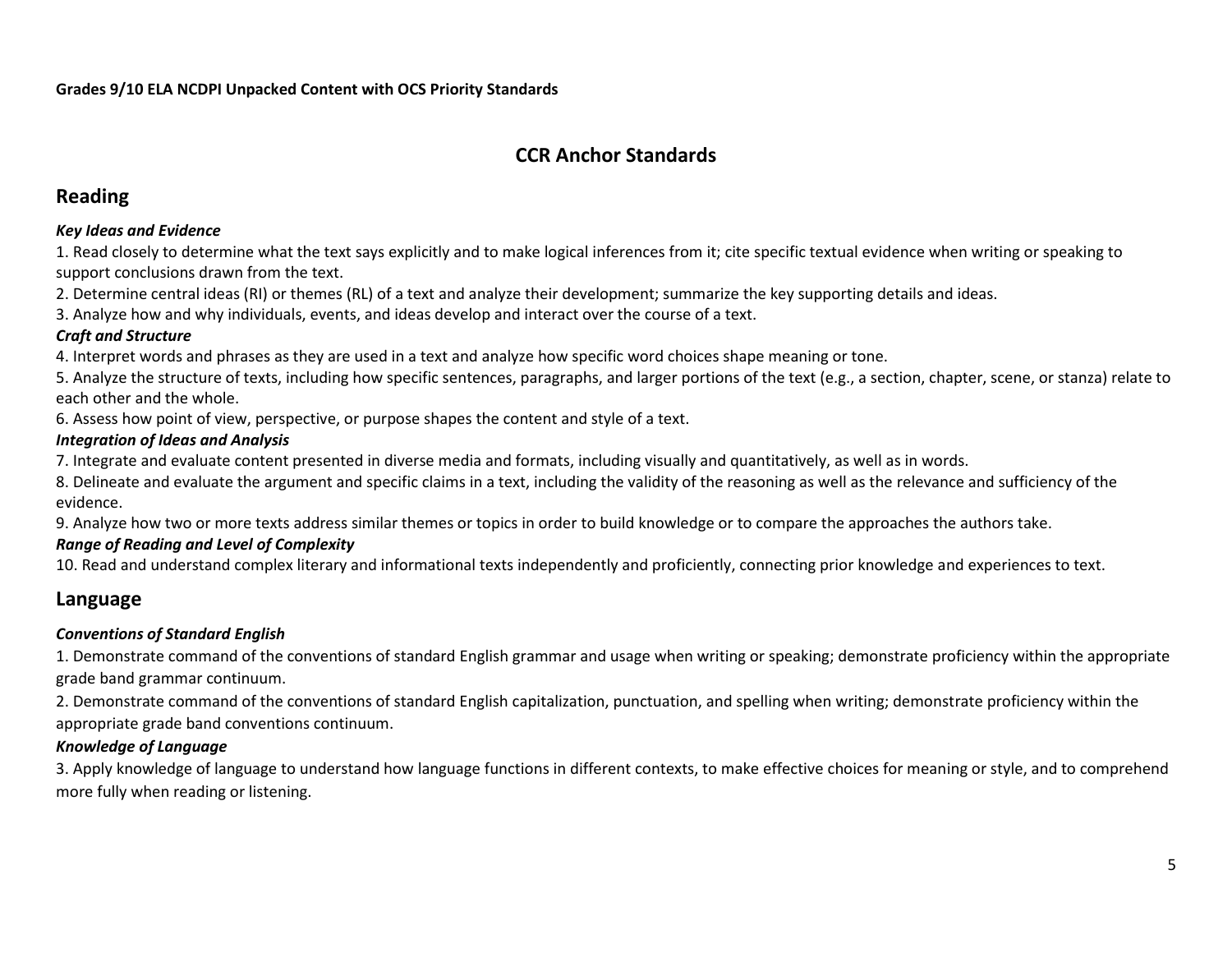#### *Vocabulary Acquisition and Use*

4. Determine and/or clarify the meaning of unknown and multiple-meaning words and phrases by using context clues, analyzing meaningful word parts, word relationships, and consulting general and specialized reference materials, as appropriate.

5. Demonstrate understanding of figurative language and nuances in word meanings.

6. Acquire and use accurately a range of general academic and domain-specific words and phrases sufficient for reading, writing, speaking, and listening at the college and career readiness level; demonstrate independence in developing vocabulary knowledge when encountering an unknown term important to comprehension or expression.

## **Writing**

#### *Text Types, Purposes, and Publishing*

1. Write arguments to support claims in an analysis of substantive topics or texts, using valid reasoning and relevant and sufficient evidence.

2. Write informative/explanatory texts to examine and convey complex ideas and information clearly and accurately through the effective selection, organization, and analysis of content.

3. Write narratives to develop real or imagined experiences or events using effective technique, well-chosen details, and well-structured event sequences.

4. Use digital tools and resources to produce and publish writing and to interact and collaborate with others.

#### *Research*

5. Conduct short as well as more sustained research projects based on focused questions, demonstrating understanding of the subject under investigation. 6. Gather relevant information from multiple print and digital sources, assess the credibility and accuracy of each source, and integrate the information while avoiding plagiarism.

# **Speaking and Listening**

#### *Collaboration and Communication*

1. Prepare for and participate effectively in a range of conversations and collaborations with diverse partners, building on others' ideas and expressing their own clearly and persuasively.

2. Integrate and evaluate information presented in diverse media and formats, including visually, quantitatively, and orally.

3. Evaluate a speaker's point of view, reasoning, and use of evidence and rhetoric.

#### *Presentation of Knowledge and Ideas*

4. Present information, findings, and supporting evidence such that listeners can follow the line of reasoning and the organization, development, and style are appropriate to task, purpose, and audience.

5. Make strategic use of digital media and visual displays of data to express information and enhance understanding of presentations.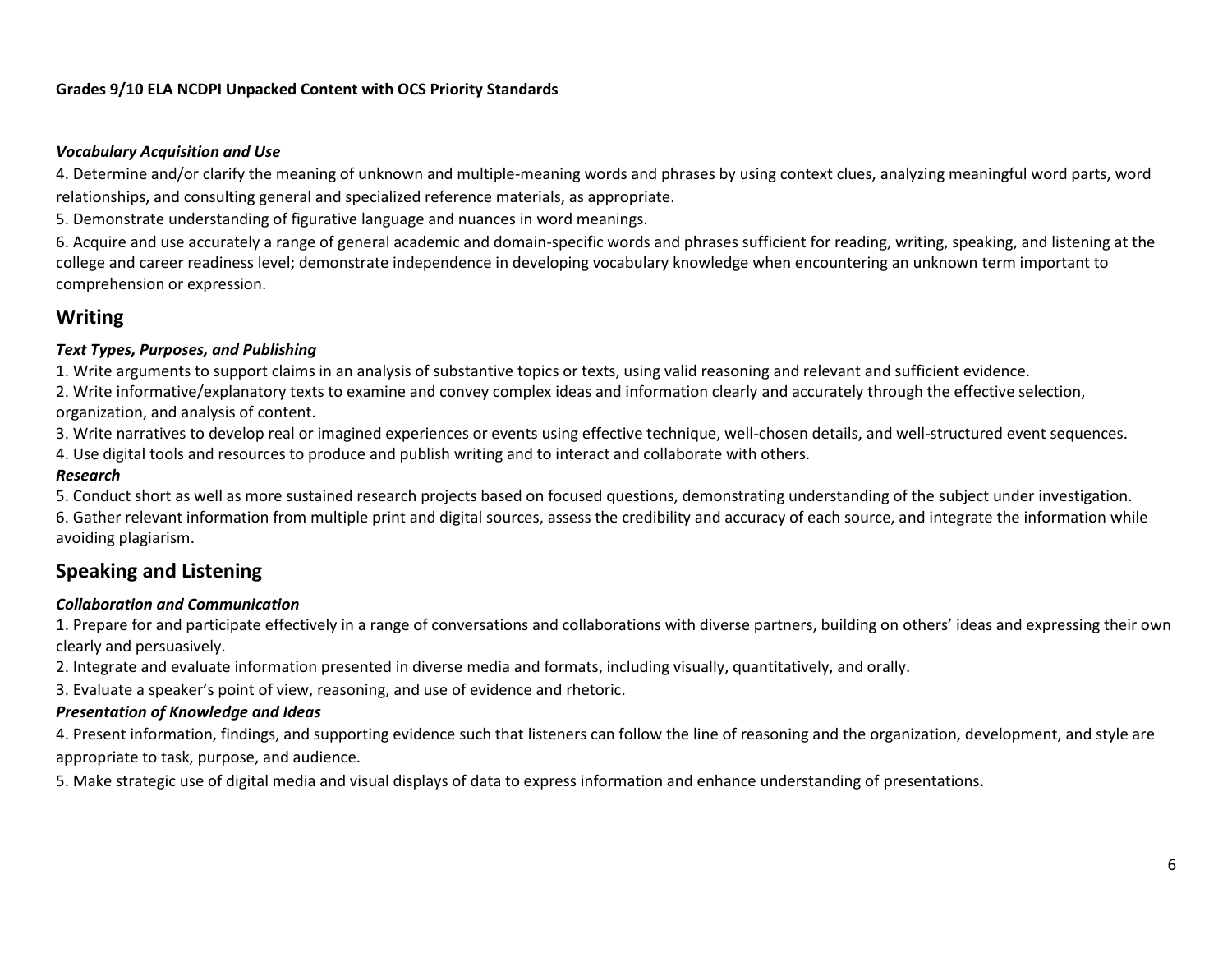| <b>Standard</b>                                                                                                                                                                                 | <b>Clarification</b>                                                                                                                                                                                                                                                                                                                                                                                                                                                                                                                                                                                                                                                                                                                                                                                                                                                                                                                                                                                          | Glossary                                                                                                                                                                                                                                                                                                                                                                                                                                                                                                                                                                                                                                                                                                                                                                                                                                                                                                                |
|-------------------------------------------------------------------------------------------------------------------------------------------------------------------------------------------------|---------------------------------------------------------------------------------------------------------------------------------------------------------------------------------------------------------------------------------------------------------------------------------------------------------------------------------------------------------------------------------------------------------------------------------------------------------------------------------------------------------------------------------------------------------------------------------------------------------------------------------------------------------------------------------------------------------------------------------------------------------------------------------------------------------------------------------------------------------------------------------------------------------------------------------------------------------------------------------------------------------------|-------------------------------------------------------------------------------------------------------------------------------------------------------------------------------------------------------------------------------------------------------------------------------------------------------------------------------------------------------------------------------------------------------------------------------------------------------------------------------------------------------------------------------------------------------------------------------------------------------------------------------------------------------------------------------------------------------------------------------------------------------------------------------------------------------------------------------------------------------------------------------------------------------------------------|
|                                                                                                                                                                                                 | <b>Cluster: Key Ideas and Evidence</b>                                                                                                                                                                                                                                                                                                                                                                                                                                                                                                                                                                                                                                                                                                                                                                                                                                                                                                                                                                        |                                                                                                                                                                                                                                                                                                                                                                                                                                                                                                                                                                                                                                                                                                                                                                                                                                                                                                                         |
| <b>Priority Standard (9/10)</b><br>RL.9-10.1 Cite strong and thorough textual<br>evidence to support analysis of what the text says<br>explicitly as well as inferences drawn from the<br>text. | Students deliberately choose evidence that is<br>detailed and complete to best support their<br>analyses of what the text directly states as well as<br>what the text indirectly states.<br>In the Classroom:<br>Students use three-column graphic organizers, and<br>the columns are labeled as follows: "My<br>inference," "What the text says," "What this<br>evidence means." Students state their conclusions<br>in the "My inference" column, record textual<br>evidence in the "What the text says" column, and<br>explain the connection between their conclusions<br>and the evidence in the "What this evidence<br>means" column.<br>As a class, the teacher and students create a list of<br>criteria for strong and thorough textual evidence.<br>As students cite evidence to support their analyses,<br>they refer to the criteria to evaluate and check the<br>quality of their evidence. Students only use the<br>evidence that fits the established criteria and<br>supports their analyses. | analysis - a detailed examination of the<br>components of a subject to understand its<br>meaning and/or nature as a whole<br>explicit, explicitly - stated clearly and directly,<br>leaving no room for confusion or interpretation<br>$inference - a conclusion derived from logical$<br>reasoning following an investigation of available<br>evidence<br>strong and thorough textual evidence - evidence<br>(see evidence) that is judged to be powerful (i.e.,<br>having greater rhetorical value) when compared<br>to other information, facts, and data that could<br>be used for support (strong) and encompasses<br>each facet of a particular argument or set of<br>claims such that no area is left vulnerable to<br>simple counter-claims (thorough)<br>text - anything that students can read, write,<br>view, listen to, or explore, including books,<br>photographs, films, articles, music, art, and more |

# **Reading Standards for Literature**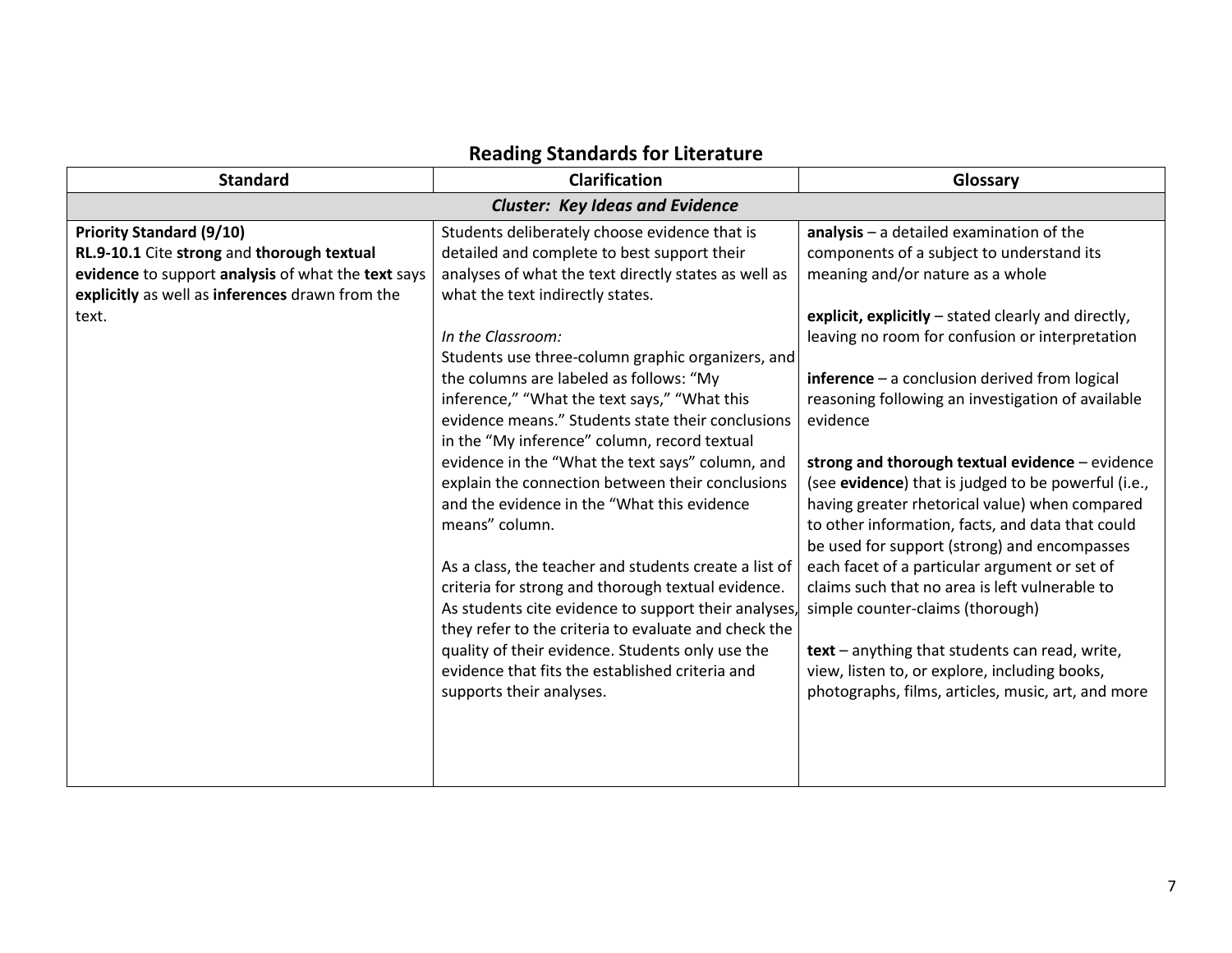| Students establish a literary text's theme, trace it | $analyze - to critically examine the components of$                                                                                                                                                                                                                                                                                                                                                                                                                                                                                                                                                                                                                                                                                                                                                                                                                                                    |
|------------------------------------------------------|--------------------------------------------------------------------------------------------------------------------------------------------------------------------------------------------------------------------------------------------------------------------------------------------------------------------------------------------------------------------------------------------------------------------------------------------------------------------------------------------------------------------------------------------------------------------------------------------------------------------------------------------------------------------------------------------------------------------------------------------------------------------------------------------------------------------------------------------------------------------------------------------------------|
| throughout the work, and closely examine how it is   | a subject to understand its meaning and/or nature                                                                                                                                                                                                                                                                                                                                                                                                                                                                                                                                                                                                                                                                                                                                                                                                                                                      |
| first introduced, how it progresses, how it evolves, | as a whole                                                                                                                                                                                                                                                                                                                                                                                                                                                                                                                                                                                                                                                                                                                                                                                                                                                                                             |
| and how it is clarified through key details. Using   |                                                                                                                                                                                                                                                                                                                                                                                                                                                                                                                                                                                                                                                                                                                                                                                                                                                                                                        |
| the theme and key details, students summarize the    | objective summary $-$ a brief account of a text's                                                                                                                                                                                                                                                                                                                                                                                                                                                                                                                                                                                                                                                                                                                                                                                                                                                      |
| text in an unbiased manner.                          | central or main points, themes, or ideas that is free<br>of bias, prejudice, and personal opinion and does                                                                                                                                                                                                                                                                                                                                                                                                                                                                                                                                                                                                                                                                                                                                                                                             |
| In the Classroom:                                    | not incorporate outside information                                                                                                                                                                                                                                                                                                                                                                                                                                                                                                                                                                                                                                                                                                                                                                                                                                                                    |
| In small groups, students choose a variety of topics |                                                                                                                                                                                                                                                                                                                                                                                                                                                                                                                                                                                                                                                                                                                                                                                                                                                                                                        |
| from a literary work and establish what statement    | text - anything that students can read, write, view,                                                                                                                                                                                                                                                                                                                                                                                                                                                                                                                                                                                                                                                                                                                                                                                                                                                   |
| the author is making about these topics in order to  | listen to, or explore, including books, photographs,                                                                                                                                                                                                                                                                                                                                                                                                                                                                                                                                                                                                                                                                                                                                                                                                                                                   |
| determine the theme. The teacher leads the class     | films, articles, music, art, and more                                                                                                                                                                                                                                                                                                                                                                                                                                                                                                                                                                                                                                                                                                                                                                                                                                                                  |
| in a close-read of a section of the text where the   |                                                                                                                                                                                                                                                                                                                                                                                                                                                                                                                                                                                                                                                                                                                                                                                                                                                                                                        |
| theme is most prominent. While reading, students     | theme - the subject or underlying meaning that a                                                                                                                                                                                                                                                                                                                                                                                                                                                                                                                                                                                                                                                                                                                                                                                                                                                       |
|                                                      | literary text directly or indirectly explains,                                                                                                                                                                                                                                                                                                                                                                                                                                                                                                                                                                                                                                                                                                                                                                                                                                                         |
|                                                      | develops, and/or explores                                                                                                                                                                                                                                                                                                                                                                                                                                                                                                                                                                                                                                                                                                                                                                                                                                                                              |
|                                                      |                                                                                                                                                                                                                                                                                                                                                                                                                                                                                                                                                                                                                                                                                                                                                                                                                                                                                                        |
|                                                      |                                                                                                                                                                                                                                                                                                                                                                                                                                                                                                                                                                                                                                                                                                                                                                                                                                                                                                        |
|                                                      |                                                                                                                                                                                                                                                                                                                                                                                                                                                                                                                                                                                                                                                                                                                                                                                                                                                                                                        |
|                                                      |                                                                                                                                                                                                                                                                                                                                                                                                                                                                                                                                                                                                                                                                                                                                                                                                                                                                                                        |
|                                                      |                                                                                                                                                                                                                                                                                                                                                                                                                                                                                                                                                                                                                                                                                                                                                                                                                                                                                                        |
|                                                      |                                                                                                                                                                                                                                                                                                                                                                                                                                                                                                                                                                                                                                                                                                                                                                                                                                                                                                        |
|                                                      |                                                                                                                                                                                                                                                                                                                                                                                                                                                                                                                                                                                                                                                                                                                                                                                                                                                                                                        |
|                                                      |                                                                                                                                                                                                                                                                                                                                                                                                                                                                                                                                                                                                                                                                                                                                                                                                                                                                                                        |
|                                                      |                                                                                                                                                                                                                                                                                                                                                                                                                                                                                                                                                                                                                                                                                                                                                                                                                                                                                                        |
|                                                      |                                                                                                                                                                                                                                                                                                                                                                                                                                                                                                                                                                                                                                                                                                                                                                                                                                                                                                        |
|                                                      |                                                                                                                                                                                                                                                                                                                                                                                                                                                                                                                                                                                                                                                                                                                                                                                                                                                                                                        |
|                                                      |                                                                                                                                                                                                                                                                                                                                                                                                                                                                                                                                                                                                                                                                                                                                                                                                                                                                                                        |
|                                                      |                                                                                                                                                                                                                                                                                                                                                                                                                                                                                                                                                                                                                                                                                                                                                                                                                                                                                                        |
|                                                      |                                                                                                                                                                                                                                                                                                                                                                                                                                                                                                                                                                                                                                                                                                                                                                                                                                                                                                        |
|                                                      |                                                                                                                                                                                                                                                                                                                                                                                                                                                                                                                                                                                                                                                                                                                                                                                                                                                                                                        |
|                                                      |                                                                                                                                                                                                                                                                                                                                                                                                                                                                                                                                                                                                                                                                                                                                                                                                                                                                                                        |
|                                                      | annotate the text to collect evidence on the<br>setting, characters, dialogue, and/or other plot<br>elements that reveal the development of the<br>theme. Citing their annotations, students write<br>explanations of how and why the theme changes<br>throughout the text.<br>The teacher draws a T-chart on the board and asks<br>students to write significant details about the text<br>on the left and personal reflections about these<br>details on the right. The teacher explains that the<br>left column contains factual, unbiased information<br>while the right column contains biased<br>information. The teacher emphasizes using the<br>information from the left column to write<br>objective summaries. Afterwards, students work<br>together in small groups to write paragraphs<br>summarizing the text, making sure that the<br>content is accurate, and the language is neutral. |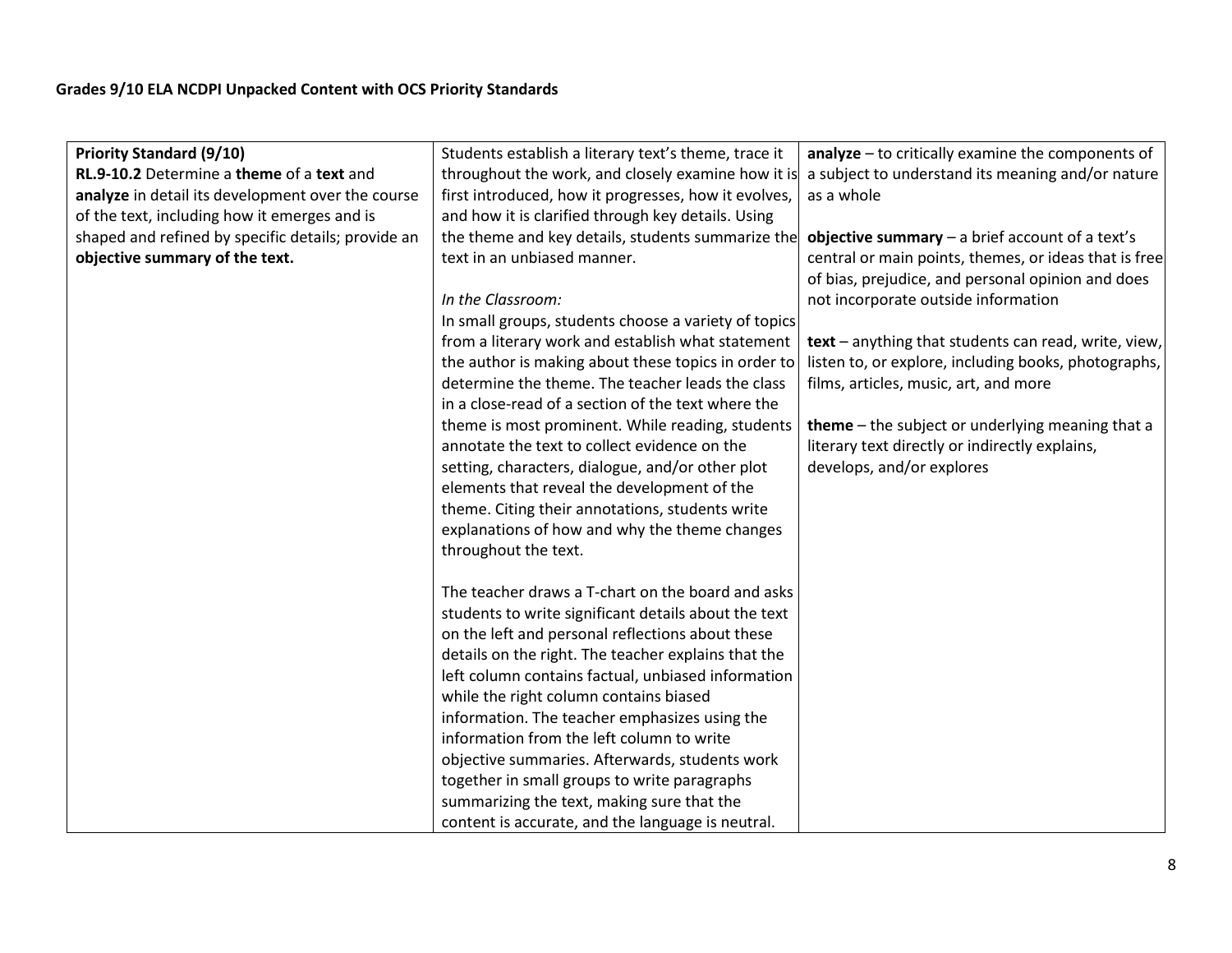| RL.9-10.3 Analyze how complex characters          | Students examine how characters' multiple traits,     | analyze - to critically examine the components of         |
|---------------------------------------------------|-------------------------------------------------------|-----------------------------------------------------------|
| develop over the course of a text, interact with  | personalities, and conflicting motivations evolve     | a subject to understand its meaning and/or nature         |
| other characters, and advance the plot or develop | throughout the plot. Students also examine how        | as a whole                                                |
| the theme.                                        | characters react to each other and how their          |                                                           |
|                                                   | actions propel the story forward or contribute to     | $interact - to act in such a manner as to influence$      |
|                                                   | the theme.                                            | another                                                   |
|                                                   |                                                       |                                                           |
|                                                   | In the Classroom:                                     | $plot$ – the sequence of events in a story, play,         |
|                                                   | Using a five-column table, students analyze a list of | movie, etc.                                               |
|                                                   | characters. In the first column, students write the   |                                                           |
|                                                   | characters' names. In the second column, students     | text - anything that students can read, write, view,      |
|                                                   | determine whether or not they are complex. In the     | listen to, or explore, including books, photographs,      |
|                                                   | third column, the students list ways the character    | films, articles, music, art, and more                     |
|                                                   | changes. In the fourth column, students describe      |                                                           |
|                                                   | how the character interacts with other characters.    | <b>theme</b> $-$ the subject or underlying meaning that a |
|                                                   | In the last column, students explain how the          | literary text directly or indirectly explains,            |
|                                                   | character advances the plot or develops the           | develops, and/or explores                                 |
|                                                   | theme.                                                |                                                           |
|                                                   |                                                       |                                                           |
|                                                   | The teacher assigns each student a complex            |                                                           |
|                                                   | character from the text and asks students to write    |                                                           |
|                                                   | and perform interviews where a show host asks         |                                                           |
|                                                   | the character questions about his/her motives,        |                                                           |
|                                                   | actions, relationships, and role in advancing a       |                                                           |
|                                                   | text's plot and theme. When writing the script for    |                                                           |
|                                                   | this interview, students write the characters'        |                                                           |
|                                                   | responses in a way that accurately represents their   |                                                           |
|                                                   | personalities and development.                        |                                                           |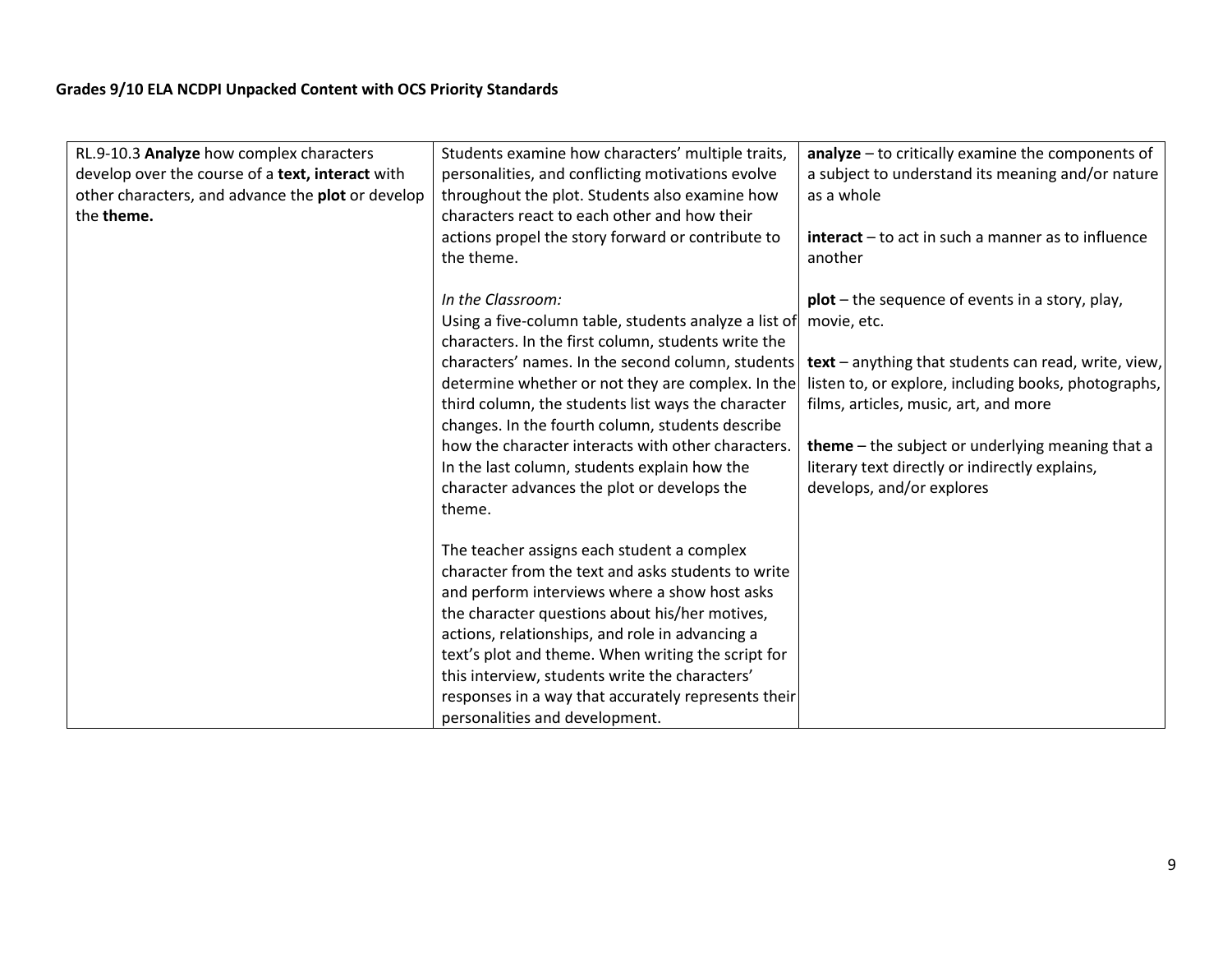| <b>Standard</b>                                                                                                                                                                                            | <b>Clarification</b>                                                                                                                                                                                                                                                                                                                                                                                                                                                                                                                                                                                                                                                                                                                                                                                                                                                                                                                                                                                                                                         | Glossary                                                                                                                                                                                                                                                                                                                                                                                                                                                                                                                                                                                                                                                                                                             |
|------------------------------------------------------------------------------------------------------------------------------------------------------------------------------------------------------------|--------------------------------------------------------------------------------------------------------------------------------------------------------------------------------------------------------------------------------------------------------------------------------------------------------------------------------------------------------------------------------------------------------------------------------------------------------------------------------------------------------------------------------------------------------------------------------------------------------------------------------------------------------------------------------------------------------------------------------------------------------------------------------------------------------------------------------------------------------------------------------------------------------------------------------------------------------------------------------------------------------------------------------------------------------------|----------------------------------------------------------------------------------------------------------------------------------------------------------------------------------------------------------------------------------------------------------------------------------------------------------------------------------------------------------------------------------------------------------------------------------------------------------------------------------------------------------------------------------------------------------------------------------------------------------------------------------------------------------------------------------------------------------------------|
|                                                                                                                                                                                                            |                                                                                                                                                                                                                                                                                                                                                                                                                                                                                                                                                                                                                                                                                                                                                                                                                                                                                                                                                                                                                                                              |                                                                                                                                                                                                                                                                                                                                                                                                                                                                                                                                                                                                                                                                                                                      |
| <b>Priority Standard (9/10)</b><br>RL.9-10.4 Determine the meaning of words and<br>phrases as they are used in the text; analyze<br>the cumulative impact of specific word choices<br>on meaning and tone. | <b>Cluster: Craft and Structure</b><br>Students examine the text to understand the<br>meaning of words or phrases, using the context<br>to inform their thinking. Students consider how<br>particular words and phrases are used to<br>influence the overall meaning and tone of the<br>text, such as how they create a formal or<br>informal tone.<br>In the Classroom:<br>Students use four-column graphic organizers<br>for keywords in a text. In the first column,<br>students write the word. In the second column,<br>students list context clues found before and<br>after the word in the text. In the third column,<br>students write down the meaning of the word<br>as it is used in the text. In the fourth column,<br>students explain how the word impacts the<br>overall meaning and tone of the text.<br>The teacher selects an important passage from<br>the text and assigns each student a tone<br>(formal, informal, bitter, cautionary,<br>empathetic, etc.). The students rewrite the<br>passage by changing key words and phrases to | $analyze - to critically examine the components of a$<br>subject to understand its meaning and/or nature as a<br>whole<br>$phrase(s)$ – a small group of words representing a<br>conceptual unit, containing either a subject or a verb,<br>but not both. Both a subject and a verb would<br>constitute a clause (e.g., "Running through the forest,<br>she breathed in the fresh, crisp air.")<br>text - anything that students can read, write, view,<br>listen to, or explore, including books, photographs,<br>films, articles, music, art, and more<br>$tone – the attitude an author takes toward the$<br>subject or topic of a text, generally revealed through<br>word choice, perspective, or point of view |
|                                                                                                                                                                                                            | convey the tone they have been assigned. After<br>rewriting the passage, students compare their<br>written work to the original text, noting how<br>the word choices changed the meaning and                                                                                                                                                                                                                                                                                                                                                                                                                                                                                                                                                                                                                                                                                                                                                                                                                                                                 |                                                                                                                                                                                                                                                                                                                                                                                                                                                                                                                                                                                                                                                                                                                      |
|                                                                                                                                                                                                            | tone.                                                                                                                                                                                                                                                                                                                                                                                                                                                                                                                                                                                                                                                                                                                                                                                                                                                                                                                                                                                                                                                        |                                                                                                                                                                                                                                                                                                                                                                                                                                                                                                                                                                                                                                                                                                                      |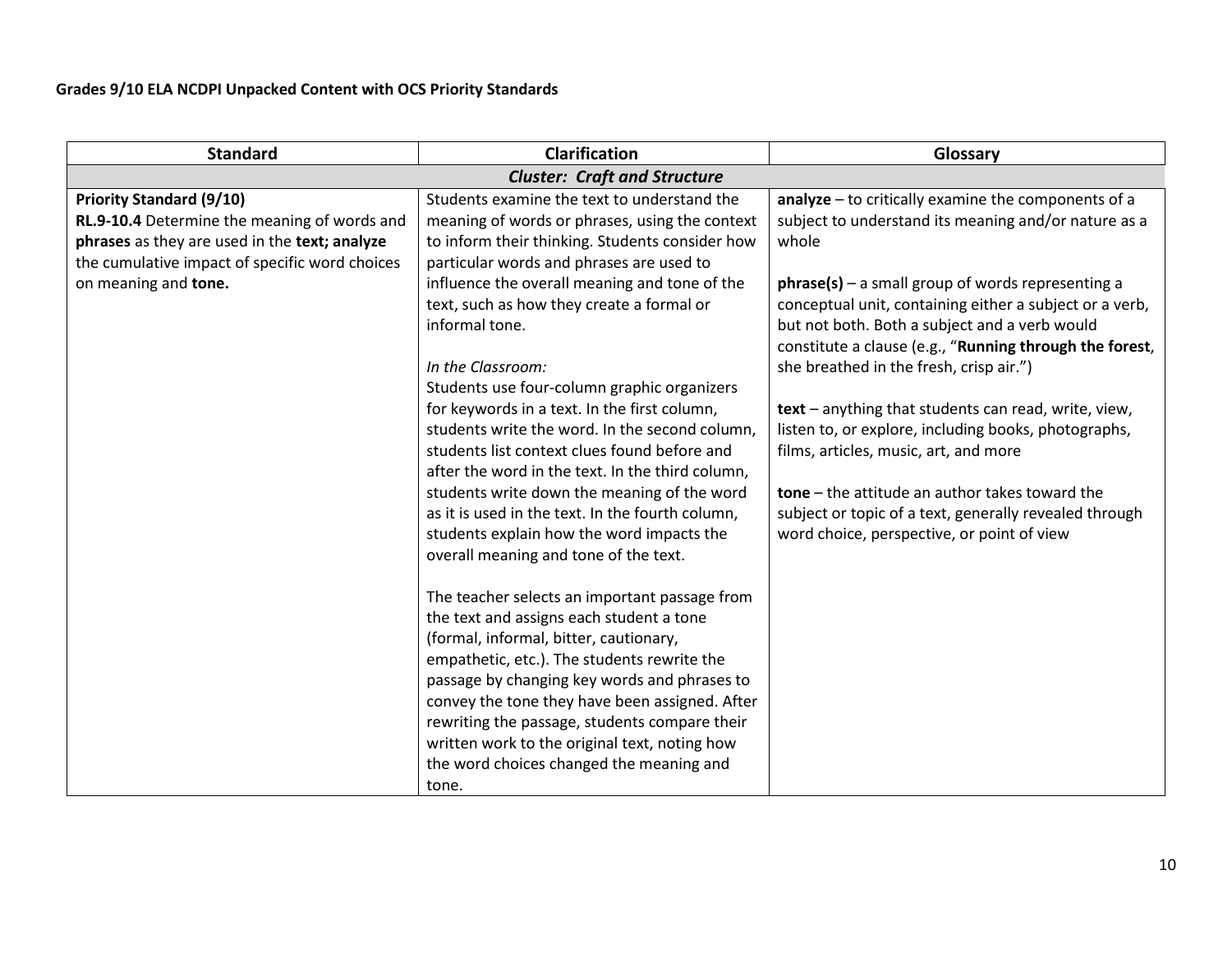| <b>Priority Standard (10)</b>                  | Students examine how an author deliberately                                         | analyze - to critically examine the components of a  |
|------------------------------------------------|-------------------------------------------------------------------------------------|------------------------------------------------------|
| RL.9-10.5 Analyze how an author's choices      | organizes a text, sequences events, and utilizes                                    | subject to understand its meaning and/or nature as a |
| concerning how to structure a text, order      | pacing, such as parallel plots and flashbacks, to                                   | whole                                                |
| events within it, and manipulate time create   | create a sense of mystery, tension, surprise,                                       |                                                      |
| effects such as mystery, tension, or surprise. | etc. for the reader.                                                                | event - a thing that happens; an occurrence          |
|                                                |                                                                                     |                                                      |
|                                                | In the Classroom:                                                                   | text - anything that students can read, write, view, |
|                                                | The teacher leads a class discussion using                                          | listen to, or explore, including books, photographs, |
|                                                | questions such as: "How does the author                                             | films, articles, music, art, and more                |
|                                                | organize the text?" "How does the author order                                      |                                                      |
|                                                | events?" "What devices were used to                                                 |                                                      |
|                                                | manipulate time?" "What effects do these                                            |                                                      |
|                                                | create on the reader?"                                                              |                                                      |
|                                                |                                                                                     |                                                      |
|                                                | Students create outlines of the text that reflect                                   |                                                      |
|                                                | the overall structure, the order of events, and                                     |                                                      |
|                                                | where time was manipulated. Students<br>annotate the outlines, explaining how these |                                                      |
|                                                |                                                                                     |                                                      |
|                                                | structural choices created a specific experience<br>for the reader.                 |                                                      |
| RL.9-10.6 Analyze a particular perspective or  | Students examine how an author or character                                         | analyze - to critically examine the components of a  |
| cultural experience reflected in a work of     | from world literature narrates the text from a                                      | subject to understand its meaning and/or nature as a |
| literature from outside the United States,     | particular perspective. Students determine how                                      | whole                                                |
| drawing on a wide reading of world literature. | an author's or narrator's culture and                                               |                                                      |
|                                                | experiences influence his/her attitude toward                                       | perspective - an attitude toward or outlook on       |
|                                                | an event, character, idea, or concept within the                                    | something                                            |
|                                                | text.                                                                               |                                                      |
|                                                |                                                                                     |                                                      |
|                                                | In the Classroom:                                                                   |                                                      |
|                                                | Students use cause/effect graphic organizers to                                     |                                                      |
|                                                | determine how the author's or character's                                           |                                                      |
|                                                | perspective affects his/her attitude toward                                         |                                                      |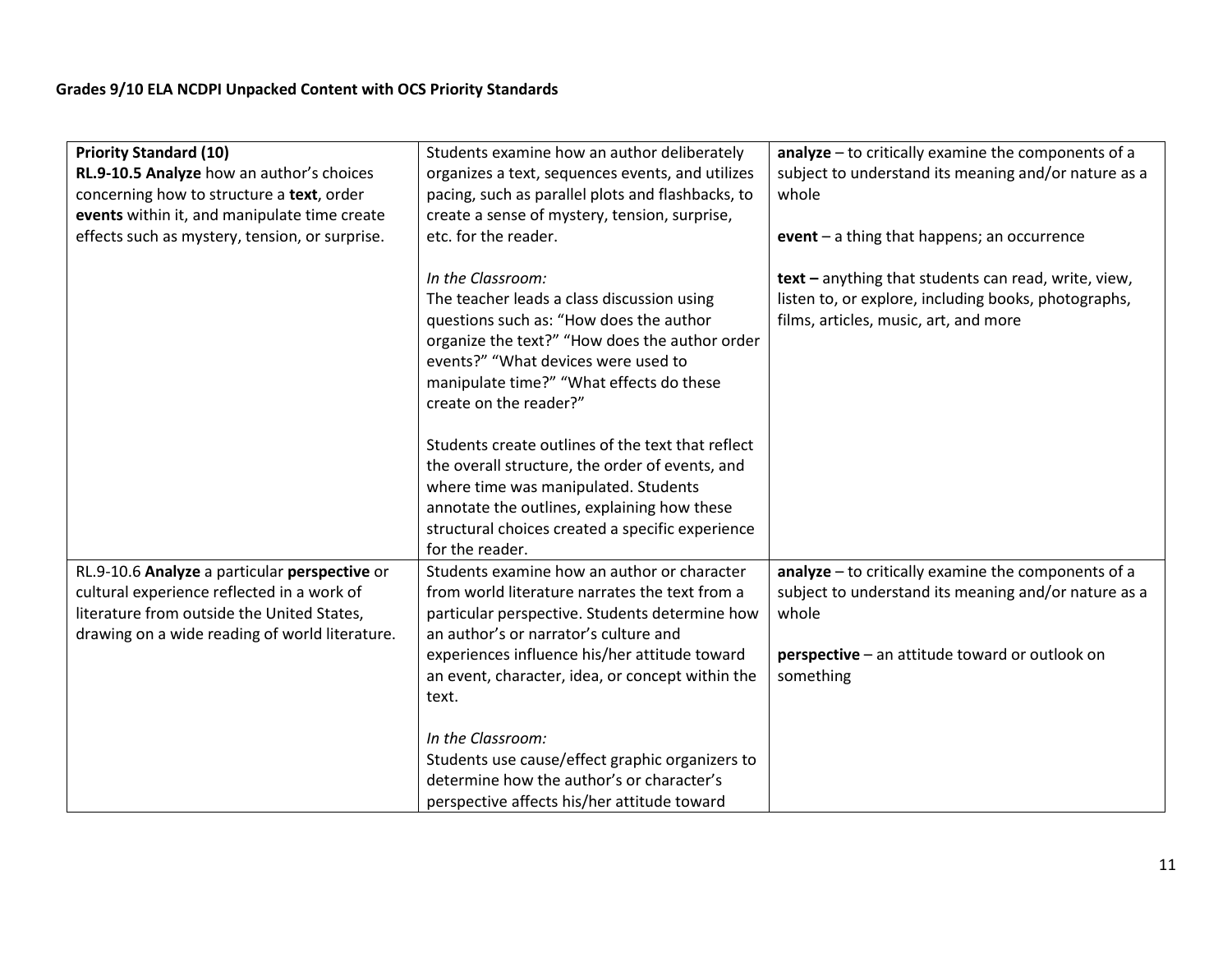|                                                  | events, characters, ideas, or concepts within      |                                                          |
|--------------------------------------------------|----------------------------------------------------|----------------------------------------------------------|
|                                                  | the text.                                          |                                                          |
|                                                  | The teacher guides students through a close        |                                                          |
|                                                  | read of the text where culture is most             |                                                          |
|                                                  | prominent. During the first read, the teacher      |                                                          |
|                                                  | asks students to highlight areas in the text that  |                                                          |
|                                                  | reflect culture. During the second read, the       |                                                          |
|                                                  | teacher asks students to use another color to      |                                                          |
|                                                  | highlight areas in the text that reflect what the  |                                                          |
|                                                  | author, narrator, or character thinks, says, and   |                                                          |
|                                                  | does. During the third read, students make         |                                                          |
|                                                  | connections between the highlighted cultural       |                                                          |
|                                                  | elements and highlighted thoughts, statements,     |                                                          |
|                                                  | and actions.                                       |                                                          |
|                                                  | <b>Cluster: Integration of Ideas and Analysis</b>  |                                                          |
| RL.9-10.7 Analyze the representation of a        | Students examine two literary texts in different   | analyze - to critically examine the components of a      |
| subject or a key scene in two different artistic | formats which address the same subject or key      | subject to understand its meaning and/or nature as a     |
| mediums, including what is emphasized or         | scene, such as Auden's "Musee des Beaux Arts"      | whole                                                    |
| absent in each treatment.                        | and Breughel's "Landscape with the Fall of         |                                                          |
|                                                  | Icarus." Students compare the two texts'           | artistic medium $-$ the form(s) or material(s) an artist |
|                                                  | representations of the subject or key scenes,      | or author uses to express his/her ideas (e.g., words,    |
|                                                  | noting their similarities and differences as well  | oil paint, etc.)                                         |
|                                                  | as the parts that were accentuated or omitted.     |                                                          |
|                                                  |                                                    |                                                          |
|                                                  | In the Classroom:                                  |                                                          |
|                                                  | Students use Venn diagrams to compare the          |                                                          |
|                                                  | treatment of the topic or scene in each text. As   |                                                          |
|                                                  | a class, the teacher and students brainstorm a     |                                                          |
|                                                  | list of points for comparison that are specific to |                                                          |
|                                                  | the two artistic mediums under study, including    |                                                          |
|                                                  | what the texts might have emphasized or left       |                                                          |
|                                                  | out. Using this list, students create side-by-side |                                                          |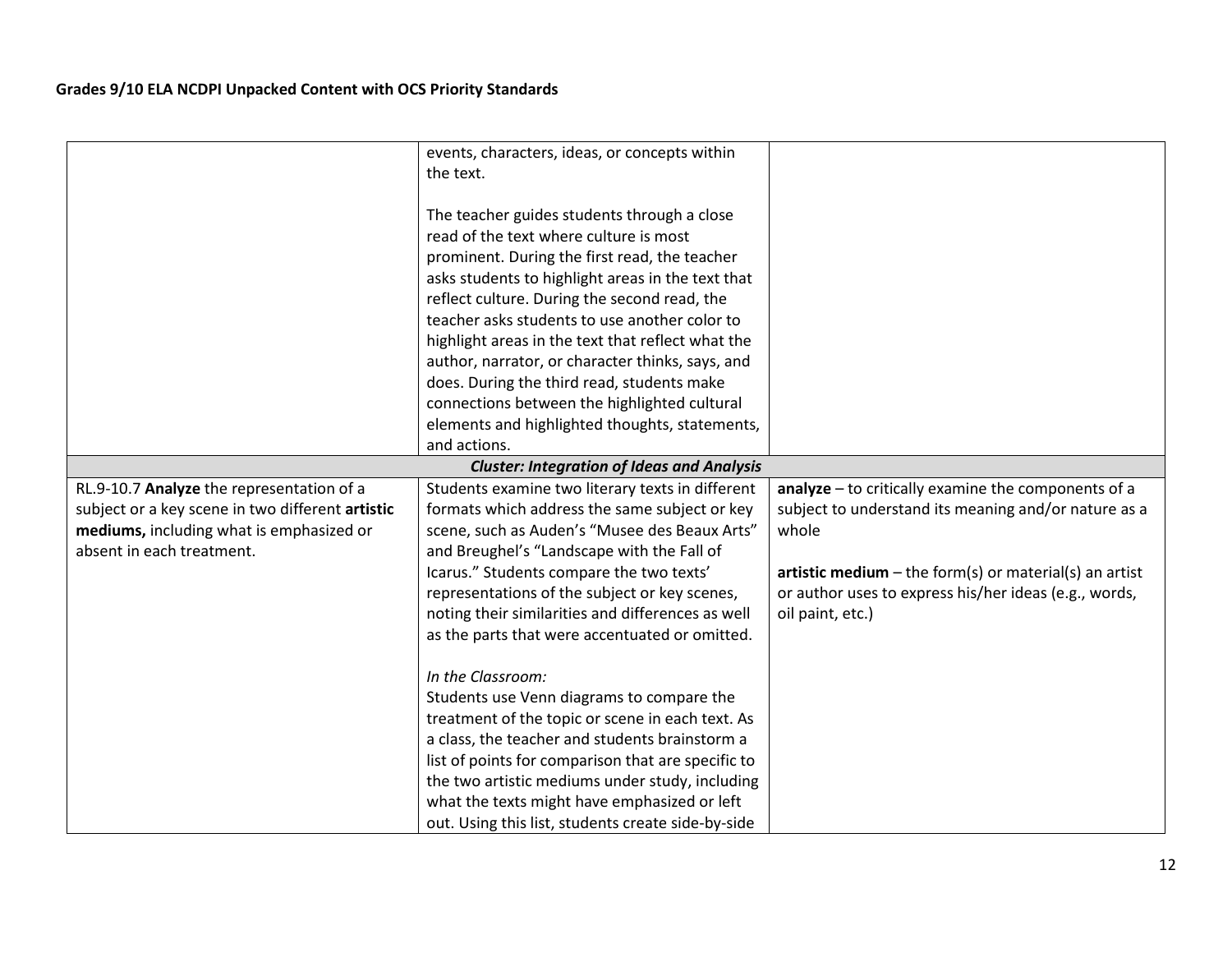|                                            | comparison charts to explain how Medium A<br>and how Medium B address the established |                                                       |
|--------------------------------------------|---------------------------------------------------------------------------------------|-------------------------------------------------------|
|                                            | points of comparison. Students use their charts                                       |                                                       |
|                                            | to discuss the mediums' major similarities and<br>differences with the class.         |                                                       |
| RL.9-10.9 Analyze how an author adopts or  | Students examine how an author borrows or                                             | $analyze - to critically examine the components of a$ |
| adapts source material in a specific work. | alters content from an original text, such as                                         | subject to understand its meaning and/or nature as a  |
|                                            | how Shakespeare treats a theme or topic from                                          | whole                                                 |
|                                            | Ovid or how a later author draws on a play by                                         |                                                       |
|                                            | Shakespeare.                                                                          |                                                       |
|                                            |                                                                                       |                                                       |
|                                            | In the Classroom:                                                                     |                                                       |
|                                            | After becoming familiar with the source                                               |                                                       |
|                                            | material, students use three different colored                                        |                                                       |
|                                            | highlighters to annotate the adopted or                                               |                                                       |
|                                            | adapted material in a text. In one color,                                             |                                                       |
|                                            | students highlight content borrowed from the                                          |                                                       |
|                                            | source text. In another color, students highlight                                     |                                                       |
|                                            | content adapted from the source text. In the                                          |                                                       |
|                                            | third color, students highlight content that                                          |                                                       |
|                                            | remains true to the source. Students share their                                      |                                                       |
|                                            | annotations and discuss the author's choices in                                       |                                                       |
|                                            | adopting or adapting the source text.                                                 |                                                       |
|                                            | The teacher and students brainstorm a list of                                         |                                                       |
|                                            | "look-fors" for analyzing an author's choices in                                      |                                                       |
|                                            | an adapted work. The teacher divides students                                         |                                                       |
|                                            | into small groups. Each group divides the list of                                     |                                                       |
|                                            | "look-fors" equally between group members.                                            |                                                       |
|                                            | Students annotate or highlight the adapted                                            |                                                       |
|                                            | text, looking for evidence of their assigned                                          |                                                       |
|                                            | "look-fors." After all group members complete                                         |                                                       |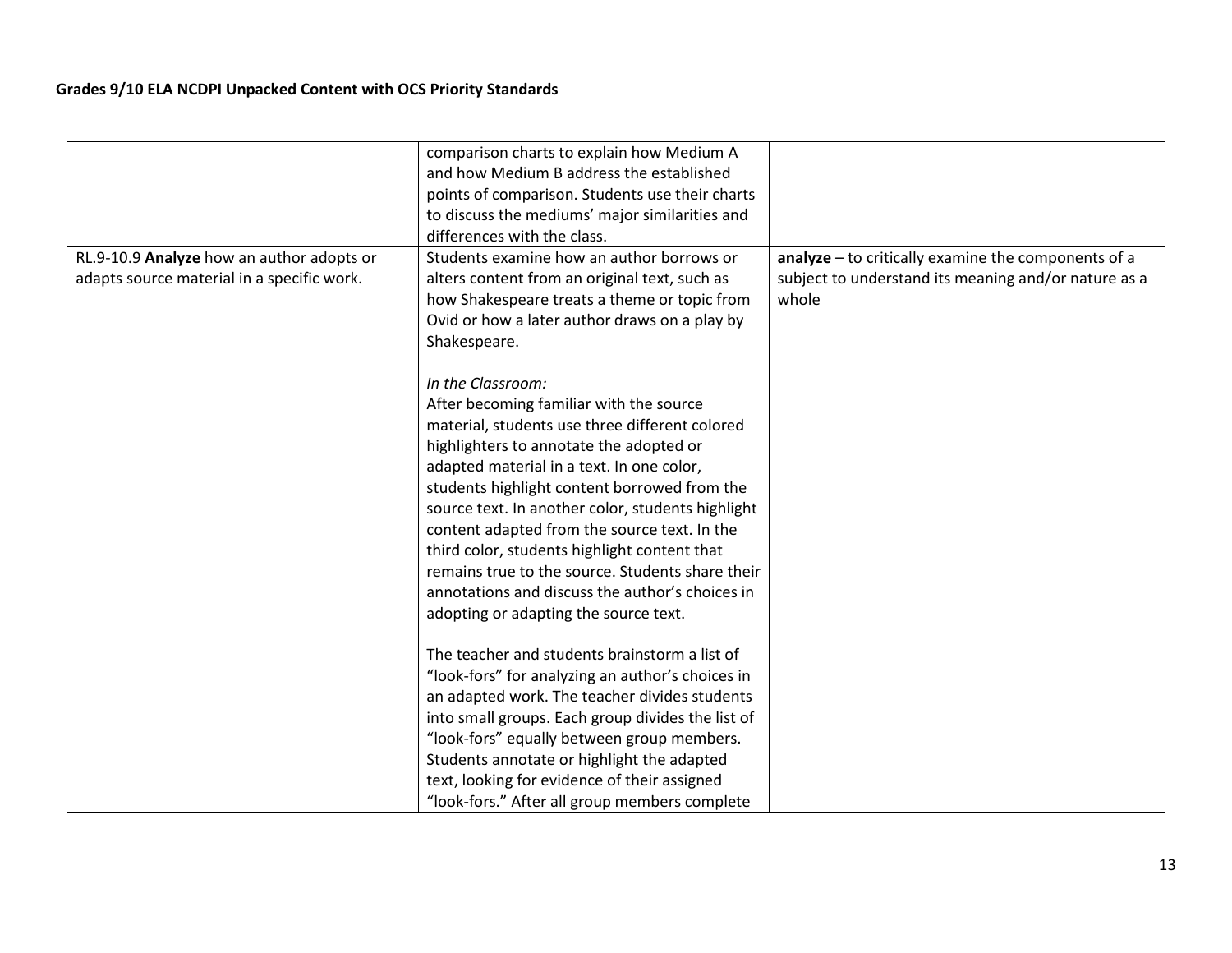|                                                 | their annotations, students share and explain            |                                                          |
|-------------------------------------------------|----------------------------------------------------------|----------------------------------------------------------|
|                                                 | their findings.                                          |                                                          |
| <b>Standard</b>                                 | <b>Clarification</b>                                     | Glossary                                                 |
|                                                 | <b>Cluster: Range of Reading and Level of Complexity</b> |                                                          |
| RL.9-10.10 By the end of grade 10, read and     | By the end of grade 9, students competently              | independently - on one's own, without aid from           |
| understand literature at the high end of the 9- | read and understand literary texts within the 9-         | another (such as a teacher)                              |
| 10 text complexity band proficiently and        | 10 text complexity band (Lexile: 1050-1335). By          |                                                          |
| independently for sustained periods of time.    | the end of 10th grade, students competently              | proficient/proficiently - competent, skilled, and/or     |
| Connect prior knowledge and experiences to      | read and understand literary texts at the                | showing knowledge and aptitude in doing something;       |
| text.                                           | highest end of the text complexity band. They            | the level at which one is able to complete a particular  |
|                                                 | are able to read independently for an extended           | skill, such as reading complex texts, with success       |
|                                                 | time. Students make connections to their                 |                                                          |
|                                                 | background knowledge and relevant                        | text - anything that students can read, write, view,     |
|                                                 | experiences to engage with text.                         | listen to, or explore, including books, photographs,     |
|                                                 |                                                          | films, articles, music, art, and more                    |
|                                                 | In the Classroom:                                        |                                                          |
|                                                 | The teacher integrates independent reading               | text complexity band – stratification of the levels of   |
|                                                 | seamlessly into regular instruction.                     | intricacy and/or difficulty of texts, corresponding to   |
|                                                 |                                                          | associated grade levels (2-3, 4-5, 6-8, 9-10, 11-12),    |
|                                                 | The teacher asks students to read the text's             | determined by three factors: 1) qualitative              |
|                                                 | title, chapter title, act/scene title, etc. Students     | dimensions (levels of meaning, language complexity       |
|                                                 | write lists of predictions they have about the           | as determined by the attentive reader), 2)               |
|                                                 | text, chapter, excerpt, etc. After independently         | quantitative dimensions (word length and frequency,      |
|                                                 | reading, students confirm or disprove their              | sentence length, and cohesion), and 3) reader and        |
|                                                 | predictions.                                             | task considerations (factors related to a specific       |
|                                                 |                                                          | reader such as motivation, background knowledge,         |
|                                                 | The teacher provides students with a strategy            | persistence; others associated with the task itself such |
|                                                 | or purpose for reading. During independent               | as the purpose or demands of the task itself)            |
|                                                 | reading, students use the strategy or keep the           |                                                          |
|                                                 | purpose in mind to help them monitor their               |                                                          |
|                                                 | comprehension.                                           |                                                          |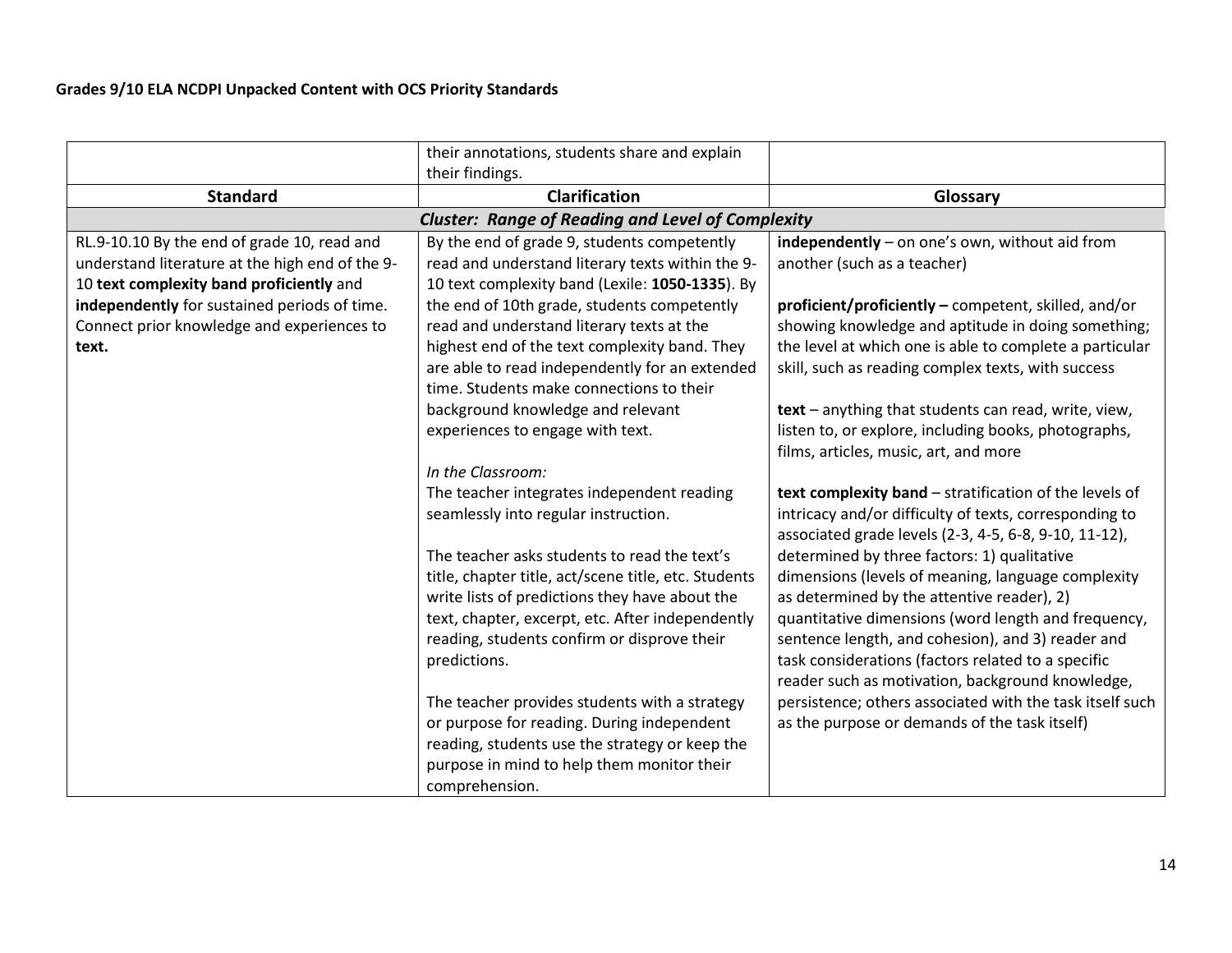| <b>Standard</b>                                                                                                                                                                              | <b>Reading Standards for Informational Text</b><br><b>Clarification</b>                                                                                                                                                                                                                                                                                                                                                                                                                                                                     | Glossary                                                                                                                                                                                                                                                                                                                                                                                                                                                               |  |  |
|----------------------------------------------------------------------------------------------------------------------------------------------------------------------------------------------|---------------------------------------------------------------------------------------------------------------------------------------------------------------------------------------------------------------------------------------------------------------------------------------------------------------------------------------------------------------------------------------------------------------------------------------------------------------------------------------------------------------------------------------------|------------------------------------------------------------------------------------------------------------------------------------------------------------------------------------------------------------------------------------------------------------------------------------------------------------------------------------------------------------------------------------------------------------------------------------------------------------------------|--|--|
|                                                                                                                                                                                              |                                                                                                                                                                                                                                                                                                                                                                                                                                                                                                                                             |                                                                                                                                                                                                                                                                                                                                                                                                                                                                        |  |  |
| <b>Priority Standard (9)</b><br>RI.9-10.1 Cite strong and thorough textual<br>evidence to support analysis of what the text says<br>explicitly as well as inferences drawn from the<br>text. | <b>Cluster: Key Ideas and Evidence</b><br>Students deliberately choose evidence that is<br>detailed and complete to best support their<br>analyses of what the text directly states as well as<br>what the text indirectly states.<br>In the Classroom:<br>Students write their inferences at the top of the<br>text and highlight evidence that supports them.                                                                                                                                                                             | $analysis - a detailed examination of the$<br>components of a subject to understand its<br>meaning and/or nature as a whole<br>explicit, explicitly - stated clearly and directly,<br>leaving no room for confusion or interpretation<br>$inference - a conclusion derived from logical$                                                                                                                                                                               |  |  |
|                                                                                                                                                                                              | After they complete the highlighting, the teacher<br>asks students to switch their texts with partners.<br>Students read their partners' inferences and<br>annotate each highlighted piece of evidence with<br>a rating of one to three: one being the weakest<br>and three being the strongest and most thorough.<br>Students share their ratings with their partners<br>and come to a consensus on the strongest pieces<br>of evidence. Students share their inferences with<br>the class, using the highest rated pieces of<br>evidence. | reasoning following an investigation of available<br>evidence<br>strong and thorough textual evidence $-$ evidence<br>(see evidence) that is judged to be powerful (i.e.,<br>having greater rhetorical value) when compared<br>to other information, facts, and data that could be<br>used for support (strong) and encompasses each<br>facet of a particular argument or set of claims<br>such that no area is left vulnerable to simple<br>counter-claims (thorough) |  |  |
|                                                                                                                                                                                              | The teacher provides students with a text-<br>dependent question. As a class, the teacher and<br>students create a list of textual evidence that<br>supports their answers to the question. Together,<br>the teacher and students assess the quality of<br>each piece of evidence and narrow the list of<br>evidences to the strongest and most thorough<br>examples. Students write individual responses to                                                                                                                                | text - anything that students can read, write,<br>view, listen to, or explore, including books,<br>photographs, films, articles, music, art, and more                                                                                                                                                                                                                                                                                                                  |  |  |

# **Reading Standards for Informational Text**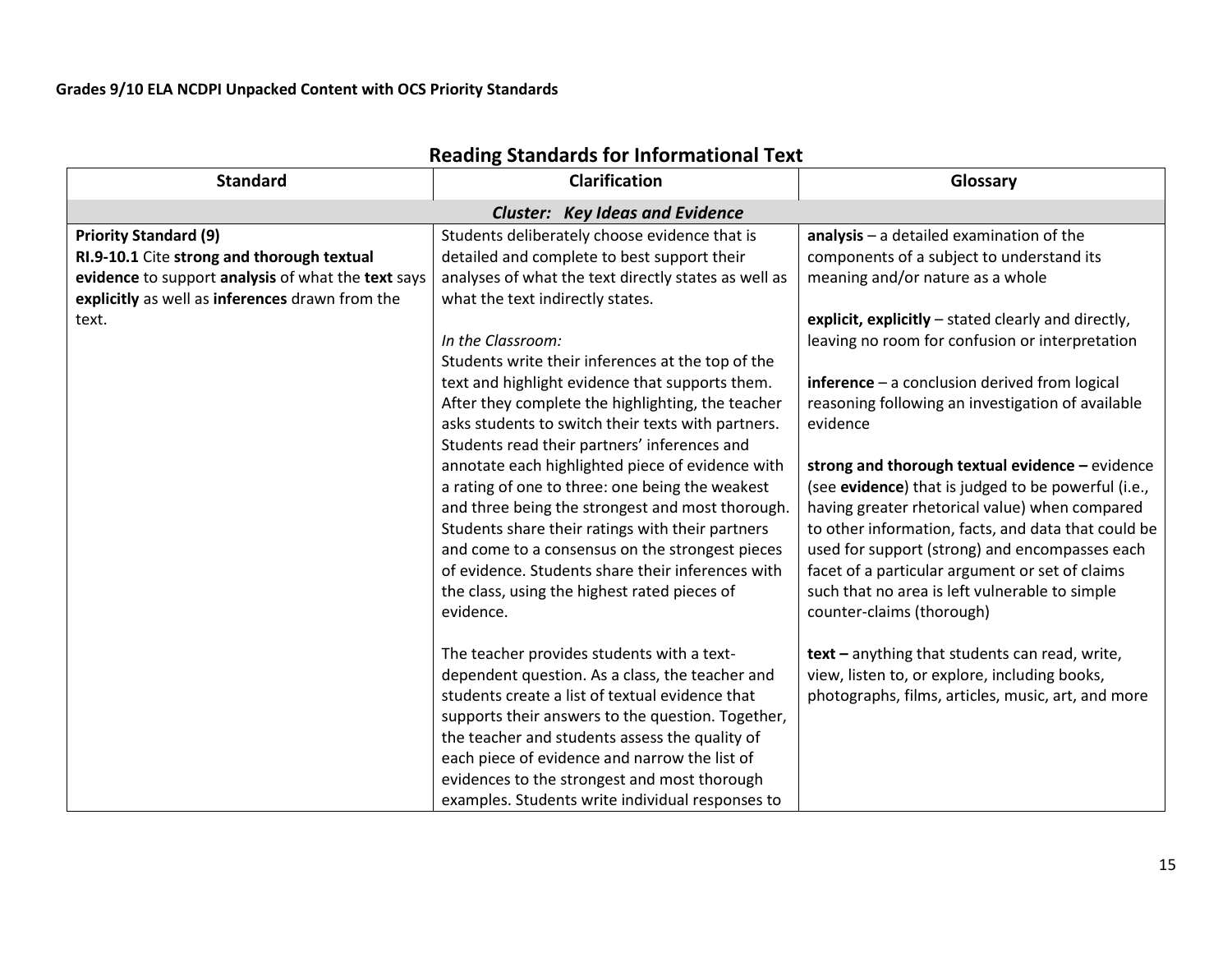|                                                     | the text-dependent question, using only the           |                                                     |
|-----------------------------------------------------|-------------------------------------------------------|-----------------------------------------------------|
|                                                     | pieces of evidence that remain on the list.           |                                                     |
| <b>Priority Standard (9/10)</b>                     | Students establish a text's central idea, trace it    | $analyze - to critically examine the components of$ |
| RI.9-10.2 Determine a central idea of a text and    | throughout the work, and closely examine how it       | a subject to understand its meaning and/or nature   |
| analyze its development over the course of the      | is first introduced, how it progresses, how it        | as a whole                                          |
| text, including how it emerges and is shaped and    | evolves, and how it is clarified through key details. |                                                     |
| refined by specific details; provide an objective   | Using the central idea and key details, students      | central idea - the unifying concept within an       |
| summary of the text.                                | summarize the text in an unbiased manner.             | informational text to which other elements and      |
|                                                     |                                                       | ideas relate                                        |
|                                                     | In the Classroom:                                     |                                                     |
|                                                     | Students use three-column graphic organizers to       | objective summary $-$ a brief account of a text's   |
|                                                     | trace the central idea of a text: the top column is   | central or main points, themes, or ideas that is    |
|                                                     | labeled "Where," the second column is labeled         | free of bias, prejudice, and personal opinion and   |
|                                                     | "What," and the third column is labeled "How." In     | does not incorporate outside information            |
|                                                     | the first column, students write all the instances    |                                                     |
|                                                     | where the central idea appears in the text. In the    | text - anything that students can read, write,      |
|                                                     | second column, students write what is stated          | view, listen to, or explore, including books,       |
|                                                     | about the central idea. In the third column,          | photographs, films, articles, music, art, and more  |
|                                                     | students explain how the author introduced the        |                                                     |
|                                                     | central idea and used key details to shape and        |                                                     |
|                                                     | refine it.                                            |                                                     |
|                                                     |                                                       |                                                     |
|                                                     | The teacher explains the difference between           |                                                     |
|                                                     | objective and subjective summaries. The teacher       |                                                     |
|                                                     | provides students with a subjective summary that      |                                                     |
|                                                     | lacks the central idea and key details from the text  |                                                     |
|                                                     | and/or includes extraneous information. Students      |                                                     |
|                                                     | revise the summary to incorporate the central         |                                                     |
|                                                     | idea and key details as well as to remove biased      |                                                     |
|                                                     | language and unnecessary information.                 |                                                     |
| <b>Priority Standard (10)</b>                       | Students closely examine how an author develops       | $analysis - a detailed examination of the$          |
| RI 9-10.3 Analyze how the author unfolds an         | an analysis, a series of events, or a set of ideas    | components of a subject to understand its           |
| analysis or series of ideas or events including the | within a text, including how he/she introduces,       | meaning and/or nature as a whole                    |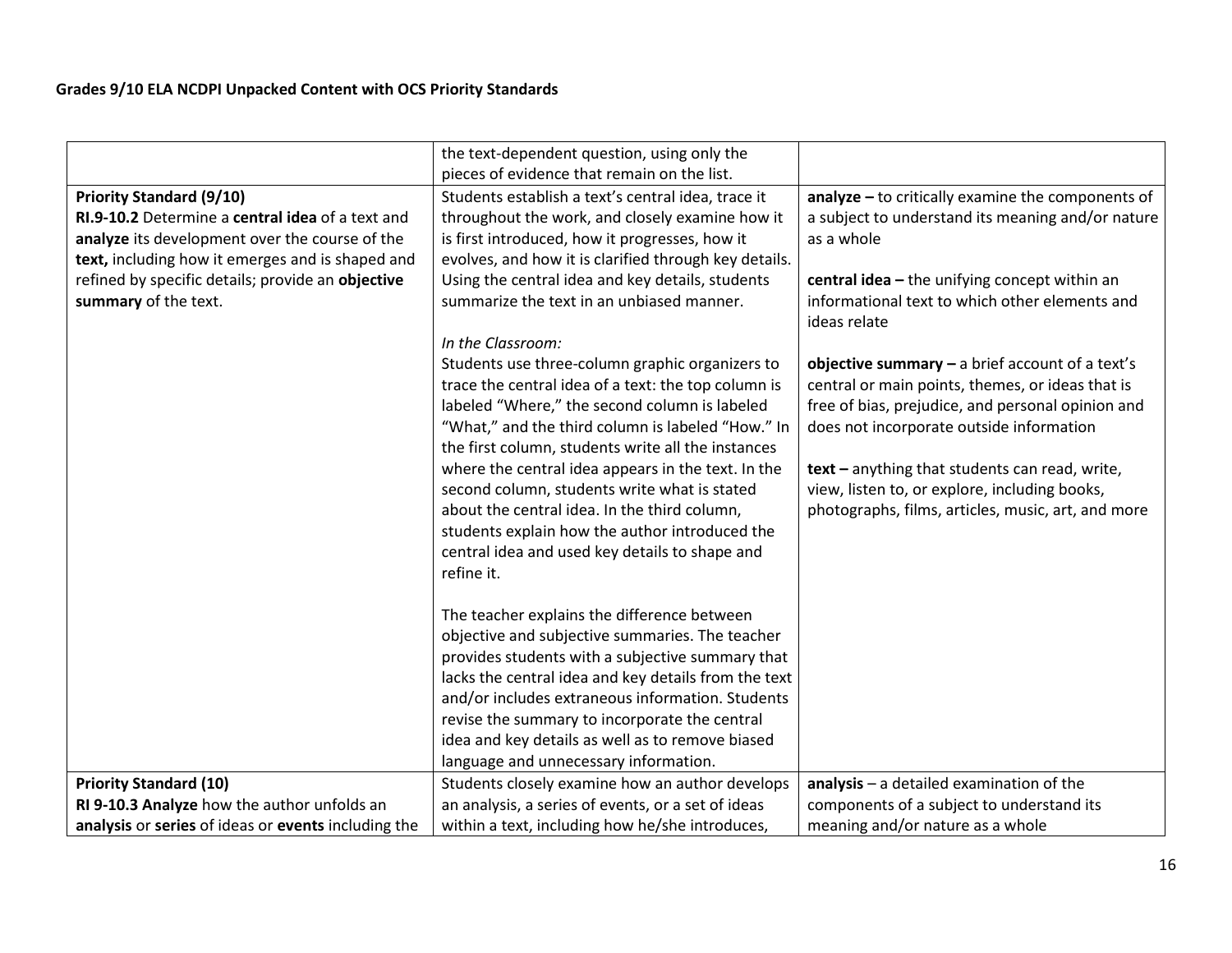| order in which the points are made, how they are<br>introduced and developed, and the connections<br>that are drawn between them.                                                                     | sequences, and expands upon his/her points and<br>creates relationships between them.<br>In the Classroom:<br>Students create outlines for the text that reflect<br>how the author developed his/her analysis, series<br>of events, or set of ideas. Students annotate the<br>outlines, explaining how the author introduced,<br>sequenced, and developed his/her points.                                                                                                                                                                                                                                                                                                                                                                                                                                               | $analyze - to critically examine the components of$<br>a subject to understand its meaning and/or nature<br>as a whole<br>event - a thing that happens; an occurrence<br>series - a set of related/similar things (e.g.,<br>people, books, events, etc.) coming after one<br>another (e.g., a series of books or TV episodes)                                                                                                                                                                                                                                                                                                                                                                                      |
|-------------------------------------------------------------------------------------------------------------------------------------------------------------------------------------------------------|-------------------------------------------------------------------------------------------------------------------------------------------------------------------------------------------------------------------------------------------------------------------------------------------------------------------------------------------------------------------------------------------------------------------------------------------------------------------------------------------------------------------------------------------------------------------------------------------------------------------------------------------------------------------------------------------------------------------------------------------------------------------------------------------------------------------------|--------------------------------------------------------------------------------------------------------------------------------------------------------------------------------------------------------------------------------------------------------------------------------------------------------------------------------------------------------------------------------------------------------------------------------------------------------------------------------------------------------------------------------------------------------------------------------------------------------------------------------------------------------------------------------------------------------------------|
|                                                                                                                                                                                                       | Students also draw arrows between points<br>connected by the author. On the arrows, students<br>explain how the author made these connections.                                                                                                                                                                                                                                                                                                                                                                                                                                                                                                                                                                                                                                                                          |                                                                                                                                                                                                                                                                                                                                                                                                                                                                                                                                                                                                                                                                                                                    |
| <b>Standard</b>                                                                                                                                                                                       | <b>Clarification</b>                                                                                                                                                                                                                                                                                                                                                                                                                                                                                                                                                                                                                                                                                                                                                                                                    | Glossary                                                                                                                                                                                                                                                                                                                                                                                                                                                                                                                                                                                                                                                                                                           |
|                                                                                                                                                                                                       | <b>Cluster: Craft and Structure</b>                                                                                                                                                                                                                                                                                                                                                                                                                                                                                                                                                                                                                                                                                                                                                                                     |                                                                                                                                                                                                                                                                                                                                                                                                                                                                                                                                                                                                                                                                                                                    |
| <b>Priority Standard (9)</b><br>RI.9-10.4 Determine the meaning of words and<br>phrases as they are used in a text; analyze the<br>cumulative impact of specific word choices on<br>meaning and tone. | Students examine the text to understand the<br>meaning of words or phrases, using the context<br>to inform their thinking. Students consider how<br>particular words and phrases are used to<br>influence the overall meaning and tone of the<br>text, such as how the language of a court opinion<br>differs from that of a newspaper.<br>In the Classroom:<br>After identifying key words from the text,<br>students use a matrix to compare the key words<br>to their synonyms. The key word from the text<br>appears in the first column, and the synonyms<br>appear in the columns that follow. The first row<br>is labeled "meaning" and the second row is<br>labeled "tone." In the first row, the students<br>define the word, and in the second row, students<br>explain the word's tone. Students compare the | $analyze - to critically examine the components of$<br>a subject to understand its meaning and/or nature<br>as a whole<br>$phrase(s)$ – a small group of words representing a<br>conceptual unit, containing either a subject or a<br>verb, but not both. Both a subject and a verb<br>would constitute a clause (e.g., "Running through<br>the forest, she breathed in the fresh, crisp air.")<br>text - anything that students can read, write,<br>view, listen to, or explore, including books,<br>photographs, films, articles, music, art, and more<br>tone - the attitude an author takes toward the<br>subject or topic of a text, generally revealed<br>through word choice, perspective, or point of view |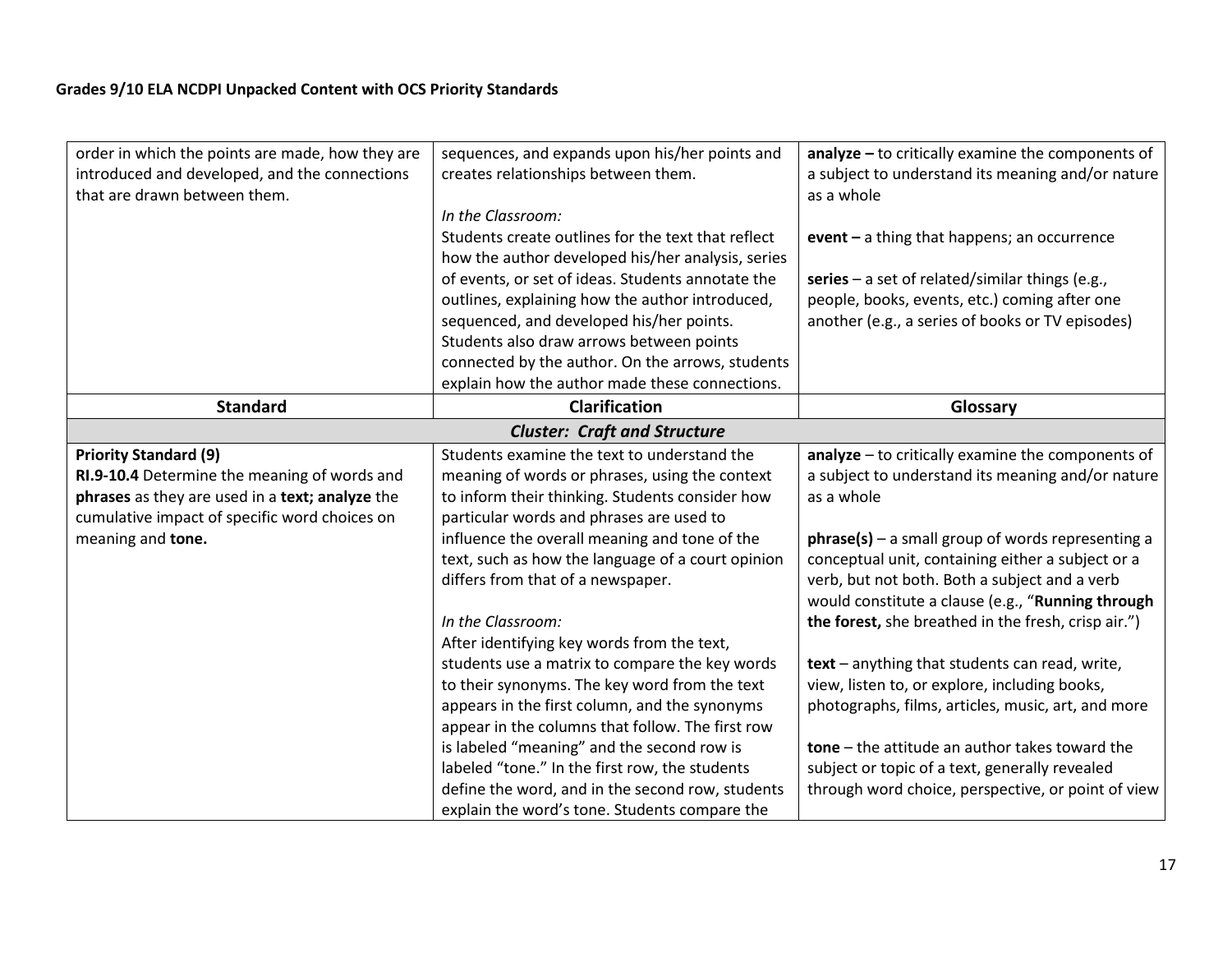|                                                   | key word's meaning and tone to its synonyms'       |                                                     |
|---------------------------------------------------|----------------------------------------------------|-----------------------------------------------------|
|                                                   | meanings and tones, and then explain how the       |                                                     |
|                                                   | key words impact the overall meaning and tone      |                                                     |
|                                                   | of the text.                                       |                                                     |
|                                                   |                                                    |                                                     |
|                                                   | After identifying key words and phrases in the     |                                                     |
|                                                   | text, the teacher and students brainstorm          |                                                     |
|                                                   | synonyms for each. In small groups, students       |                                                     |
|                                                   | replace the key words and phrases with the         |                                                     |
|                                                   | synonyms the class brainstormed and discuss        |                                                     |
|                                                   | how the synonyms changed the meaning and           |                                                     |
|                                                   | tone of the overall text. Students explain how     |                                                     |
|                                                   |                                                    |                                                     |
|                                                   | the original key words and phrases create a        |                                                     |
|                                                   | different impact on the text's meaning and tone.   |                                                     |
| <b>Priority Standard (9)</b>                      | Students examine how an author arranges            | $analyze - to critically examine the components of$ |
| RI.9-10.5 Analyze how an author's ideas or claims | sentences, paragraphs, sections, or chapters to    | a subject to understand its meaning and/or nature   |
| are developed and refined by particular           | build and clarify his/her ideas or claims.         | as a whole                                          |
| sentences, paragraphs, or larger portions of a    |                                                    |                                                     |
| text.                                             | In the Classroom:                                  | $claim(s)$ – an assertion(s) of the truth of        |
|                                                   | The teacher provides students with the text        | something, often a value statement; generally, an   |
|                                                   | deconstructed by sentences. Students               | author uses evidence to support the assertion of    |
|                                                   | reconstruct the text in several different ways by  | truth                                               |
|                                                   | choosing to keep or remove particular sentences,   |                                                     |
|                                                   | paragraphs, or larger portions of text, ensuring   | text - anything that students can read, write,      |
|                                                   | what they choose to keep develops and refines      | view, listen to, or explore, including books,       |
|                                                   | the author's ideas or claims. Students discuss     | photographs, films, articles, music, art, and more  |
|                                                   | how the author's ideas or claims are developed     |                                                     |
|                                                   |                                                    |                                                     |
|                                                   | or clarified by the particular sentences,          |                                                     |
|                                                   | paragraphs, or larger portions of texts they chose |                                                     |
|                                                   | to keep.                                           |                                                     |
|                                                   |                                                    |                                                     |
|                                                   | Students use a three-column graphic organizer:     |                                                     |
|                                                   | the first column is labeled "Author's ideas or     |                                                     |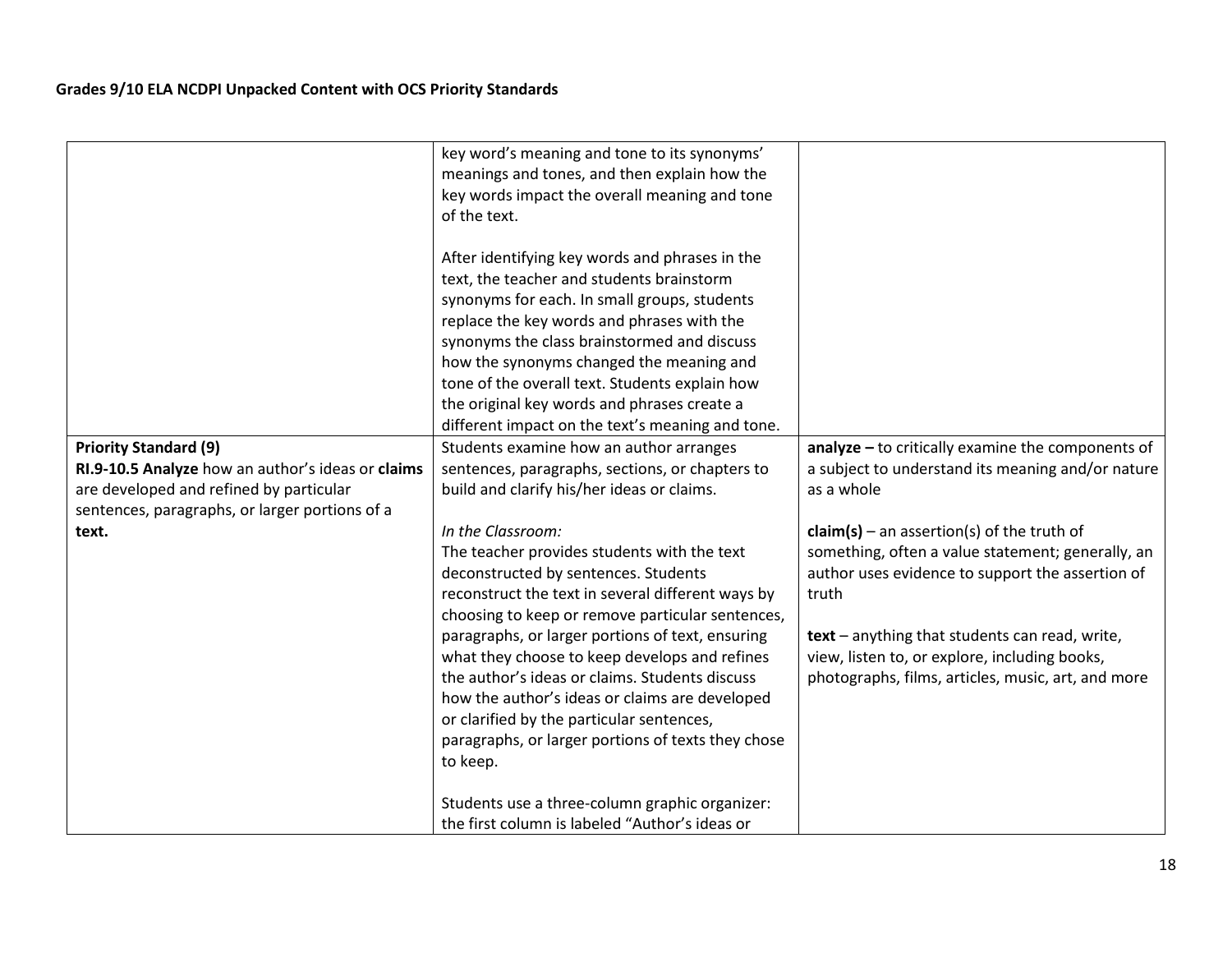|                                                    | claims," the second column is labeled                |                                                      |
|----------------------------------------------------|------------------------------------------------------|------------------------------------------------------|
|                                                    | "Supporting sentences, paragraphs, or portions       |                                                      |
|                                                    | of text," and the third column is labeled            |                                                      |
|                                                    | "Explanation." In the first column, students state   |                                                      |
|                                                    | the author's idea or claim. In the second column,    |                                                      |
|                                                    | students reference the sentence, paragraph, or       |                                                      |
|                                                    | portion of text that develops or refines the idea    |                                                      |
|                                                    | or claim. In the third column, students explain      |                                                      |
|                                                    | how the sentence, paragraph, or portion of text      |                                                      |
|                                                    | develops or refines the author's idea or claim.      |                                                      |
| <b>Priority Standard (10)</b>                      | Students establish an author's point of view or      | $analyze - to critically examine the components of$  |
| RI.9-10.6 Determine an author's point of view or   | intention by examining how he/she uses               | a subject to understand its meaning and/or nature    |
| purpose in a text and analyze how an author uses   | language to communicate his/her opinion and          | as a whole                                           |
| rhetoric to advance that point of view or purpose. | achieve his/her purpose.                             |                                                      |
|                                                    |                                                      | point of view - a narrator's, writer's, or speaker's |
|                                                    | In the Classroom:                                    | position with regard to the events of a narrative;   |
|                                                    | The teacher provides students with a list of         | one's stance on events or information given          |
|                                                    | purposeful words and phrases from a passage.         | his/her orientation (physically and/or mentally) to  |
|                                                    | Based on the words and phrases on the list,          | the events or information; the vantage point from    |
|                                                    | students draw conclusions about what the             | which one relates the events of a story or makes     |
|                                                    | author's point of view might be. Students read       | an argument                                          |
|                                                    | the passage to determine if their conclusions are    |                                                      |
|                                                    | accurate. Students then re-read the passage and      | $purpose$ – the reason for a particular action or    |
|                                                    | highlight the rhetorical devices used in the         | creation (e.g., literary work or speech); the reason |
|                                                    | passage to advance the author's point of view or     | for which something exists (e.g., to persuade, to    |
|                                                    | purpose. Students discuss and explain their          | inform, to express, and/or to entertain)             |
|                                                    | findings in small groups.                            |                                                      |
|                                                    |                                                      | rhetoric/rhetorical feature - language (or the art   |
|                                                    | Students analyze two texts that use different        | of using language) designed to be persuasive or      |
|                                                    | language to communicate the same point of            | effective in supporting a claim such that readers    |
|                                                    | view or have the same purpose. Students              | or listeners come to agree with the claim, often     |
|                                                    | compare the language of both texts in a T-Chart:     | making use of figurative, sensory, and evocative     |
|                                                    | the left side is for Author A, and the right side is | language; an element of a large literary work that   |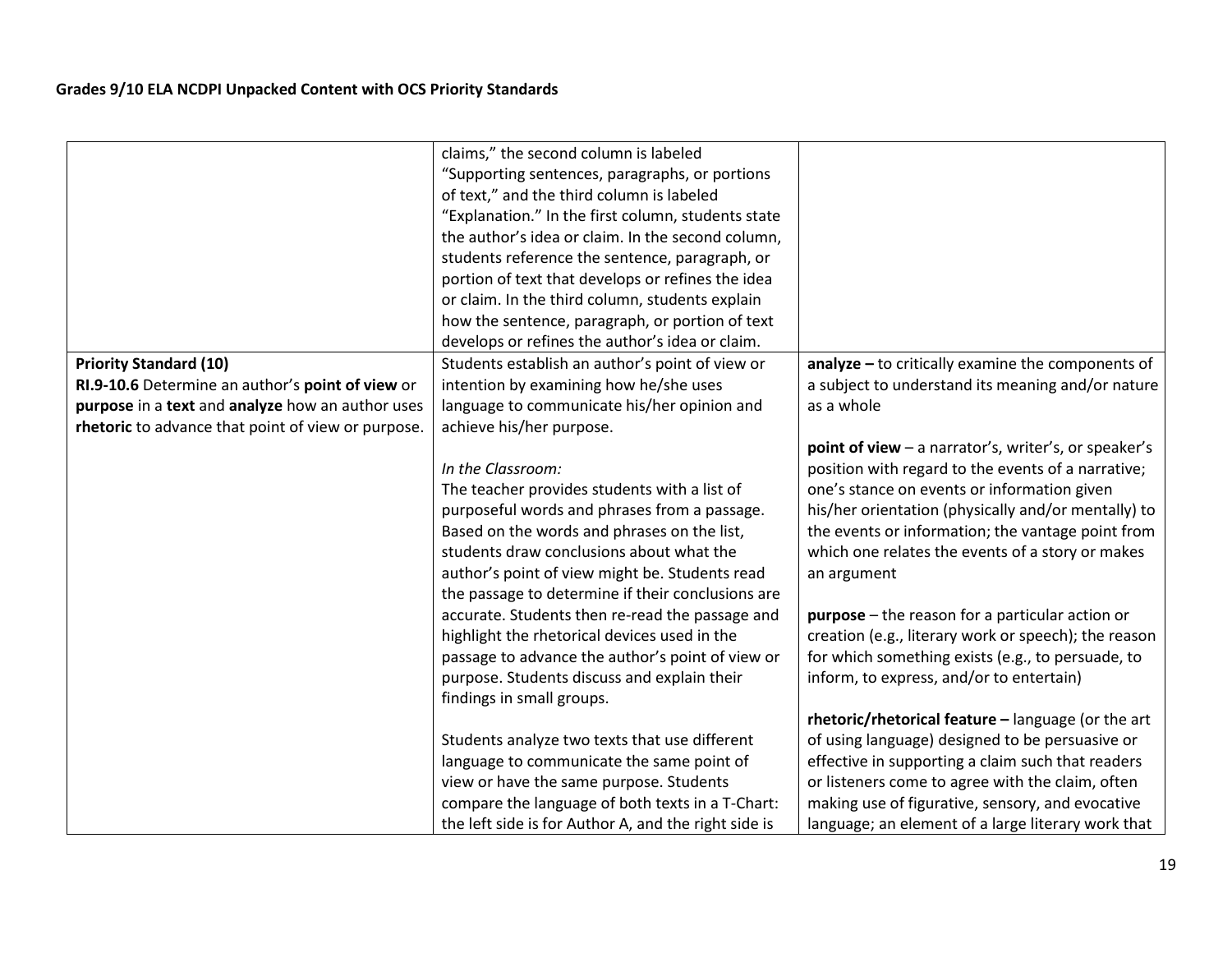|                                                 | for Author B. In the T-Chart, students list the    | is particularly designed to have a persuasive or   |
|-------------------------------------------------|----------------------------------------------------|----------------------------------------------------|
|                                                 | rhetorical devices used by each author to          | emotional impact                                   |
|                                                 | advance his/her point of view or purpose.          |                                                    |
|                                                 | Students discuss and explain their findings with   | text - anything that students can read, write,     |
|                                                 | partners.                                          | view, listen to, or explore, including books,      |
|                                                 |                                                    | photographs, films, articles, music, art, and more |
|                                                 | <b>Cluster: Integration of Knowledge and Ideas</b> |                                                    |
| RI.9-10.7 Analyze various accounts of a subject | Students examine several different reportings      | analyze - to critically examine the components of  |
| told in different mediums, determining which    | that address the same subject in different         | a subject to understand its meaning and/or nature  |
| details are emphasized in each account.         | mediums, such as the reporting of a current        | as a whole                                         |
|                                                 | event in both print and multimedia. In comparing   |                                                    |
|                                                 | the texts' similarities and differences, students  | $median$ – the form(s) or material(s) an artist or |
|                                                 | identify the details that are accentuated in each  | author uses to express his/her ideas (e.g., poem,  |
|                                                 | report.                                            | oil paint, etc.)                                   |
|                                                 |                                                    |                                                    |
|                                                 | In the Classroom:                                  |                                                    |
|                                                 | The teacher divides students into pairs. The       |                                                    |
|                                                 | teacher provides each pair with two different      |                                                    |
|                                                 | accounts told in two different mediums that        |                                                    |
|                                                 | address the same subject. Together, pairs read     |                                                    |
|                                                 | and annotate the similarities and differences      |                                                    |
|                                                 | between the accounts, noting what details          |                                                    |
|                                                 | authors choose to emphasize in each source. The    |                                                    |
|                                                 | teacher then asks each pair to pair up with        |                                                    |
|                                                 | another pair in the class that has different       |                                                    |
|                                                 | accounts on the same subject. In a group of four,  |                                                    |
|                                                 | students repeat the same annotation strategy       |                                                    |
|                                                 | mentioned above.                                   |                                                    |
|                                                 |                                                    |                                                    |
|                                                 | The teacher provides students with multiple        |                                                    |
|                                                 | accounts on the same topic. Students highlight     |                                                    |
|                                                 | the common details that are emphasized             |                                                    |
|                                                 | between all accounts in one color and the          |                                                    |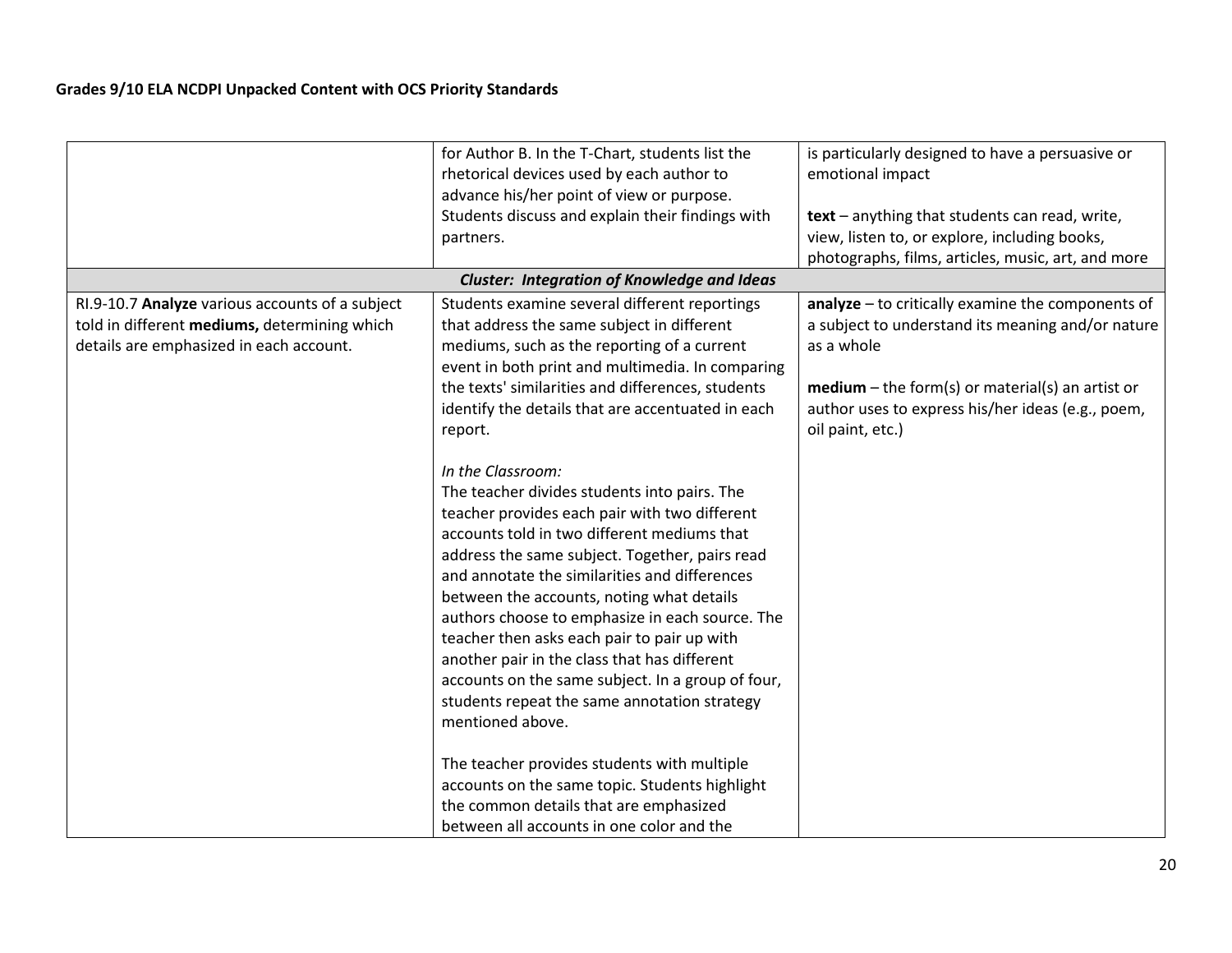|                                                     | different details emphasized between accounts       |                                                           |
|-----------------------------------------------------|-----------------------------------------------------|-----------------------------------------------------------|
|                                                     | in another color. Students share and discuss their  |                                                           |
|                                                     | findings with the class.                            |                                                           |
| <b>Standard</b>                                     | <b>Clarification</b>                                | Glossary                                                  |
| RI.9-10.8 Delineate and evaluate the argument       | Students precisely describe the argument and        | $argument - value statement(s) supported by$              |
| and specific claims in a text, assessing whether    | specific claims in a text and judge the quality and | evidence whose purpose is to persuade or explain          |
| the reasoning is valid and the evidence is relevant | quantity of evidence presented, as well as the      |                                                           |
| and sufficient; identify false statements and       | soundness of the reasoning. Students also           | $claim(s)$ – an assertion(s) of the truth of              |
| fallacious reasoning.                               | determine if irrationalities or inaccuracies are    | something, often a value statement; generally, an         |
|                                                     | present in the text's argument and claims.          | author uses evidence to support the assertion of<br>truth |
|                                                     | In the Classroom:                                   |                                                           |
|                                                     | The teacher and students complete a T-Chart:        | delineate - to describe something precisely               |
|                                                     | the left side is labeled "What it is" and the right |                                                           |
|                                                     | side is labeled "What it isn't." On the left side,  | evaluate - to determine quality or value after            |
|                                                     | students describe what the argument and claims      | careful analysis or investigation                         |
|                                                     | are. On the right side, students explain what the   |                                                           |
|                                                     | argument and claims are not. Students highlight     | evidence - facts and/or information (quotes,              |
|                                                     | reasoning and evidence in the text that are used    | statistics, graphs, etc.) presented together as a         |
|                                                     | to support the information listed on the left side  | body of support for a claim or value statement            |
|                                                     | of the T-Chart. Students ask themselves the         |                                                           |
|                                                     | following questions and answer them in the          | $reasons/reasoning - an explanation or$                   |
|                                                     | margins of the text: "Where does the author         | justification for a claim, action, or value               |
|                                                     | need more explanation?" "What evidence              | statement; the process of thinking through an             |
|                                                     | justifies _______?" "Is there enough evidence to    | argument, forming judgments, and drawing                  |
|                                                     | support _______?" "Based on what you know, are      | conclusions using a process of logic                      |
|                                                     | there any false or irrational statements?"          |                                                           |
|                                                     |                                                     | relevant evidence, observations, ideas,                   |
|                                                     | The teacher and students brainstorm a list of       | descriptive details - details and other elements          |
|                                                     | criteria that describes valid reasoning and         | that are closely connected and appropriate to that        |
|                                                     | relevant, sufficient evidence. The teacher          | which is being considered, argued, or explained;          |
|                                                     | presents a short text containing questionable       | when making claims, authors choose evidence,              |
|                                                     | reasoning and insufficient evidence. Using the      |                                                           |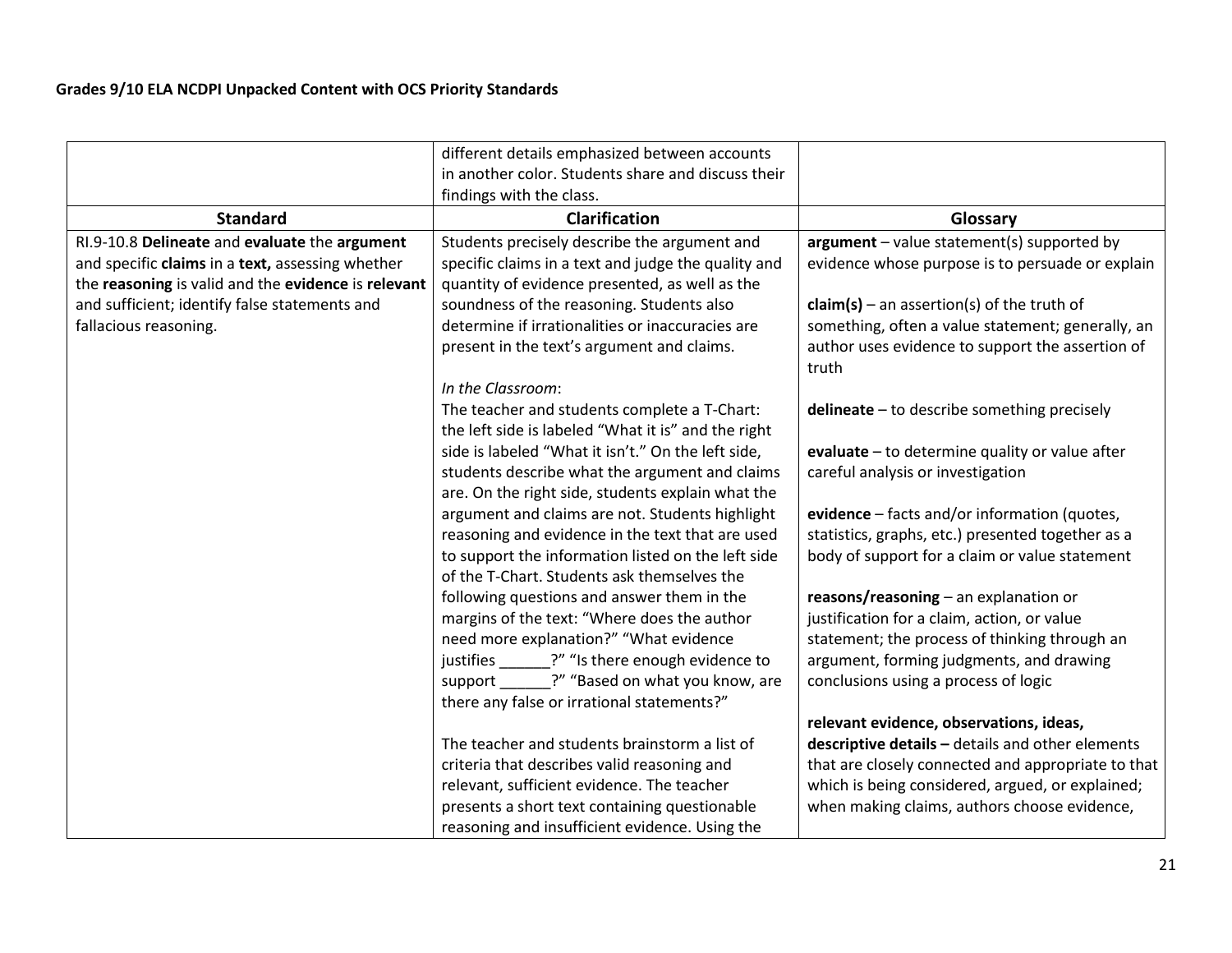|                                                                                                                                                | established criteria, students highlight the text<br>where reasoning and evidence is insufficient,<br>irrational, or inaccurate. In groups, students<br>revise the highlighted text so the arguments and<br>claims are valid and rational.                                                                                                                                                                                                                                            | details, etc. that are closely related to the idea<br>being expressed by the claim<br>text - anything that students can read, write,<br>view, listen to, or explore, including books,<br>photographs, films, articles, music, art, and more             |
|------------------------------------------------------------------------------------------------------------------------------------------------|---------------------------------------------------------------------------------------------------------------------------------------------------------------------------------------------------------------------------------------------------------------------------------------------------------------------------------------------------------------------------------------------------------------------------------------------------------------------------------------|---------------------------------------------------------------------------------------------------------------------------------------------------------------------------------------------------------------------------------------------------------|
| RI.9-10.9 Analyze influential documents of<br>historical and literary significance, including how<br>they address related themes and concepts. | Students examine pivotal documents that reflect<br>important historic events and notable literary<br>styles, such as Washington's Farewell Address,<br>Roosevelt's Four Freedoms speech, and King's<br>Letter from Birmingham Jail. When examining<br>these documents, students note the similarities<br>and differences in how they address similar<br>themes and subjects.                                                                                                          | analyze - to critically examine the components of<br>a subject to understand its meaning and/or nature<br>as a whole<br>theme - the subject or underlying meaning that a<br>literary text directly or indirectly explains,<br>develops, and/or explores |
|                                                                                                                                                | In the Classroom:<br>Students complete a SOAPSTone analysis for<br>each document under study. Students identify<br>and explain each document's Subject, Occasion<br>(context), Audience, Purpose, Speaker, and Tone.<br>Students share and explain their analyses with<br>partners, noting similarities and differences.                                                                                                                                                              |                                                                                                                                                                                                                                                         |
|                                                                                                                                                | Students use matrices with two columns and<br>three rows. The first column is labeled<br>"Document A" and the second column is labeled<br>"Document B." The first row is labeled "What,"<br>the second row "Why," and the third row "How."<br>In the "What" row, students state the themes<br>and concepts of the documents. In the "Why"<br>row, students explain why each document was<br>written. In the "How" row, students explain how<br>each document addresses the themes and |                                                                                                                                                                                                                                                         |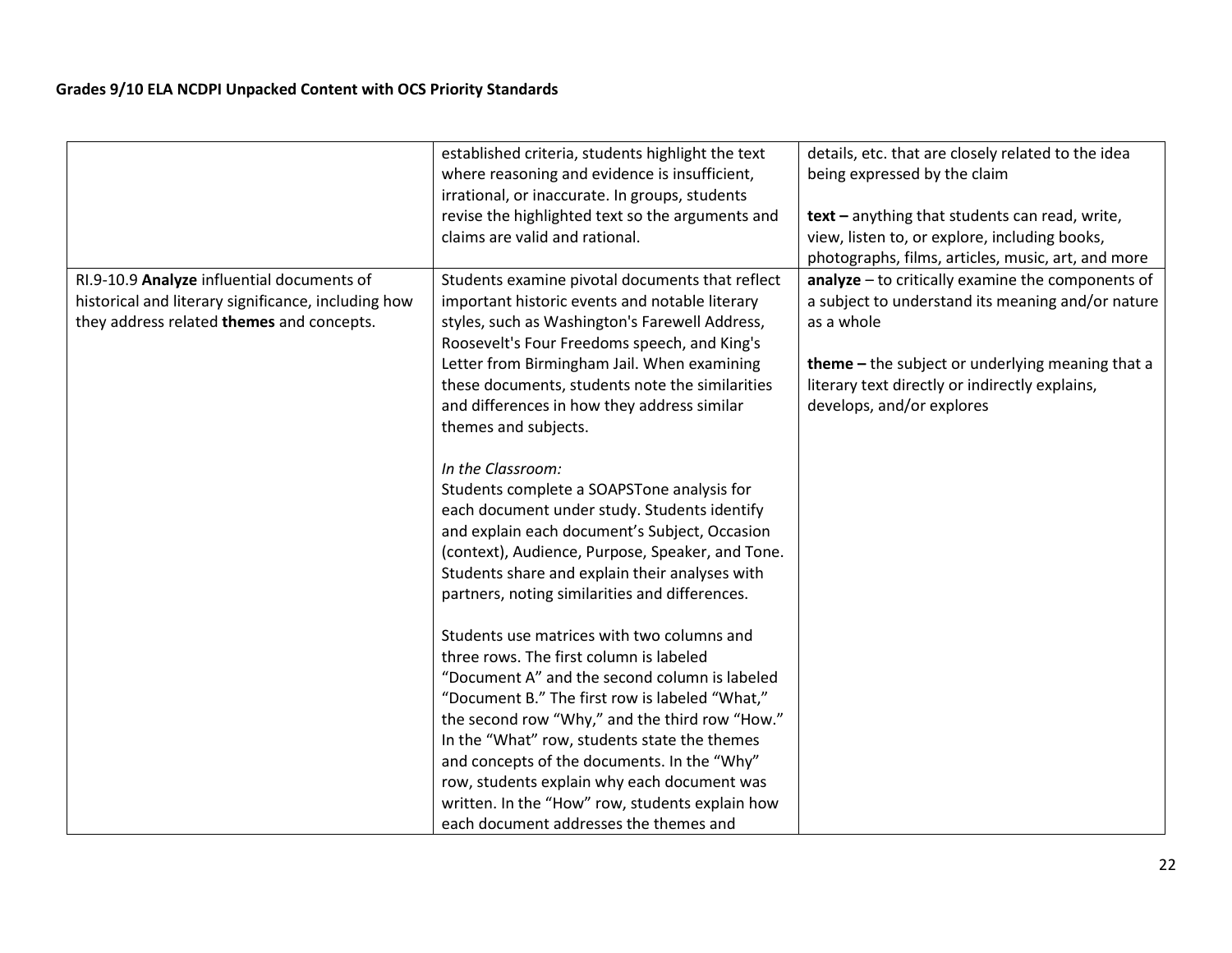|                                                          | concepts. Students share and explain their         |                                                     |
|----------------------------------------------------------|----------------------------------------------------|-----------------------------------------------------|
|                                                          | matrices, explaining the differences and           |                                                     |
|                                                          | similarities between the documents.                |                                                     |
| <b>Cluster: Range of Reading and Level of Complexity</b> |                                                    |                                                     |
| RI.9-10.10 By the end of grade 9, read and               | By the end of grade 9, students competently        | independently - on one's own, without aid from      |
| understand informational texts within the 9-10           | read and understand informational texts within     | another (such as a teacher)                         |
| text complexity band proficiently and                    | the 9-10 text complexity band (Lexile: 1050-       |                                                     |
| independently for sustained periods of time.             | 1335). By the end of 10th grade, students          | proficient/proficiently - competent, skilled,       |
| Connect prior knowledge and experiences to text.         | competently read and understand informational      | and/or showing knowledge and aptitude in doing      |
|                                                          | texts at the highest end of the text complexity    | something; the level at which one is able to        |
| By the end of grade 10, read and understand              | band. They are able to read independently for an   | complete a particular skill, such as reading        |
| informational texts at the high end of the 9-10          | extended time. Students make connections to        | complex texts, with success                         |
| text complexity band proficiently and                    | their background knowledge and relevant            |                                                     |
| independently for sustained periods of time.             | experiences to engage with text.                   | text - anything that students can read, write,      |
| Connect prior knowledge and experiences to text.         |                                                    | view, listen to, or explore, including books,       |
|                                                          | In the Classroom:                                  | photographs, films, articles, music, art, and more  |
|                                                          | The teacher integrates independent reading         |                                                     |
|                                                          | seamlessly into regular instruction.               | text complexity band - stratification of the levels |
|                                                          |                                                    | of intricacy and/or difficulty of texts,            |
|                                                          | While students are independently reading, the      | corresponding to associated grade levels (2-3, 4-5, |
|                                                          | teacher holds reading conferences with students    | 6-8, 9-10, 11-12), determined by three factors: 1)  |
|                                                          | to discuss their understanding of the text and the | qualitative dimensions (levels of meaning,          |
|                                                          | strategies they are using to comprehend the        | language complexity as determined by the            |
|                                                          | text.                                              | attentive reader), 2) quantitative dimensions       |
|                                                          |                                                    | (word length and frequency, sentence length, and    |
|                                                          | The teacher provides students with a strategy or   | cohesion), and 3) reader and task considerations    |
|                                                          | purpose for reading. During independent            | (factors related to a specific reader such as       |
|                                                          | reading, students use the strategy or keep the     | motivation, background knowledge, persistence;      |
|                                                          | purpose in mind to monitor their                   | others associated with the task itself such as the  |
|                                                          | comprehension.                                     | purpose or demands of the task itself)              |
|                                                          |                                                    |                                                     |
|                                                          | Before reading, the teacher asks students to       |                                                     |
|                                                          | create a list of items they already know about     |                                                     |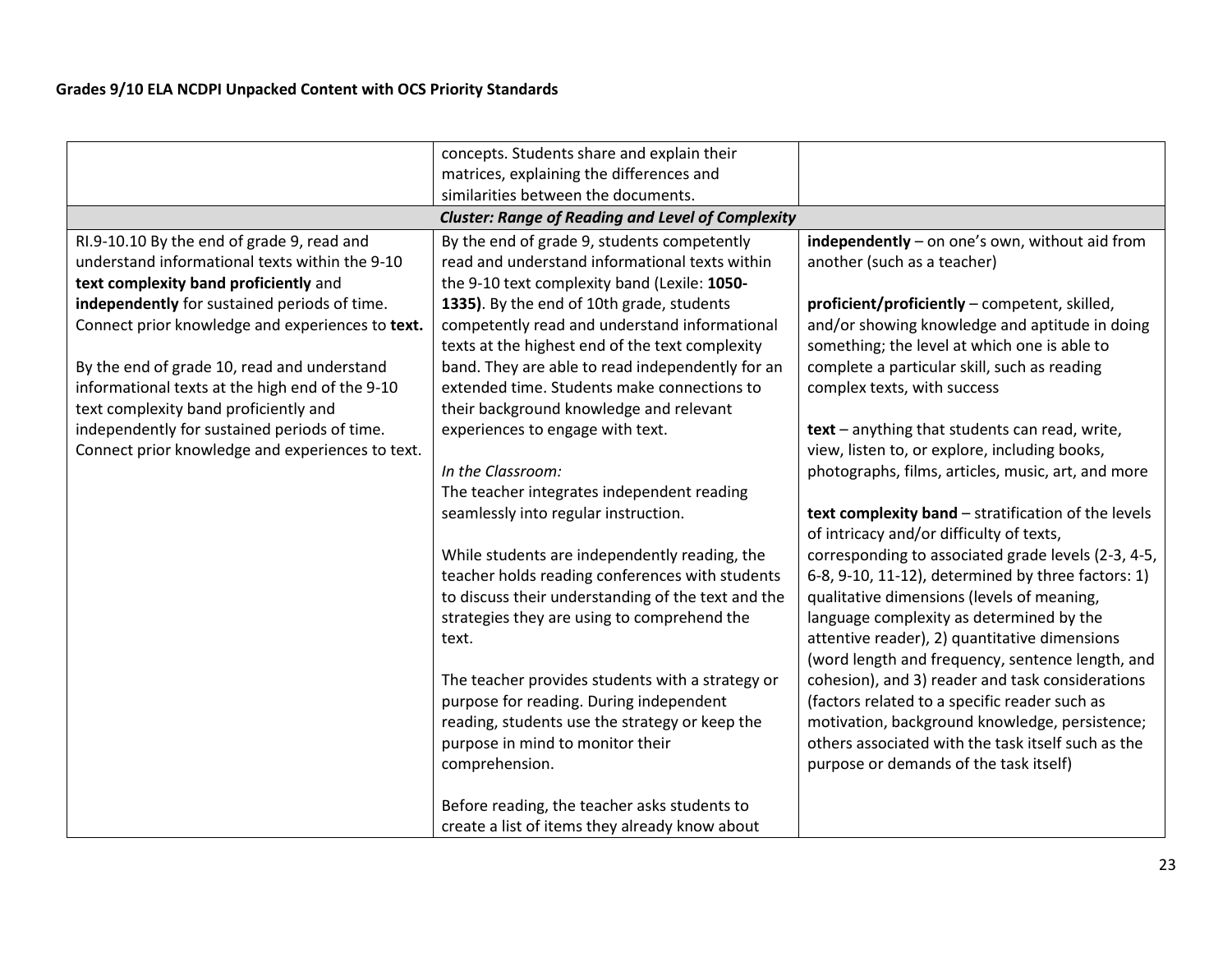| . After independently reading, students             |
|-----------------------------------------------------|
| refer back to their list to confirm or revise their |
| ideas based on the information they read in the     |
| text.                                               |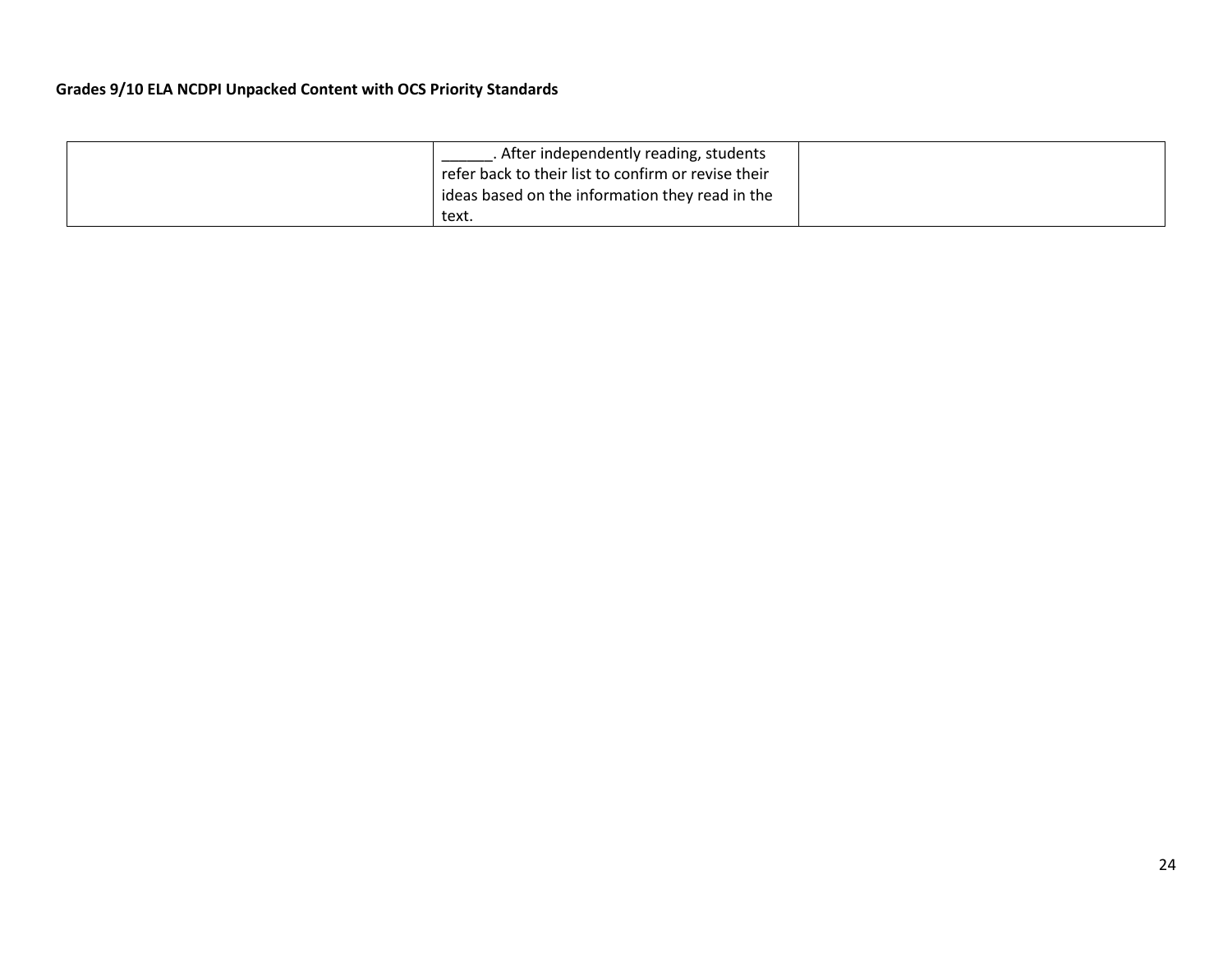# **Language Standards**

| <b>Standard</b>                                                                                                                                                   | <b>Clarification</b>                                                                                                                                                                             | Glossary                                                                                                                                                |  |
|-------------------------------------------------------------------------------------------------------------------------------------------------------------------|--------------------------------------------------------------------------------------------------------------------------------------------------------------------------------------------------|---------------------------------------------------------------------------------------------------------------------------------------------------------|--|
| <b>Cluster: Craft and Structure</b>                                                                                                                               |                                                                                                                                                                                                  |                                                                                                                                                         |  |
| <b>Priority Standard (9)</b><br>L.9-10.1 Demonstrate command of the<br>conventions of standard English grammar and<br>usage when writing or speaking. Demonstrate | Students apply grammar and usage skills to<br>create a unique style and voice when writing<br>or speaking with increasing sophistication and<br>effect in grades 9-12. Skills taught in previous | conventions of spoken and written standard English -<br>the generally accepted rules and practices for speaking<br>and writing in the English language. |  |
| proficiency within the 9-12 Grammar<br>Continuum.                                                                                                                 | grades should be reinforced and expanded.                                                                                                                                                        | grammar - the set of rules and conventions that<br>govern the way a particular language functions,                                                      |  |
|                                                                                                                                                                   | See Language Grammar Continuum<br>https://drive.google.com/file/d/187kYoCuuYX                                                                                                                    | including how words and sentences are formed, how<br>punctuation is used, etc.                                                                          |  |
|                                                                                                                                                                   | CKJ5alKwAB6P9FyZnH3 z4/view                                                                                                                                                                      | usage - the manner in which language is used, closely<br>related to style and tone; the way in which a word or                                          |  |
|                                                                                                                                                                   | $(p. 41-57)$<br>In the Classroom:                                                                                                                                                                | phrase is used according to standard English<br>conventions                                                                                             |  |
|                                                                                                                                                                   | An effective method for language instruction is<br>teaching it in the context of reading and writing.                                                                                            |                                                                                                                                                         |  |
|                                                                                                                                                                   | When mini-lessons are integrated into<br>classroom instruction, students learn and apply<br>grammatical concepts within their reading and                                                        |                                                                                                                                                         |  |
|                                                                                                                                                                   | writing studies. Since ELA standards are<br>recursive and continuously reinforced, using<br>mini-lessons within the context of larger                                                            |                                                                                                                                                         |  |
|                                                                                                                                                                   | targeted instruction will allow teachers to teach<br>specific skills and extend previous learning. For<br>example, students can locate specific forms and                                        |                                                                                                                                                         |  |
|                                                                                                                                                                   | conventions of writing in the mentor text under<br>study and imitate them in their own writing.<br>Using mini-lessons, mentor texts, and student                                                 |                                                                                                                                                         |  |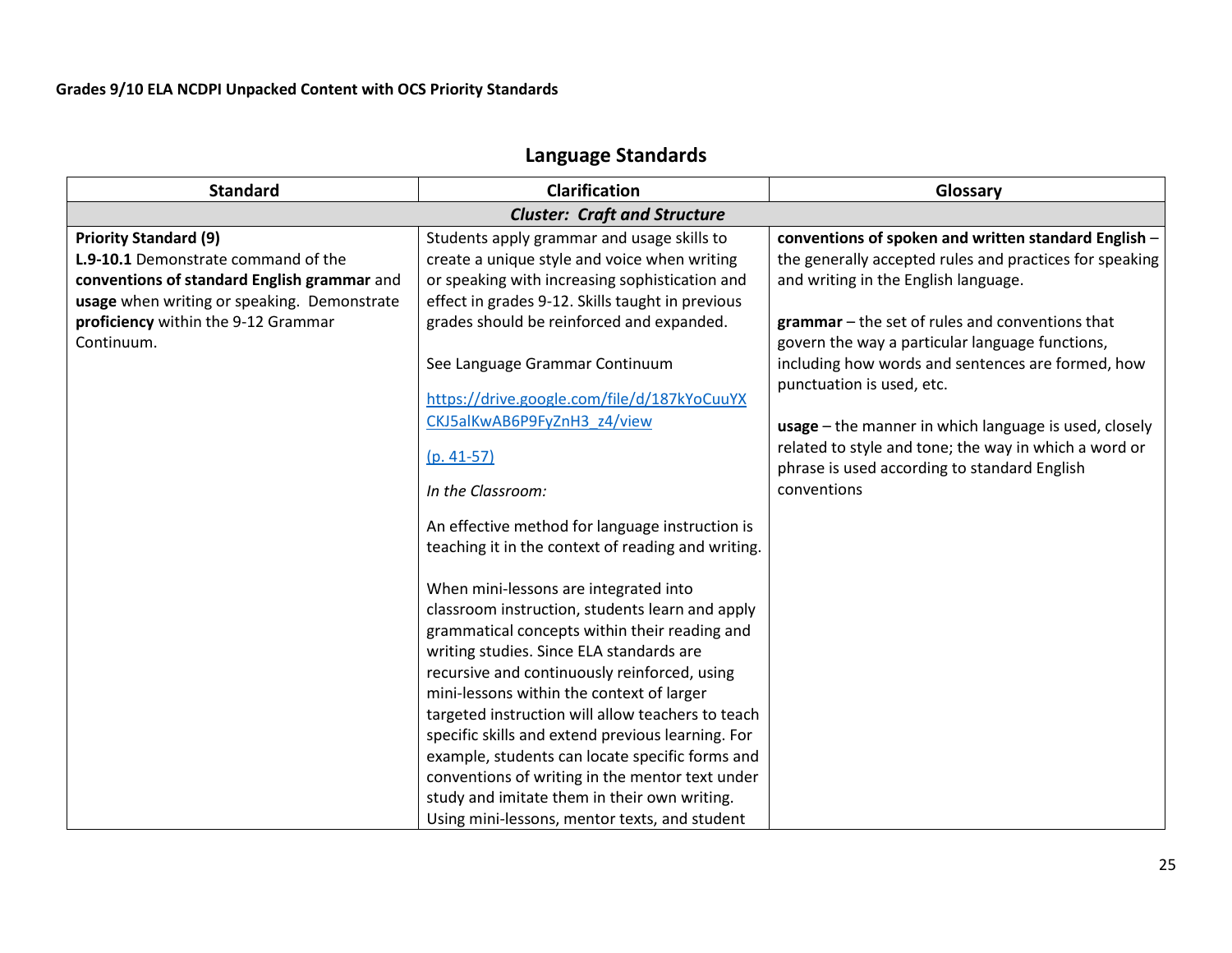|                                                                                                                                                                                                                                        | writing supports and develops student language<br>skills.                                                                                                                                                                                                                                                                                                                                                                                                                                                                                                                                                                                                                                                                                                                                                                                                                                                                                                                                                                                                                                                                                                            |                                                                                                                                                                                                                                                                                                                                                                                                                                                                                                                                                                                                 |
|----------------------------------------------------------------------------------------------------------------------------------------------------------------------------------------------------------------------------------------|----------------------------------------------------------------------------------------------------------------------------------------------------------------------------------------------------------------------------------------------------------------------------------------------------------------------------------------------------------------------------------------------------------------------------------------------------------------------------------------------------------------------------------------------------------------------------------------------------------------------------------------------------------------------------------------------------------------------------------------------------------------------------------------------------------------------------------------------------------------------------------------------------------------------------------------------------------------------------------------------------------------------------------------------------------------------------------------------------------------------------------------------------------------------|-------------------------------------------------------------------------------------------------------------------------------------------------------------------------------------------------------------------------------------------------------------------------------------------------------------------------------------------------------------------------------------------------------------------------------------------------------------------------------------------------------------------------------------------------------------------------------------------------|
| <b>Priority Standard (9)</b><br>L.9-10.2 Demonstrate command of the<br>conventions of standard English capitalization,<br>punctuation, and spelling when writing;<br>demonstrate proficiency within the 9-12<br>Conventions Continuum. | Students apply grammar and usage skills to<br>create a unique style and voice when writing<br>or speaking with increasing sophistication and<br>effect in grades 9-12. Skills taught in previous<br>grades should be reinforced and expanded.<br>In the Classroom:<br>An effective method for language instruction is<br>teaching it in the context of reading and writing.<br>When mini-lessons are integrated into<br>classroom instruction, students learn and apply<br>grammatical concepts within their reading and<br>writing studies. Since ELA standards are<br>recursive and continuously reinforced, using<br>mini-lessons within the context of larger<br>targeted instruction will allow teachers to teach<br>specific skills and extend previous learning. For<br>example, students can locate specific forms and<br>conventions of writing in the mentor text under<br>study and imitate them in their own writing.<br>Using mini-lessons, mentor texts, and student<br>writing supports and develops student language<br>skills.<br>See Conventions Continuum<br>https://drive.google.com/file/d/187kYoCuuYX<br>CKJ5alKwAB6P9FyZnH3 z4/view (p.58-64) | conventions of spoken and written standard English -<br>the generally accepted rules and practices for speaking<br>and writing in the English language.<br>proficient/proficiently - competent, skilled, and/or<br>showing knowledge and aptitude in doing something;<br>the level at which one is able to complete a particular<br>skill, such as reading complex texts, with success<br>punctuation - marks (often small) that are used to<br>separate written elements, clarify meaning, guide<br>pacing, and indicate inflection (e.g., period, comma,<br>parentheses, question mark, etc.) |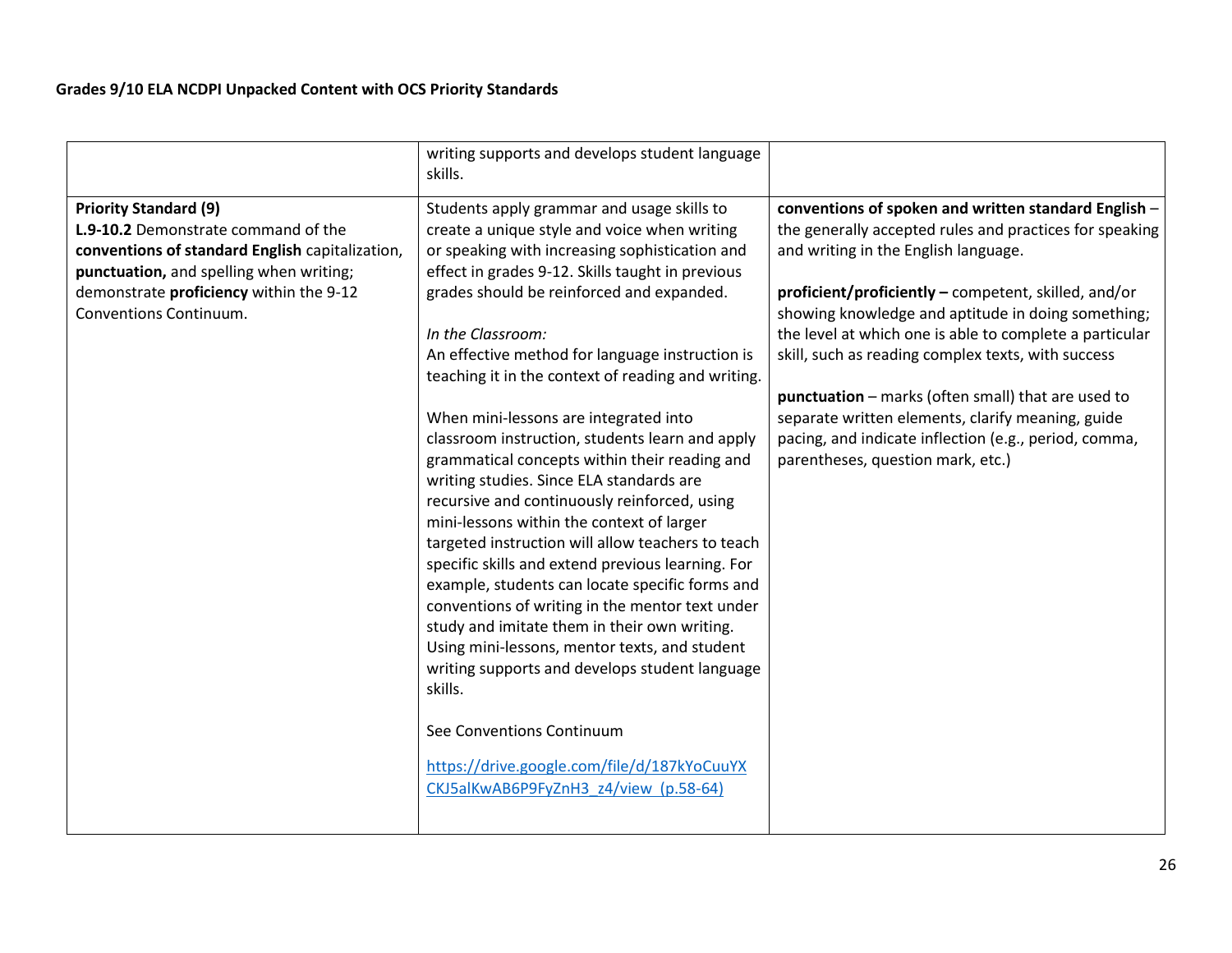| <b>Standard</b>                                                                                                                                                                                                                                                                                                                                                                                                                      | <b>Clarification</b>                                                                                                                                                                                                                                                                                                                                                                                                                                                                                                                                                                                                                                                                       | Glossary                                                                                                                                                                                                                                                                                                                            |
|--------------------------------------------------------------------------------------------------------------------------------------------------------------------------------------------------------------------------------------------------------------------------------------------------------------------------------------------------------------------------------------------------------------------------------------|--------------------------------------------------------------------------------------------------------------------------------------------------------------------------------------------------------------------------------------------------------------------------------------------------------------------------------------------------------------------------------------------------------------------------------------------------------------------------------------------------------------------------------------------------------------------------------------------------------------------------------------------------------------------------------------------|-------------------------------------------------------------------------------------------------------------------------------------------------------------------------------------------------------------------------------------------------------------------------------------------------------------------------------------|
| <b>Cluster: Knowledge of Language</b>                                                                                                                                                                                                                                                                                                                                                                                                |                                                                                                                                                                                                                                                                                                                                                                                                                                                                                                                                                                                                                                                                                            |                                                                                                                                                                                                                                                                                                                                     |
| <b>Priority Standard (9/10)</b><br>L.9-10.3 Apply knowledge of language to<br>understand how language functions in<br>different contexts, to make effective choices<br>for meaning or style, and to comprehend<br>more fully when reading or listening.<br>a. Write and edit work so that it<br>conforms to the guidelines in a style<br>manual appropriate for the discipline<br>and writing type.<br>Use parallel structure.<br>b. | Students employ what they know about<br>language to understand how it is used in<br>different contexts. When speaking or writing,<br>students carefully choose words to create<br>meaning or style. When reading or listening,<br>students use their knowledge of language to aid<br>their comprehension of text.<br>• Students refer to the style manual specific to<br>their writing topic's field of study (such as MLA,<br>APA, Chicago).<br>• Students use parallel structure in their writing<br>to maintain flow and clarity between ideas.                                                                                                                                         | style $-$ a particular manner of doing something (e.g.,<br>writing, painting, speaking, etc.) characteristic to an<br>individual (e.g., author, singer, etc.), region, time,<br>artistic/literary movement, etc.; in writing, style<br>includes word choice, fluency, voice, sentence<br>structure, figurative language, and syntax |
|                                                                                                                                                                                                                                                                                                                                                                                                                                      | In the Classroom:<br>The teacher provides three different writing<br>samples that lack adherence to a specific style<br>manual. Students identify the topic of each and<br>determine which style manual applies to it,<br>based on the topic's field of study. Students<br>refer to the style manual and edit the writing<br>sample, so it conforms to the guidelines of that<br>particular style.<br>The teacher provides students with an<br>important quote or sentence from a text.<br>Students revise the parallelism in three<br>different ways: to emphasize ideas, to contrast<br>ideas, and to connect ideas. After revising the<br>quote or sentence, students share their work, |                                                                                                                                                                                                                                                                                                                                     |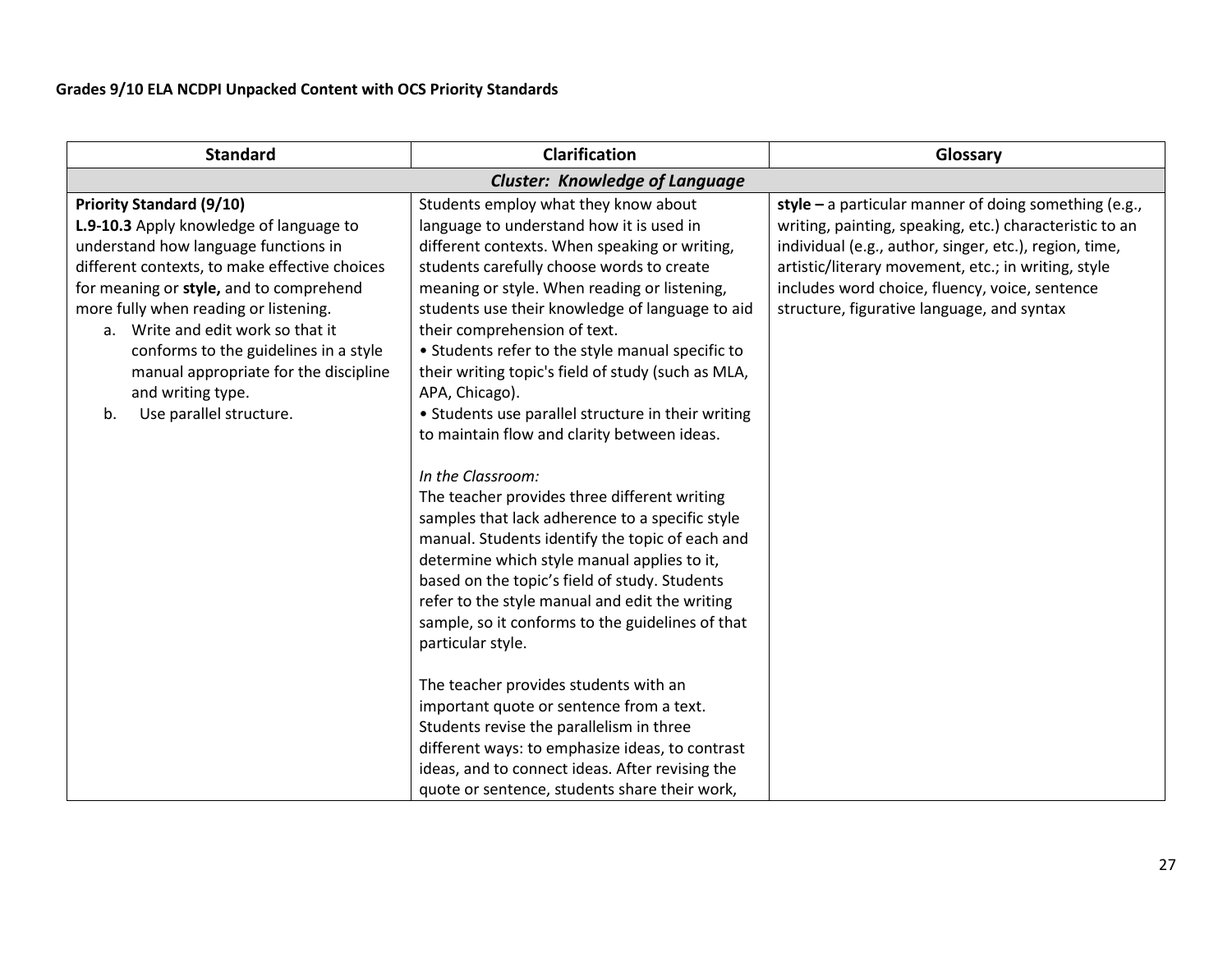|                                                                                                                                                                                                                                                                            | noting how each revision's parallel structure<br>affected the meaning or style of the original.                                                                                                                                                                                                                                                                                                                                                                                                                                                                                                                                                                                                                                                                                                                                                                                                                                                                                                                                                                                                                                                    |                                                                                                                                                                                                                                                                                                                                                                                                                                                                                                                                                                                                                                                                                                                                                                                                                                                                                                                                                      |
|----------------------------------------------------------------------------------------------------------------------------------------------------------------------------------------------------------------------------------------------------------------------------|----------------------------------------------------------------------------------------------------------------------------------------------------------------------------------------------------------------------------------------------------------------------------------------------------------------------------------------------------------------------------------------------------------------------------------------------------------------------------------------------------------------------------------------------------------------------------------------------------------------------------------------------------------------------------------------------------------------------------------------------------------------------------------------------------------------------------------------------------------------------------------------------------------------------------------------------------------------------------------------------------------------------------------------------------------------------------------------------------------------------------------------------------|------------------------------------------------------------------------------------------------------------------------------------------------------------------------------------------------------------------------------------------------------------------------------------------------------------------------------------------------------------------------------------------------------------------------------------------------------------------------------------------------------------------------------------------------------------------------------------------------------------------------------------------------------------------------------------------------------------------------------------------------------------------------------------------------------------------------------------------------------------------------------------------------------------------------------------------------------|
| <b>Standard</b>                                                                                                                                                                                                                                                            | <b>Clarification</b>                                                                                                                                                                                                                                                                                                                                                                                                                                                                                                                                                                                                                                                                                                                                                                                                                                                                                                                                                                                                                                                                                                                               | Glossary                                                                                                                                                                                                                                                                                                                                                                                                                                                                                                                                                                                                                                                                                                                                                                                                                                                                                                                                             |
|                                                                                                                                                                                                                                                                            | <b>Cluster: Vocabulary Acquisition and Use</b>                                                                                                                                                                                                                                                                                                                                                                                                                                                                                                                                                                                                                                                                                                                                                                                                                                                                                                                                                                                                                                                                                                     |                                                                                                                                                                                                                                                                                                                                                                                                                                                                                                                                                                                                                                                                                                                                                                                                                                                                                                                                                      |
| L.9-10.4 Determine or clarify the meaning of<br>unknown and multiple-meaning words and<br>phrases based on grades 9-10 reading and<br>content, choosing flexibly from a range of<br>strategies: context clues, word parts, word<br>relationships, and reference materials. | Students figure out and/or confirm the meaning<br>of grade 9-10 words/phrases that are unfamiliar<br>or have multiple meanings. When figuring out<br>and/or confirming the meaning of<br>words/phrases, students choose from several<br>strategies:<br>• Context clues: Students use the overall<br>meaning of a sentence or paragraph or a word's<br>position or function in a sentence as a clue to the<br>meaning of the word or phrase. Students also<br>use context to verify the preliminary<br>determination of the meaning of a word or<br>phrase by checking the inferred meaning.<br>. Word parts: Students use common affixes and<br>roots as clues to the meaning of words. For<br>example, the root "advoca" means "to call" in<br>the words "advocate," "advocates," "advocacy."<br>Students identify and correctly use these<br>patterns of word changes that indicate different<br>meanings or parts of speech.<br>. Word relationships: Students use the<br>relationship between particular words (e.g.<br>cause/effect, part/whole, item/category,<br>synonym/antonym, analogy, etc.) to better<br>understand each of the words. | context clues - refers to elements preceding and<br>following an unknown or ambiguous word,<br>phrase, or reference which can help define or<br>identify it<br>multiple-meaning words and phrases - words<br>and phrases that have more than one meaning<br>(e.g., elephant's trunk / car trunk)<br>range/range of tasks, purposes, and audiences -<br>the production of written and spoken works<br>covers a variety tasks (including, but not limited<br>to, speaking, presenting, and writing), purposes<br>(e.g., to persuade, to inform, to express, and/or to<br>entertain), and audiences (which requires shifts in<br>register)<br>reference materials - sources that provide<br>information about a topic under investigation;<br>materials that a researcher consults for facts and<br>data, citing as necessary<br>word relationship - the manner in which words<br>relate to one another (e.g., synonyms, antonyms,<br>homophones, etc.) |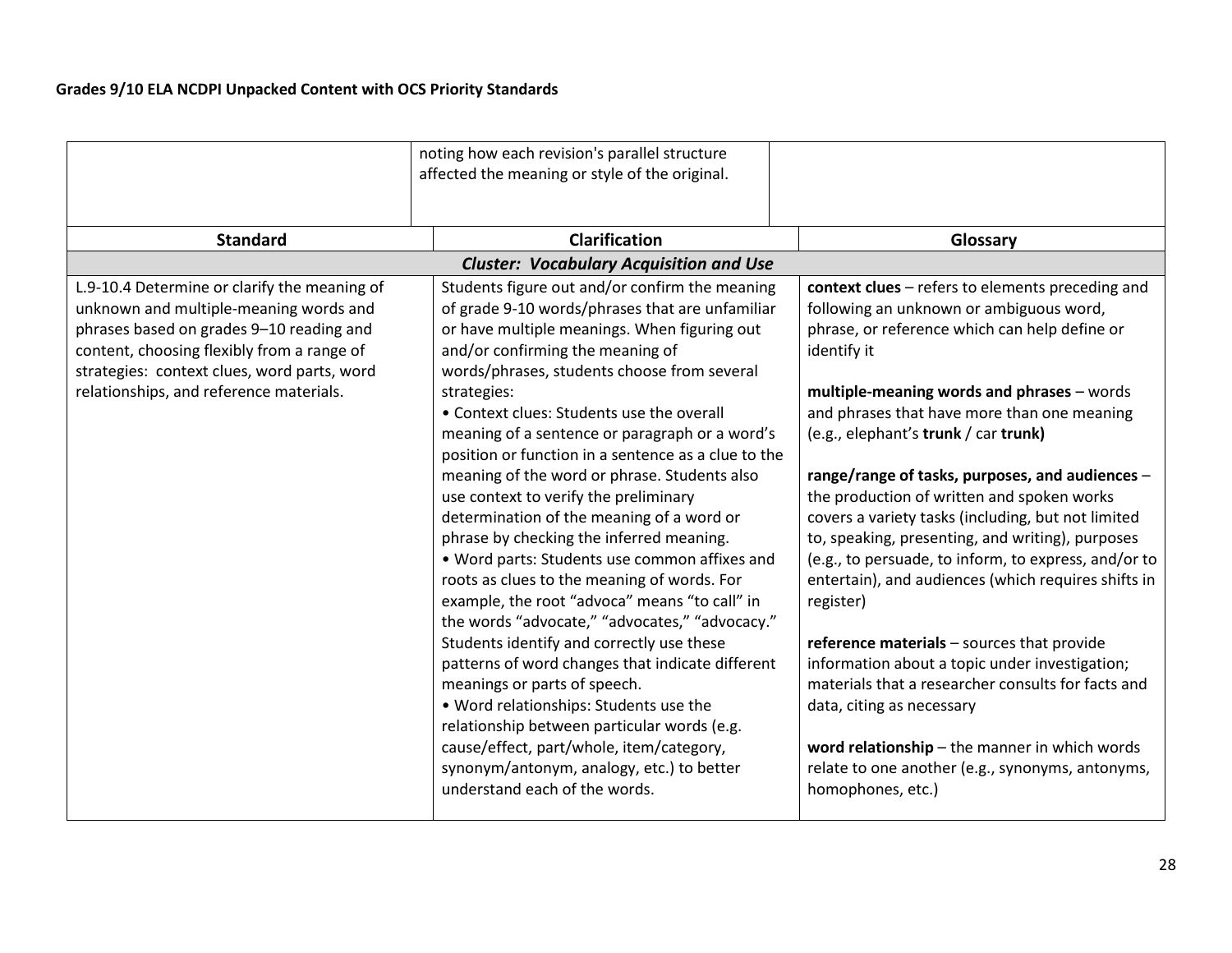| • Reference materials: Students consult general     |  |
|-----------------------------------------------------|--|
| and specialized reference materials (e.g.           |  |
| dictionaries, glossaries, and thesauruses), both    |  |
| print and digital, to find the pronunciation of a   |  |
| word or determine or clarify its precise meaning,   |  |
| its part of speech, or its etymology. Students also |  |
| use dictionaries to verify the preliminary          |  |
| determination of the meaning of a word or           |  |
| phrase.                                             |  |
| In the Classroom:                                   |  |
| The teacher provides students with a keyword        |  |
| from the text. Students use a word web, placing     |  |
| the keyword in the center of the paper.             |  |
| Branching off from the keyword, students draw       |  |
| lines connecting to words that share the same       |  |
| root as the keyword. Branching off from these       |  |
| words, students then draw lines connecting to       |  |
| explanations of each word's different meanings,     |  |
| parts of speech, and the context in which they      |  |
| are typically used.                                 |  |
| The teacher provides students with a word           |  |
| relationship category like synonym, hyperbole,      |  |
| slang, pun, idiom, etc. The students use three-     |  |
| column graphic organizers to list words in the      |  |
| given word relationship category: the first column  |  |
| is the word, the second column is its student-      |  |
| friendly definition, and the third column is an     |  |
| example(s) of the word. Students add to the         |  |
| graphic organizers as they encounter words while    |  |
| reading the text under study.                       |  |
|                                                     |  |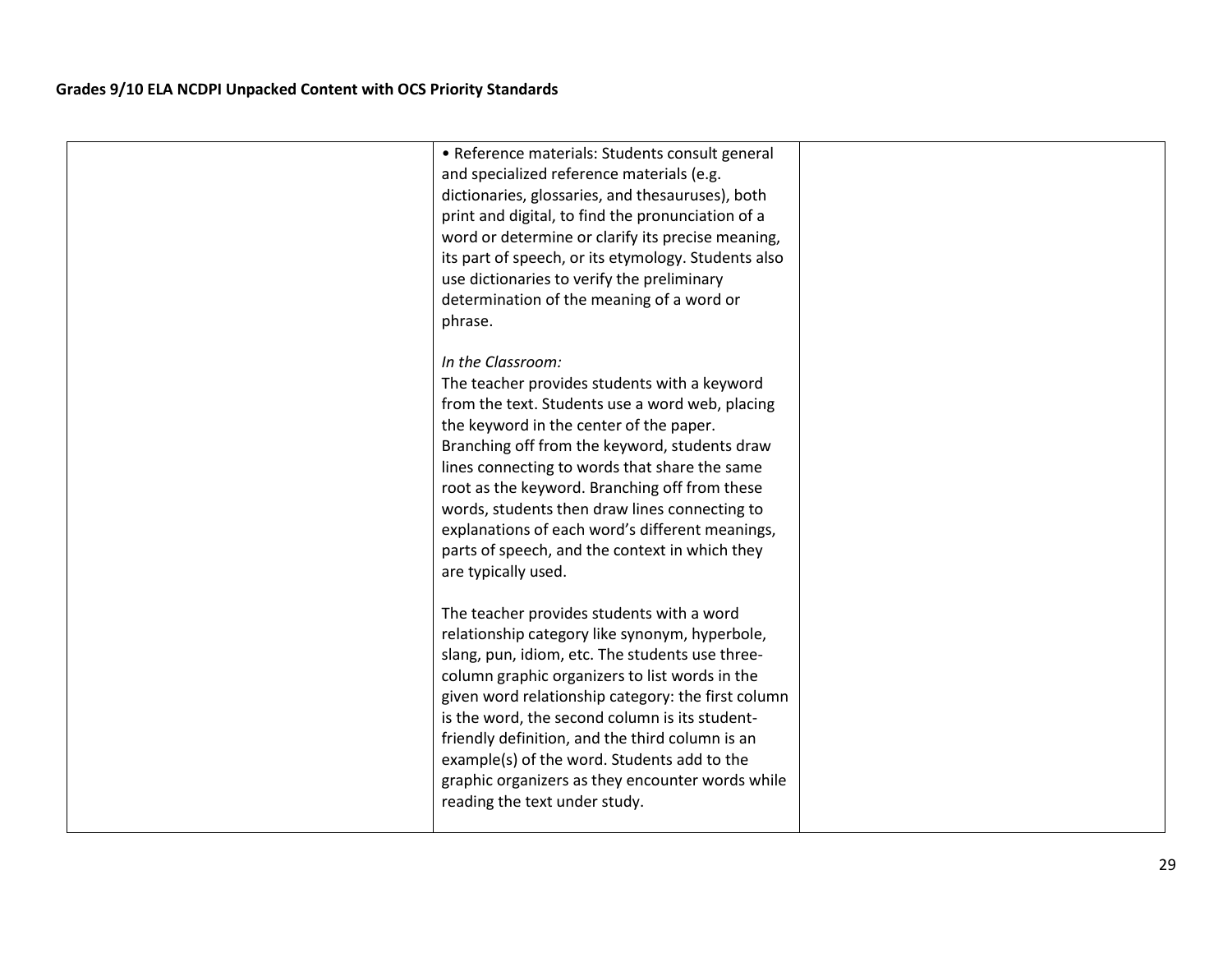| <b>Priority Standard (10)</b>                                                   | Students show they understand figurative                                                               | $analyze - to critically examine the components of$ |
|---------------------------------------------------------------------------------|--------------------------------------------------------------------------------------------------------|-----------------------------------------------------|
| L.9-10.5 Demonstrate understanding of                                           | language and subtle differences in word                                                                | a subject to understand its meaning and/or nature   |
| figurative language and nuances in word                                         | meanings.                                                                                              | as a whole                                          |
| meanings.                                                                       | • Students decipher the meaning of figurative                                                          |                                                     |
| a. Interpret figures of speech in context                                       | language, such as a euphemism or an                                                                    | denotation - the literal definition of a word,      |
| and analyze their role in the text based<br>on grades 9-10 reading and content. | oxymoron, as it is used in the text and<br>examining its function in grades 9-10 texts and             | generally free of an emotional or cultural context  |
| b. Analyze nuances in the meaning of words                                      | material.                                                                                              | figurative language - language that uses words      |
| with similar denotations.                                                       | • Students examining the different shades of                                                           | and phrases to express a meaning that is different  |
|                                                                                 | meaning of words that share the same                                                                   | from the literal meaning (e.g., metaphor, allusion, |
|                                                                                 | denotations like "truly" and "absolutely," or<br>"essence" and "character."                            | etc.)                                               |
|                                                                                 |                                                                                                        | $nuance - a subtle difference or variation in a$    |
|                                                                                 | In the Classroom:                                                                                      | shade of meaning, significance, or expression       |
|                                                                                 | Students use four-column graphic organizers: the<br>first column is labeled "Figurative Language," the | (e.g., happy compared to giddy)                     |
|                                                                                 | second column "Explanation," the third column                                                          | text - anything that students can read, write,      |
|                                                                                 | "Purpose," and the fourth column "Evidence." In                                                        | view, listen to, or explore, including books,       |
|                                                                                 | the first column, students place the figurative                                                        | photographs, films, articles, music, art, and more  |
|                                                                                 | language from the text. In the second column,                                                          |                                                     |
|                                                                                 | students write down what the figure of speech                                                          |                                                     |
|                                                                                 | means. In the third column, the students write                                                         |                                                     |
|                                                                                 | down the purpose or role the figure of speech                                                          |                                                     |
|                                                                                 | has in the text. In the fourth column, students                                                        |                                                     |
|                                                                                 | cite evidence from the text to support their                                                           |                                                     |
|                                                                                 | analyses.                                                                                              |                                                     |
|                                                                                 | The teacher chooses a set of words with similar                                                        |                                                     |
|                                                                                 | denotations from the text under study and                                                              |                                                     |
|                                                                                 | places each word on a separate index card. The                                                         |                                                     |
|                                                                                 | teacher provides a word card to each of the                                                            |                                                     |
|                                                                                 | students and asks them to pair up with someone                                                         |                                                     |
|                                                                                 | who has a different word. Pairs discuss the                                                            |                                                     |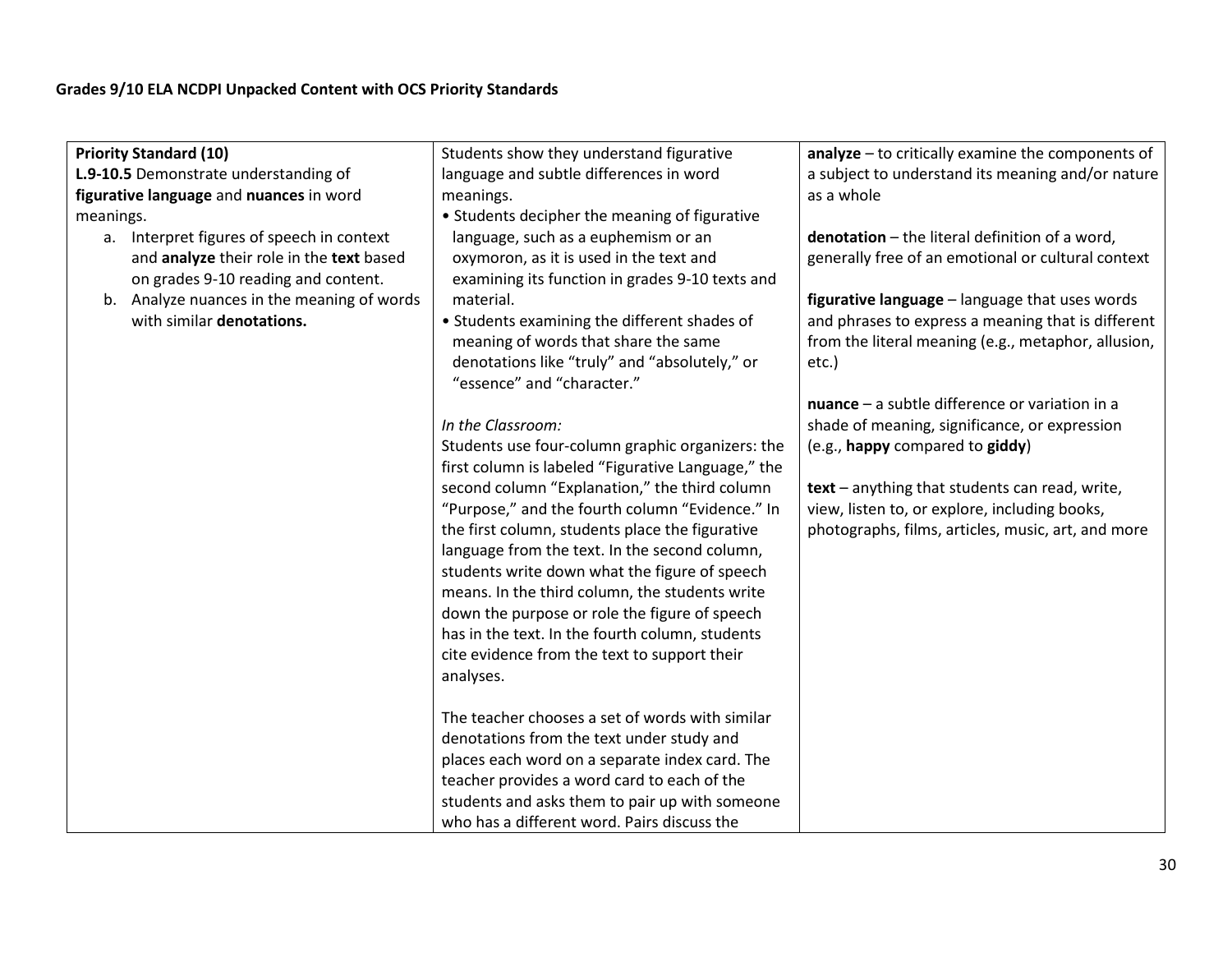|                                                                                                                                                                                                                                                                                                                                                              | similarities and differences in the words'<br>meanings and take notes. After discussion, the<br>teacher prompts students to pair up with<br>someone new. This process is repeated as<br>necessary to allow students to discuss each of<br>the given words. The teacher asks students to<br>refer to their discussions and their notes when<br>reading the words in the text under study.                                                                                                                                                      |                                                                                                                                                                                                                                                                                                                                                                                                                                                                                                   |
|--------------------------------------------------------------------------------------------------------------------------------------------------------------------------------------------------------------------------------------------------------------------------------------------------------------------------------------------------------------|-----------------------------------------------------------------------------------------------------------------------------------------------------------------------------------------------------------------------------------------------------------------------------------------------------------------------------------------------------------------------------------------------------------------------------------------------------------------------------------------------------------------------------------------------|---------------------------------------------------------------------------------------------------------------------------------------------------------------------------------------------------------------------------------------------------------------------------------------------------------------------------------------------------------------------------------------------------------------------------------------------------------------------------------------------------|
| L.9-10.6 Acquire and use accurately general<br>academic and domain specific words and<br>phrases, sufficient for reading, writing, speaking,<br>and listening at the college and career readiness<br>level; demonstrate independence in developing<br>vocabulary knowledge when considering a word<br>or phrase important to comprehension or<br>expression. | Students learn and correctly use Tier 2 and Tier 3<br>words and phrases. Students learn and correctly<br>use these words and phrases in order to be<br>prepared for and proficient in reading, writing,<br>speaking, and listening at the college and career<br>readiness level. Students show their ability to<br>independently learn and expand their vocabulary<br>knowledge when studying a word or phrase that<br>is essential to their understanding of material or<br>articulation of ideas in writing or speech.<br>In the Classroom: | domain-specific vocabulary/words/phrases - Tier<br>3 words and phrases that are considered unique<br>to a particular subject or discipline that are not<br>typically used during informal conversation<br>expression - the process of making one's<br>thoughts, feelings, and ideas known to others; the<br>words, phrases, and clauses used to convey one's<br>thoughts, feelings, and ideas; conveying emotion<br>and feeling when reading aloud through the use of<br>inflection, pacing, etc. |
|                                                                                                                                                                                                                                                                                                                                                              | The teacher provides students with a set of<br>general academic vocabulary and a list of<br>disciplines. For each word, the teacher asks<br>students to explain how they would use each<br>word differently in each discipline listed.<br>The teacher provides a list of general academic<br>and domain-specific vocabulary. Students sort                                                                                                                                                                                                    | general academic - Tier 2 academic words and<br>phrases that students encounter across multiple<br>subjects and disciplines (e.g., analyze, evaluate,<br>compare and contrast, etc.)<br>$phrase(s)$ – a small group of words representing a<br>conceptual unit, containing either a subject or a<br>verb, but not both. Both a subject and a verb                                                                                                                                                 |
|                                                                                                                                                                                                                                                                                                                                                              | the words by subject, field of study, or use.<br>During sorting, students compare and contrast<br>the meaning and usage of these words in varied<br>subjects.                                                                                                                                                                                                                                                                                                                                                                                 | would constitute a clause (e.g., "Running through<br>the forest, she breathed in the fresh, crisp air.")                                                                                                                                                                                                                                                                                                                                                                                          |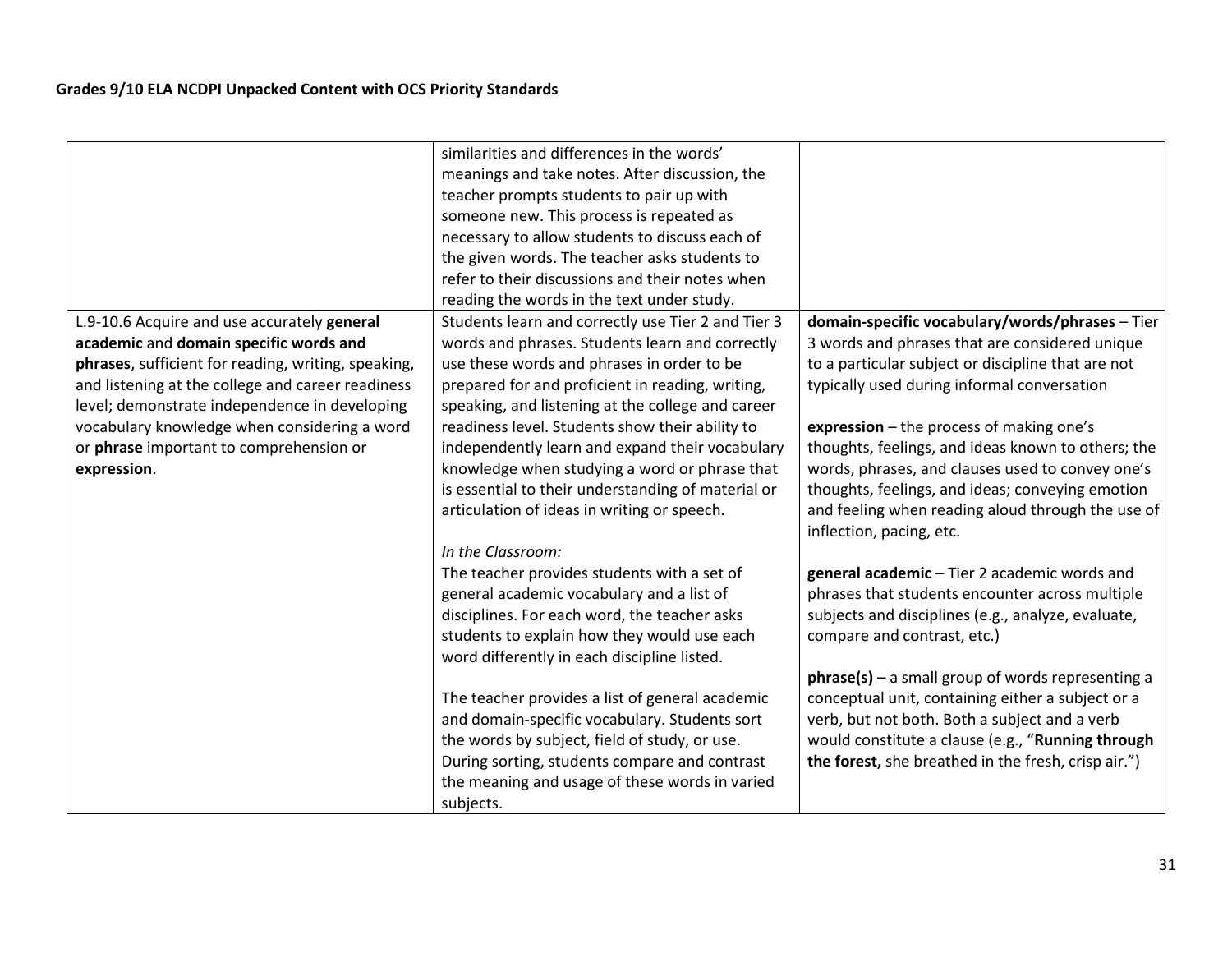| <b>Writing Standards</b>                                                                                                                                                                                                                                                                                                                                                                                                                                              |                                                                                                                                                                                                                                                                                                                                                                                                                                                                                                                                                             |                                                                                                                                                                                                                                                                                                                                                                                                                                                                                                 |
|-----------------------------------------------------------------------------------------------------------------------------------------------------------------------------------------------------------------------------------------------------------------------------------------------------------------------------------------------------------------------------------------------------------------------------------------------------------------------|-------------------------------------------------------------------------------------------------------------------------------------------------------------------------------------------------------------------------------------------------------------------------------------------------------------------------------------------------------------------------------------------------------------------------------------------------------------------------------------------------------------------------------------------------------------|-------------------------------------------------------------------------------------------------------------------------------------------------------------------------------------------------------------------------------------------------------------------------------------------------------------------------------------------------------------------------------------------------------------------------------------------------------------------------------------------------|
| <b>Standard</b>                                                                                                                                                                                                                                                                                                                                                                                                                                                       | Clarification                                                                                                                                                                                                                                                                                                                                                                                                                                                                                                                                               | Glossary                                                                                                                                                                                                                                                                                                                                                                                                                                                                                        |
| <b>Cluster: Text Types, Purposes and Publishing</b>                                                                                                                                                                                                                                                                                                                                                                                                                   |                                                                                                                                                                                                                                                                                                                                                                                                                                                                                                                                                             |                                                                                                                                                                                                                                                                                                                                                                                                                                                                                                 |
| <b>Priority Standard (9)</b><br>W.9-10.1 Write arguments to support claims in<br>an analysis of substantive topics or texts, using<br>valid reasoning and relevant and sufficient<br>evidence.<br>a. Organize information and ideas around a<br>topic to plan and prepare to write.<br>b. Introduce precise claim(s), distinguish the<br>claim(s) from alternate or opposing claims, and                                                                              | Argument writing establishes a writer's position<br>on a topic using sound reasoning and evidence.<br>Argument writing has many purposes - to<br>change the reader's point of view, to call a<br>reader to action, or to convince the reader that<br>the writer's explanation or purported version of<br>the truth is accurate. Writers use legitimate<br>reasons and relevant evidence in a logical<br>progression to validate their positions or claims.<br>By the end of tenth grade, students understand<br>how to write arguments in support of claims | $analysis - a detailed examination of the components$<br>of a subject to understand its meaning and/or nature<br>as a whole<br>$argument - value statement(s) supported by evidence$<br>whose purpose is to persuade or explain<br>audiences - the people who watch, listen to, view,<br>and/or read something presented via an artistic<br>medium                                                                                                                                              |
| create an organization that establishes clear<br>relationships among claim(s), counterclaims,<br>reasons, and evidence.                                                                                                                                                                                                                                                                                                                                               | that examine important topics or texts and<br>include plausible reasons and pertinent,<br>adequate evidence.                                                                                                                                                                                                                                                                                                                                                                                                                                                | $claim(s)$ – an assertion(s) of the truth of something,<br>often a value statement; generally, an author uses<br>evidence to support the assertion of truth.                                                                                                                                                                                                                                                                                                                                    |
| c. Develop claim(s) and counterclaims fairly,<br>supplying evidence for each while pointing out<br>the strengths and limitations of both in a<br>manner that anticipates the audience's<br>knowledge level and concerns.<br>d. Use words, phrases, and clauses to link the<br>major sections of the text, create cohesion,<br>and clarify the relationships between claim(s)<br>and reasons, between reasons and evidence,<br>and between claim(s) and counterclaims. | See Writing Guide<br>ttps://drive.google.com/file/d/187kYoCuuYXCKJ<br>5alKwAB6P9FyZnH3 z4/viewts (p. 17-22)<br>In the Classroom:<br>Relevant and Sufficient Evidence: Students use<br>example texts and identify and evaluate the<br>quality and quantity of evidence used in the<br>texts. Students make suggestions for revising the<br>example texts. Using this same thinking, students<br>evaluate the evidence used in their own pieces.                                                                                                              | cohesion $-$ the action of forming a unified whole; the<br>quality of being united logically<br>counterclaims - claims that rebut a previous claim or<br>value statement, generally supported by evidence<br>contrary to that which was presented to support the<br>original claim<br>editing - the process by which an author improves a<br>text by correcting errors in grammar and/or<br>conventions, (e.g., grammatical, structural, etc.),<br>verifying precision of language, eliminating |
| e. Establish and maintain a formal style and<br>objective tone while attending to the norms                                                                                                                                                                                                                                                                                                                                                                           |                                                                                                                                                                                                                                                                                                                                                                                                                                                                                                                                                             | redundancy, and more                                                                                                                                                                                                                                                                                                                                                                                                                                                                            |

32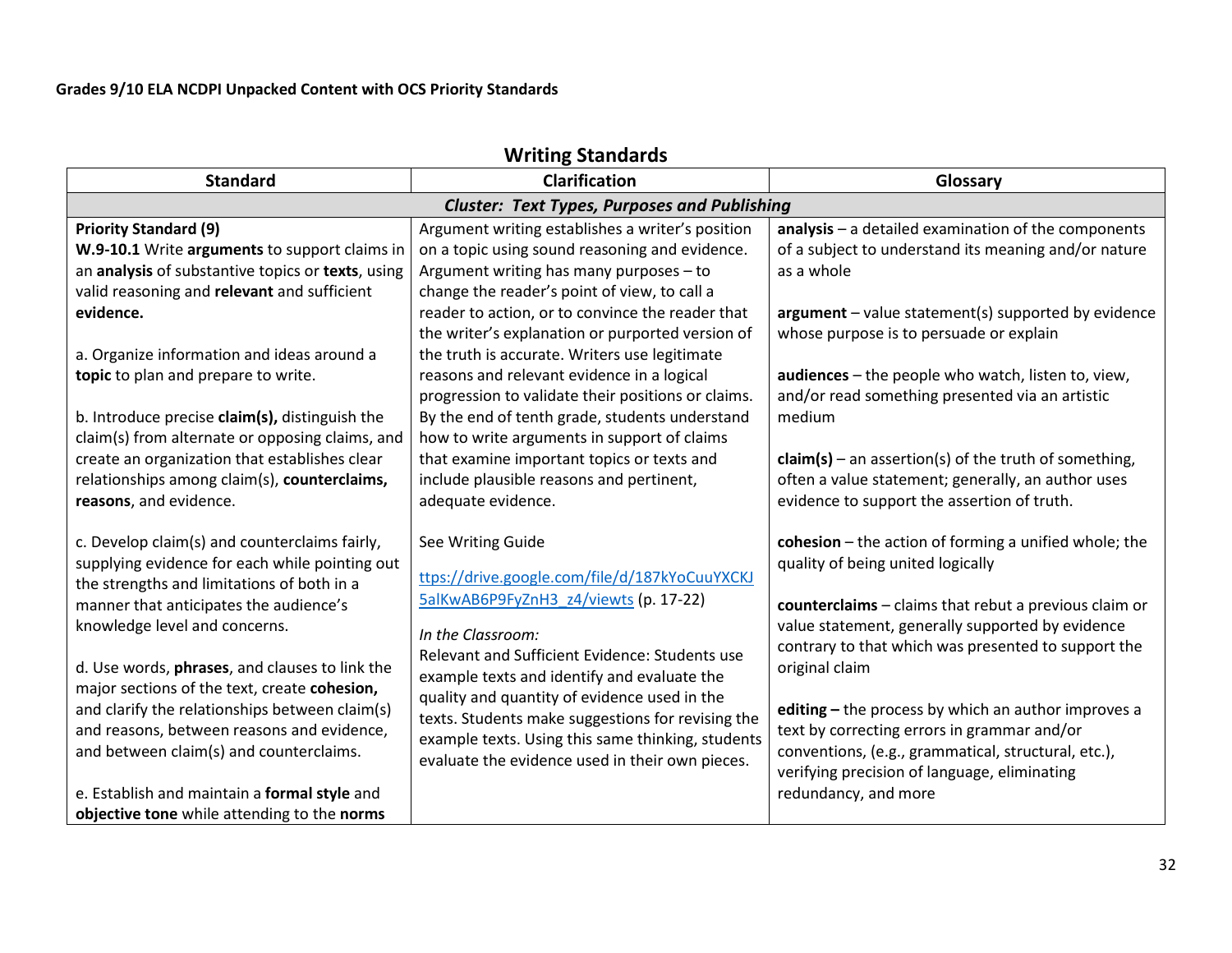| and conventions of the discipline in which       | Writing Claims: Students practice re-writing    | evidence – facts and/or information (quotes, statistics,   |
|--------------------------------------------------|-------------------------------------------------|------------------------------------------------------------|
| they are writing.                                | general statements and factual statements into  | graphs, etc.) presented together as a body of support      |
|                                                  | argument claim(s).                              | for a claim or value statement                             |
| f. Provide a concluding statement or section     |                                                 |                                                            |
| that follows from and supports the argument      | Transitional Words & Phrases: Students insert   | formal English, style, task, and use of - English          |
| presented.                                       | appropriate transitional words and phrases into | language usage that adheres to grammar and style           |
|                                                  | a document which has had the transitions        | conventions, is appropriate to task, purpose, and          |
| g. Develop and strengthen writing as needed      | removed.                                        | audience, and is objective and free of bias. When          |
| by revising, editing, rewriting, or trying a new |                                                 | spoken, formal usage also generally consists of clear      |
| approach, focusing on addressing what is most    |                                                 | enunciation, consistent eye contact, and appropriate       |
| significant for a specific purpose and audience. |                                                 | vocabulary. When written, formal usage also generally      |
|                                                  |                                                 | consists of coherent organization, complex                 |
|                                                  |                                                 | grammatical and syntactic structures, and domain-          |
|                                                  |                                                 | specific vocabulary                                        |
|                                                  |                                                 |                                                            |
|                                                  |                                                 | norms and conventions of the discipline - refers to        |
|                                                  |                                                 | the generally accepted rules and practices regarding       |
|                                                  |                                                 | style, format, publication, etc. of particular disciplines |
|                                                  |                                                 | or fields of study which are distinct from (and often in   |
|                                                  |                                                 | addition to) the conventions of standard English (e.g.,    |
|                                                  |                                                 | academic theses generally have prescribed chapters)        |
|                                                  |                                                 |                                                            |
|                                                  |                                                 | objective tone $-$ a neutral tone an author adopts that    |
|                                                  |                                                 | maintains distance from the topic under consideration      |
|                                                  |                                                 | so it is of bias, prejudice, and personal opinion (i.e.,   |
|                                                  |                                                 | such a tone is generally adopted during informational      |
|                                                  |                                                 | writing, the purpose of which is to explain or inform,     |
|                                                  |                                                 | not persuade)                                              |
|                                                  |                                                 |                                                            |
|                                                  |                                                 | $phrase(s)$ – a small group of words representing a        |
|                                                  |                                                 | conceptual unit, containing either a subject or a verb,    |
|                                                  |                                                 | but not both. Both a subject and a verb would              |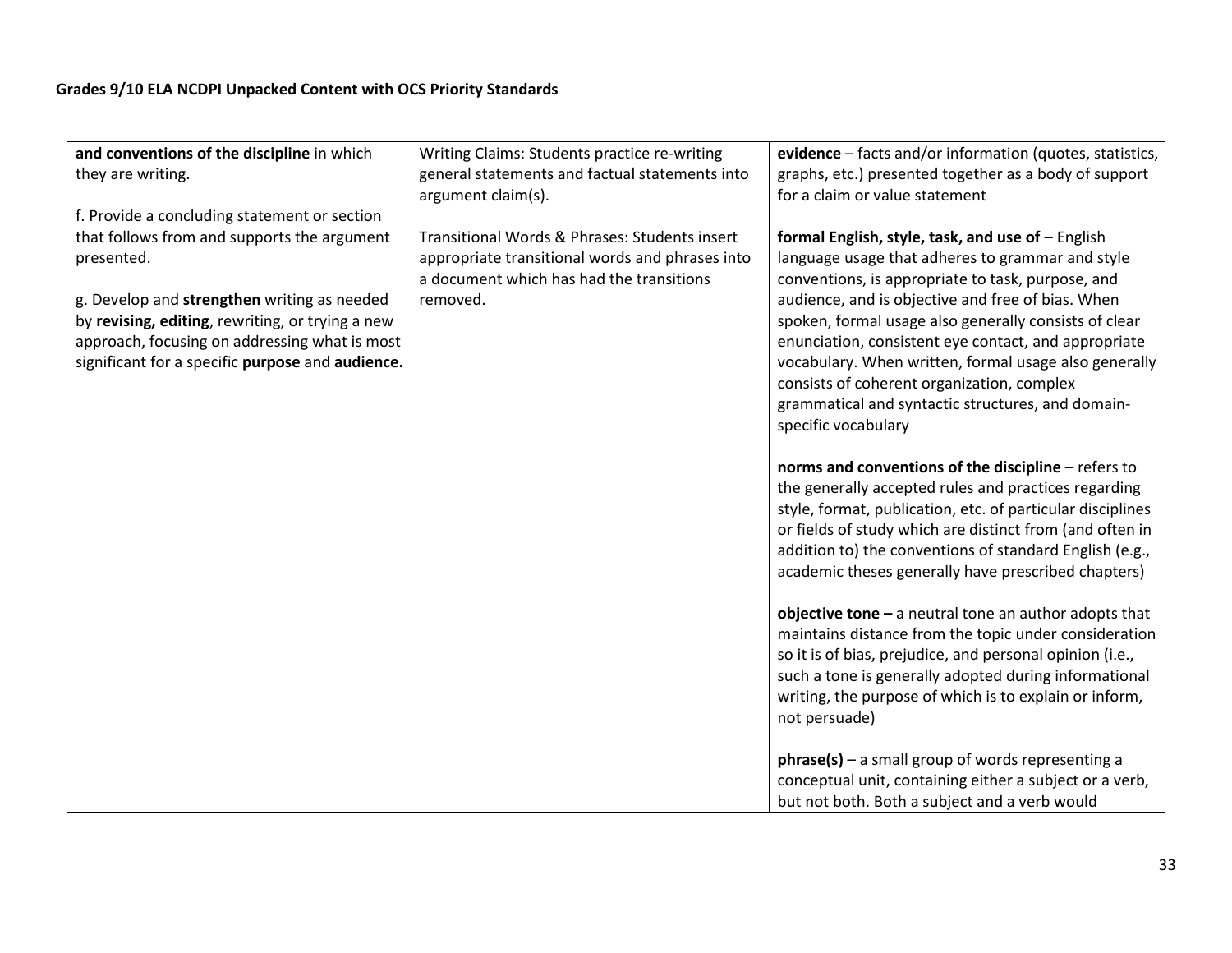| constitute a clause (e.g., "Running through the forest,<br>she breathed in the fresh, crisp air.")                                                                                                                                                                                                                                       |
|------------------------------------------------------------------------------------------------------------------------------------------------------------------------------------------------------------------------------------------------------------------------------------------------------------------------------------------|
| purpose - the reason for a particular action or<br>creation (e.g., literary work or speech); the reason for<br>which something exists (e.g., to persuade, to inform,<br>to express, and/or to entertain)                                                                                                                                 |
| $reasons/reasoning - an explanation or justification for$<br>a claim, action, or value statement; the process of<br>thinking through an argument, forming judgments,<br>and drawing conclusions using a process of logic                                                                                                                 |
| relevant evidence, observations, ideas, descriptive<br>details - details and other elements that are closely<br>connected and appropriate to that which is being<br>considered, argued, or explained; when making claims,<br>authors choose evidence, details, etc. that are closely<br>related to the idea being expressed by the claim |
| revision/revising – the process of rereading something<br>that has been produced and making changes in order<br>to clarify meaning, improve cohesion, evaluate the<br>effectiveness of information and evidence, etc.;<br>distinguished from editing which is largely related to<br>correcting errors                                    |
| strengthen $-$ to increase the rhetorical and/or<br>argumentative impact of a written or spoken work by<br>revising for concision, clarity, and cohesion; providing<br>better and/or more evidence as support for claims and<br>value statements; eliminating wordiness, redundancy,<br>and confusion; etc.                              |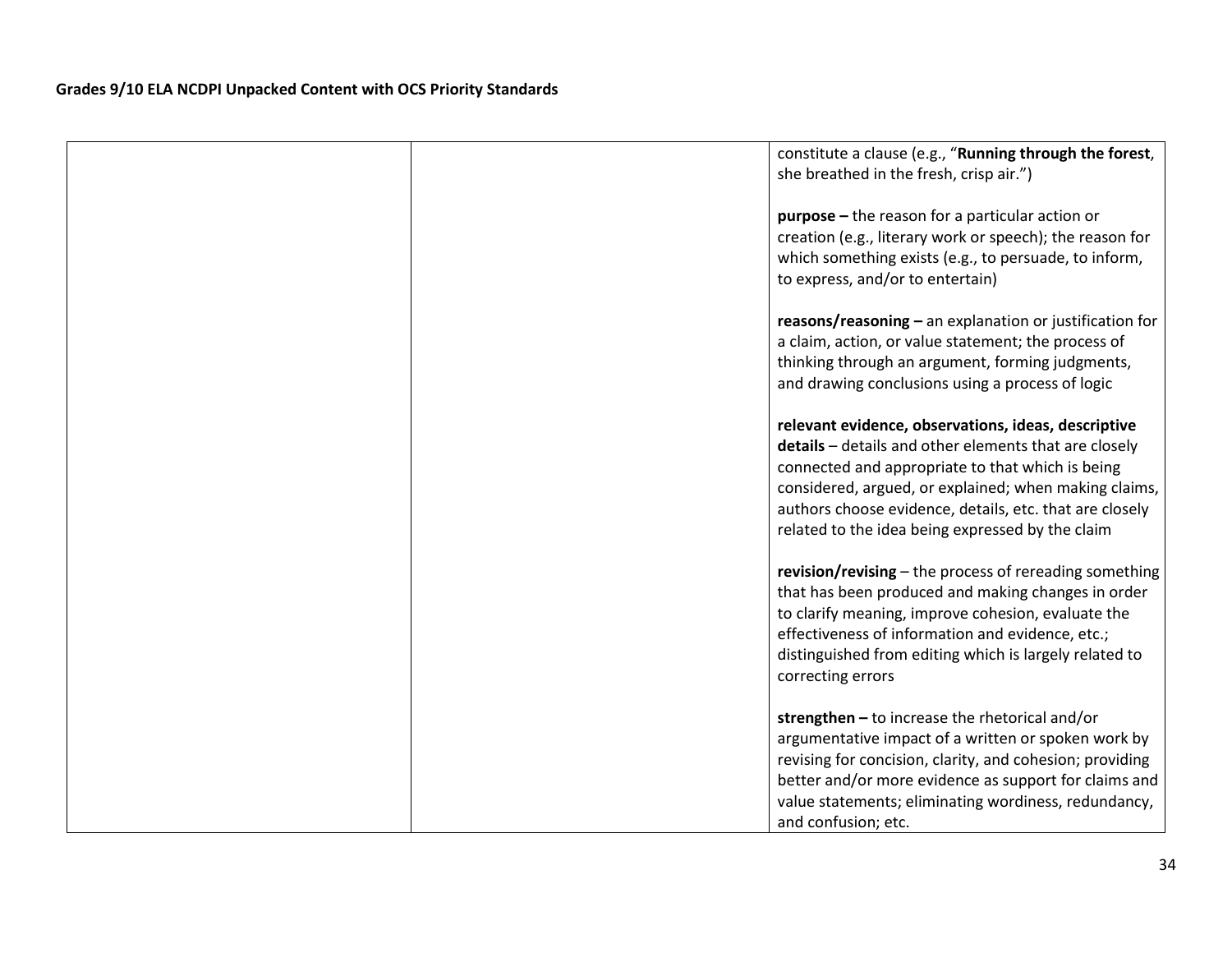|                                               |                                                      | text - anything that students can read, write, view,    |
|-----------------------------------------------|------------------------------------------------------|---------------------------------------------------------|
|                                               |                                                      | listen to, or explore, including books, photographs,    |
|                                               |                                                      | films, articles, music, art, and more                   |
|                                               |                                                      |                                                         |
|                                               |                                                      | topic - the subject or matter being discussed or        |
|                                               |                                                      | written about in a text, speech, etc.                   |
| <b>Priority Standard (10)</b>                 | Informative/explanatory writing communicates         | $analysis - a detailed examination of the components$   |
| W.9-10. 2 Write informative/explanatory texts | information. It has many purposes - to increase      | of a subject to understand its meaning and/or nature    |
| to examine and convey complex ideas,          | the reader's understanding of a topic, process,      | as a whole                                              |
| concepts, and information clearly and         | or procedure; to provide clarification on a topic,   |                                                         |
| accurately through the effective selection,   | process, or procedure; and/or to answer              | audiences - the people who watch, listen to, view,      |
| organization, and analysis of content.        | "what," "how," and "why" questions regarding         | and/or read something presented via an artistic         |
| a. Organize information and ideas around a    | the topic under study. Writers use previous          | medium                                                  |
| topic to plan and prepare to write.           | knowledge and information from primary and           |                                                         |
| b. Introduce a topic; organize complex ideas, | secondary sources in their pieces to increase        | cohesion $-$ the action of forming a unified whole; the |
| concepts, and information to make             | the reader's knowledge of a given topic. By the      | quality of being united logically                       |
| important connections and distinctions;       | end of tenth grade, students understand how to       |                                                         |
| include formatting, graphics, and             | write informative/explanatory texts to               | concrete details - information, examples, data, etc.    |
| multimedia when useful to aiding              | investigate and clearly and accurately               | used as support or evidence for claims, generally       |
| comprehension.                                | communicate multi-faceted ideas, concepts,           | during an argument or a persuasive or informational     |
| c. Develop the topic with well chosen,        | and information through effective selection,         | essay                                                   |
| relevant, and sufficient facts, extended      | organization, and analysis of content.               |                                                         |
| definitions, concrete details, quotations, or |                                                      | domain-specific vocabulary/words/phrases - Tier 3       |
| other information and examples                | In the Classroom:                                    | words and phrases that are considered unique to a       |
| appropriate to the audience's knowledge of    | Research Skills: Students go on a "scavenger         | particular subject or discipline that are not typically |
| the topic.                                    | hunt" through a model research piece,                | used during informal conversation                       |
| d. Use appropriate and varied transitions to  | identifying the specific characteristics of research |                                                         |
| link the major sections of the text, create   | writing, such as in-text citations, works cited      | editing - the process by which an author improves a     |
| cohesion, and clarify the relationships       | entry formatting, quotation insertions, and page     | text by correcting errors in grammar and/or             |
| among complex ideas and concepts.             | layouts (with regards to margins and headers).       | conventions, (e.g., grammatical, structural, etc.),     |
| e. Use precise language and domain-specific   | Structure: Using text with different types of        | verifying precision of language, eliminating            |
| vocabulary to manage the complexity of the    | organization, students create graphic organizers     | redundancy, and more                                    |
| topic.                                        | representing each text's organizational type.        |                                                         |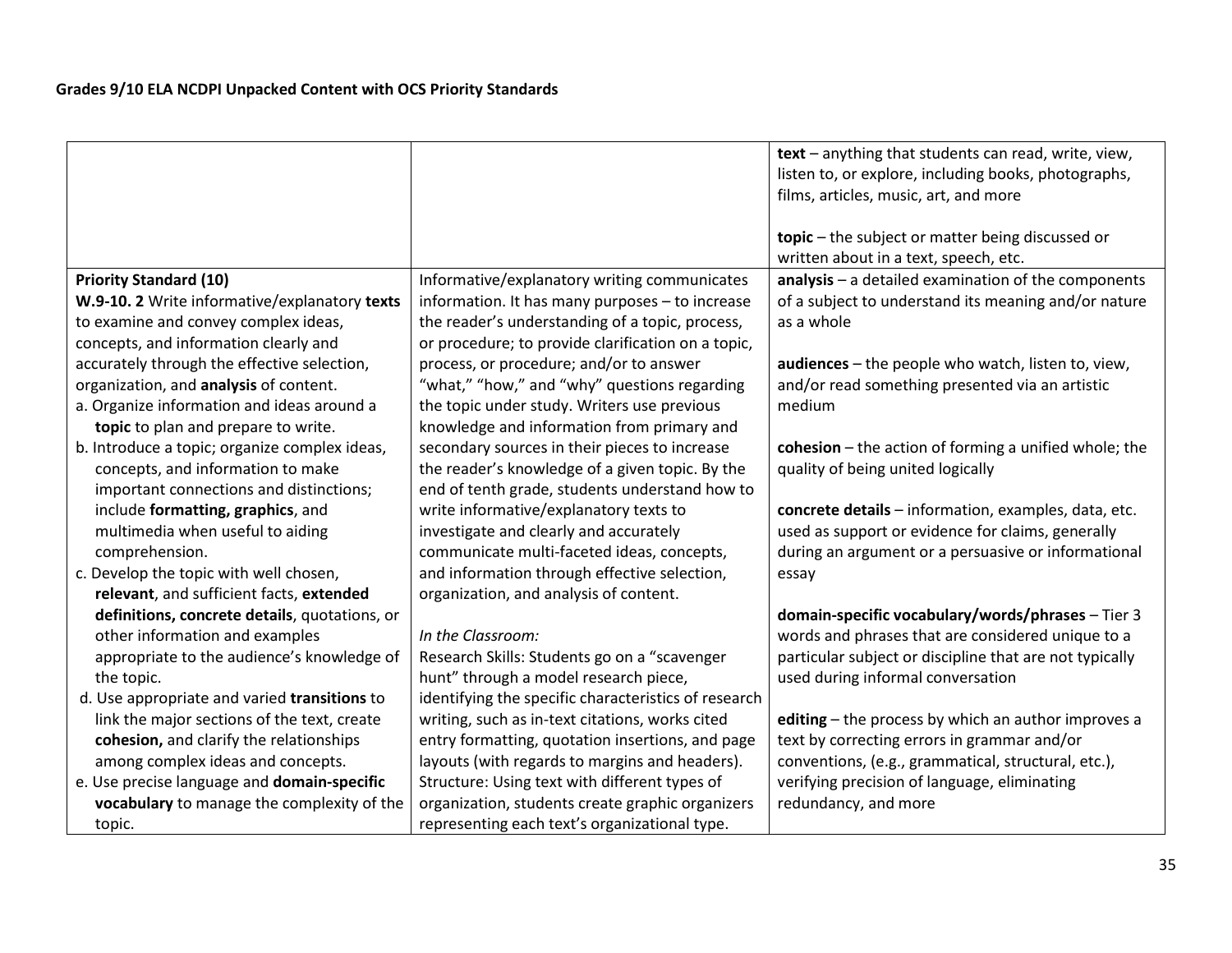| f. Establish and maintain a formal style and   | Students choose one graphic organizer and use it | extended definitions - definitions that move beyond        |
|------------------------------------------------|--------------------------------------------------|------------------------------------------------------------|
| objective tone while attending to the norms    | to plan their drafts and guide their choices in  | basic dictionary definitions to deepen understanding       |
| and conventions of the discipline in which     | appropriate and varied transitions so that they  | through the use of description, classification,            |
| they are writing.                              | reflect their chosen structure.                  | synonyms and antonyms, etymology and history, etc.         |
| g. Provide a concluding statement or section   | Informative/Explanatory vs. Argument/Opinion:    |                                                            |
| that follows from and supports the             | The teacher provides students with a Public      | formal English, style, task, and use of - English          |
| information or explanation presented.          | Service Announcement (PSA) and an                | language usage that adheres to grammar and style           |
| h. Develop and strengthen writing as needed    | advertisement. The students identify the         | conventions, is appropriate to task, purpose, and          |
| by revising, editing, rewriting, or trying a   | differences in language and information used.    | audience, and is objective and free of bias. When          |
| new approach, focusing on addressing what      | Students keep these differences in mind as they  | spoken, formal usage also generally consists of clear      |
| is most significant for a specific purpose and | write their informative/explanatory pieces.      | enunciation, consistent eye contact, and appropriate       |
| audience.                                      |                                                  | vocabulary. When written, formal usage also generally      |
|                                                |                                                  | consists of coherent organization, complex                 |
|                                                |                                                  | grammatical and syntactic structures, and domain-          |
|                                                |                                                  | specific vocabulary                                        |
|                                                |                                                  | formatting - the physical presentation of written work     |
|                                                |                                                  | used to highlight organization, categories, and topics     |
|                                                |                                                  | and to provide consistency to the look of the work         |
|                                                |                                                  | (e.g., font size, headers, etc.)                           |
|                                                |                                                  |                                                            |
|                                                |                                                  | graphics - pictures, graphs, etc. (i.e., visualizations),  |
|                                                |                                                  | generally used to illustrate or further explain a topic    |
|                                                |                                                  |                                                            |
|                                                |                                                  | norms and conventions of the discipline - refers to        |
|                                                |                                                  | the generally accepted rules and practices regarding       |
|                                                |                                                  | style, format, publication, etc. of particular disciplines |
|                                                |                                                  | or fields of study which are distinct from (and often in   |
|                                                |                                                  | addition to) the conventions of standard English (e.g.,    |
|                                                |                                                  | academic theses generally have prescribed chapters)        |
|                                                |                                                  | objective tone $-$ a neutral tone an author adopts that    |
|                                                |                                                  | maintains distance from the topic under consideration      |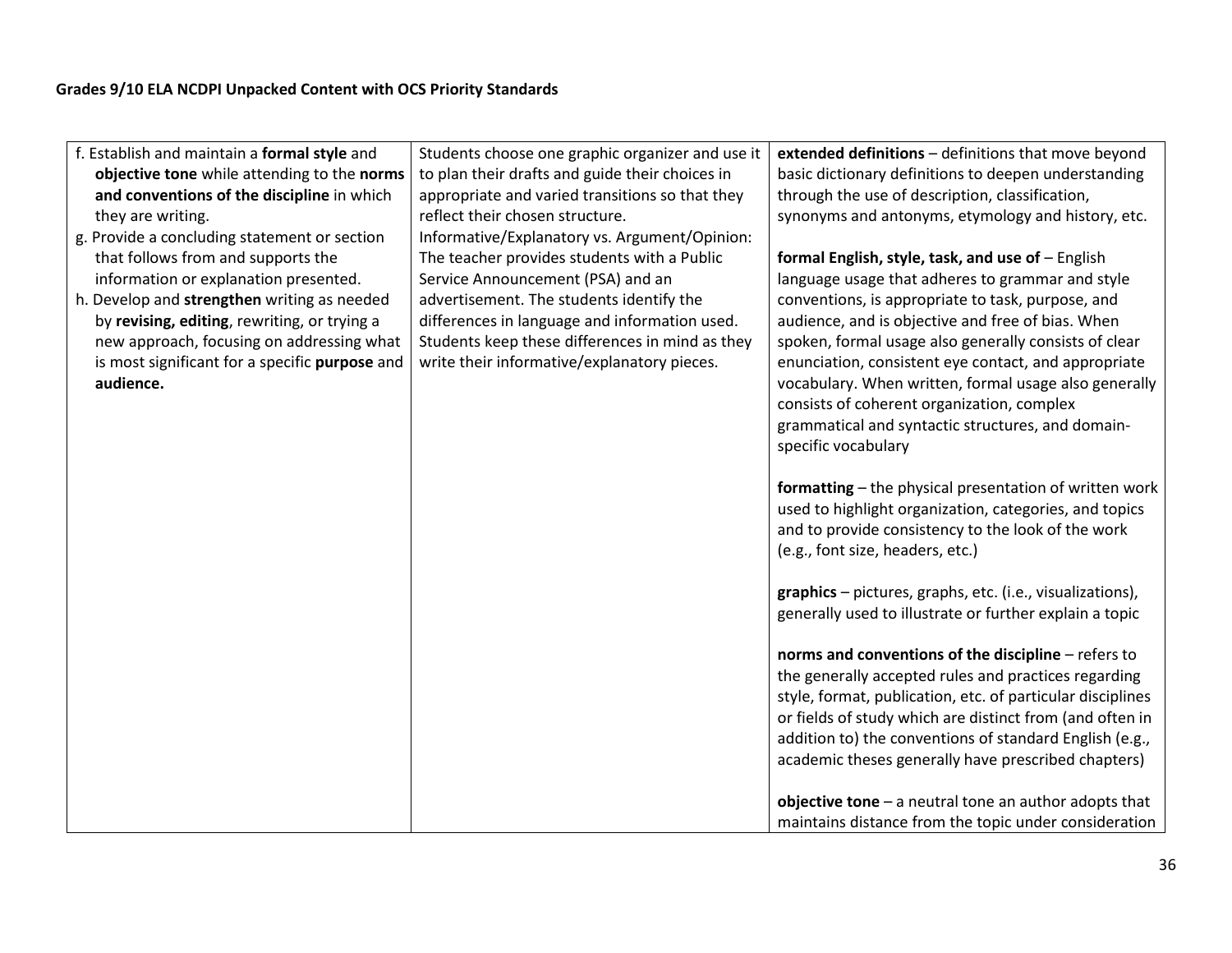| so it is of bias, prejudice, and personal opinion (i.e.,<br>such a tone is generally adopted during informational<br>writing, the purpose of which is to explain or inform,<br>not persuade)                                                                                                                                             |
|------------------------------------------------------------------------------------------------------------------------------------------------------------------------------------------------------------------------------------------------------------------------------------------------------------------------------------------|
| <b>purpose</b> $-$ the reason for a particular action or<br>creation (e.g., literary work or speech); the reason for<br>which something exists (e.g., to persuade, to inform,<br>to express, and/or to entertain)                                                                                                                        |
| relevant evidence, observations, ideas, descriptive<br>details - details and other elements that are closely<br>connected and appropriate to that which is being<br>considered, argued, or explained; when making claims,<br>authors choose evidence, details, etc. that are closely<br>related to the idea being expressed by the claim |
| revision/revising $-$ the process of rereading something<br>that has been produced and making changes in order<br>to clarify meaning, improve cohesion, evaluate the<br>effectiveness of information and evidence, etc.;<br>distinguished from editing which is largely related to<br>correcting errors                                  |
| strengthen - to increase the rhetorical and/or<br>argumentative impact of a written or spoken work by<br>revising for concision, clarity, and cohesion; providing<br>better and/or more evidence as support for claims and<br>value statements; eliminating wordiness, redundancy,<br>and confusion; etc.                                |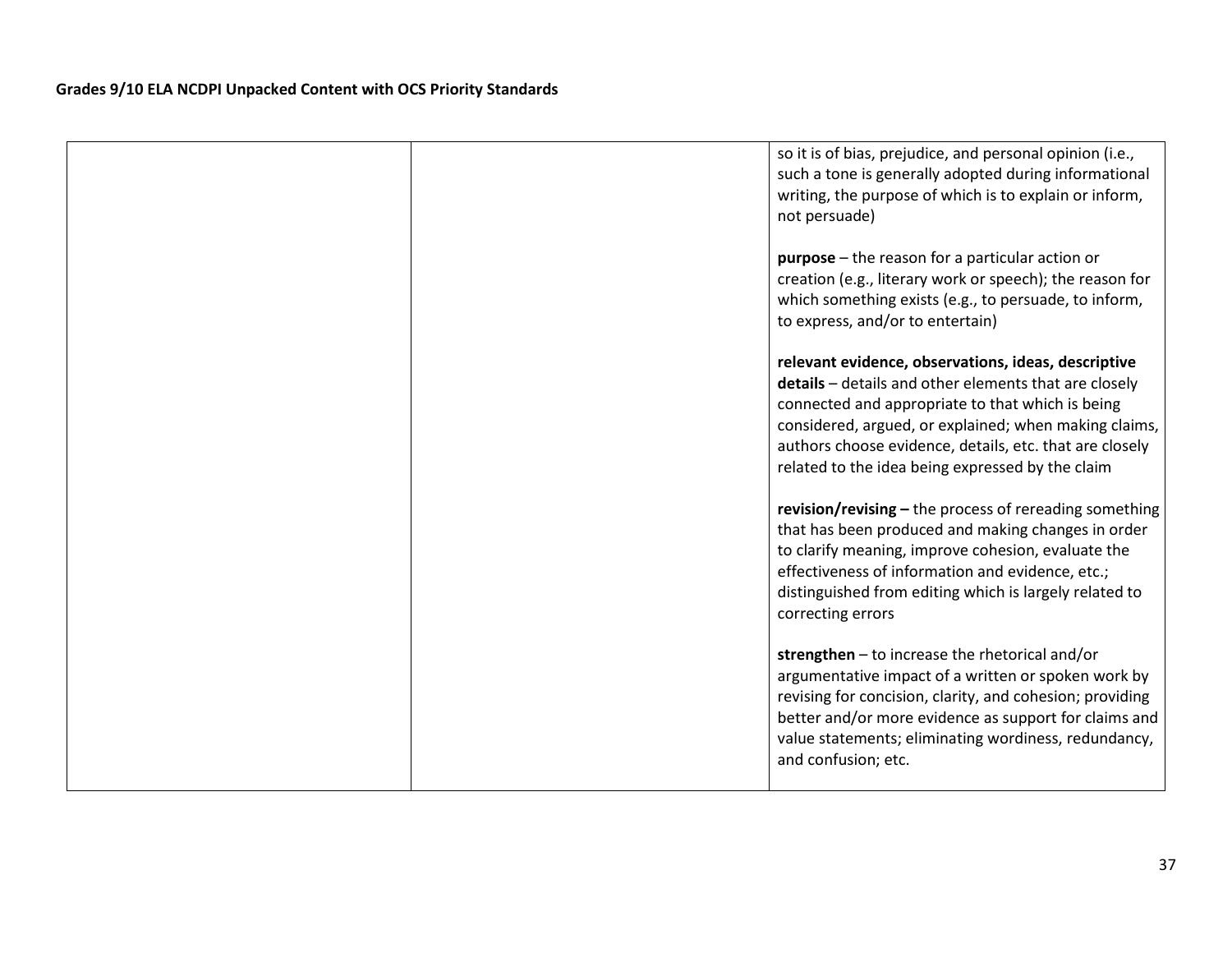|                                                                                                |                                                                                                    | text - anything that students can read, write, view,<br>listen to, or explore, including books, photographs,                                                                                                                                                                                                                                        |
|------------------------------------------------------------------------------------------------|----------------------------------------------------------------------------------------------------|-----------------------------------------------------------------------------------------------------------------------------------------------------------------------------------------------------------------------------------------------------------------------------------------------------------------------------------------------------|
|                                                                                                |                                                                                                    | films, articles, music, art, and more                                                                                                                                                                                                                                                                                                               |
|                                                                                                |                                                                                                    | topic - the subject or matter being discussed or<br>written about in a text, speech, etc.                                                                                                                                                                                                                                                           |
|                                                                                                |                                                                                                    | transition(s)/transitional words - words and phrases<br>that are used to indicate a shift from one topic, idea,<br>point, step, etc. to another; words that connect one<br>element (e.g., sentence, paragraph, section, idea, etc.)<br>to another, allowing an author to highlight the nature<br>of the relationship and/or connection between them |
|                                                                                                |                                                                                                    |                                                                                                                                                                                                                                                                                                                                                     |
|                                                                                                |                                                                                                    |                                                                                                                                                                                                                                                                                                                                                     |
| W.9-10.3 Write narratives to develop real or<br>imagined experiences or events using effective | Narratives share an experience, either real or<br>imagined, and use time as their core structures. | audiences - the people who watch, listen to, view,<br>and/or read something presented via an artistic                                                                                                                                                                                                                                               |
| technique, well-chosen details, and well-<br>structured event sequences.                       | Narratives can be stories, novels, and plays, or<br>they can be personal accounts, like memoirs,   | medium                                                                                                                                                                                                                                                                                                                                              |
| a. Organize information and ideas around a                                                     | anecdotes, and autobiographies. Narrative                                                          | coherent - presented as a unified whole; being                                                                                                                                                                                                                                                                                                      |
| topic to plan and prepare to write.                                                            | writing has many purposes-to inform, teach,                                                        | consistently and logically connected; more broadly                                                                                                                                                                                                                                                                                                  |
| b. Engage and orient the reader by setting out                                                 | persuade, or entertain readers. Writers utilize                                                    | speaking, things which make sense when presented                                                                                                                                                                                                                                                                                                    |
| a problem, situation, or observation,                                                          | event sequencing and pacing, create characters,                                                    | together                                                                                                                                                                                                                                                                                                                                            |
| establishing one or multiple point(s) of                                                       | use vivid sensory details and other literary                                                       |                                                                                                                                                                                                                                                                                                                                                     |
| view, and introducing a narrator and/or                                                        | elements to evoke reactions from and create                                                        |                                                                                                                                                                                                                                                                                                                                                     |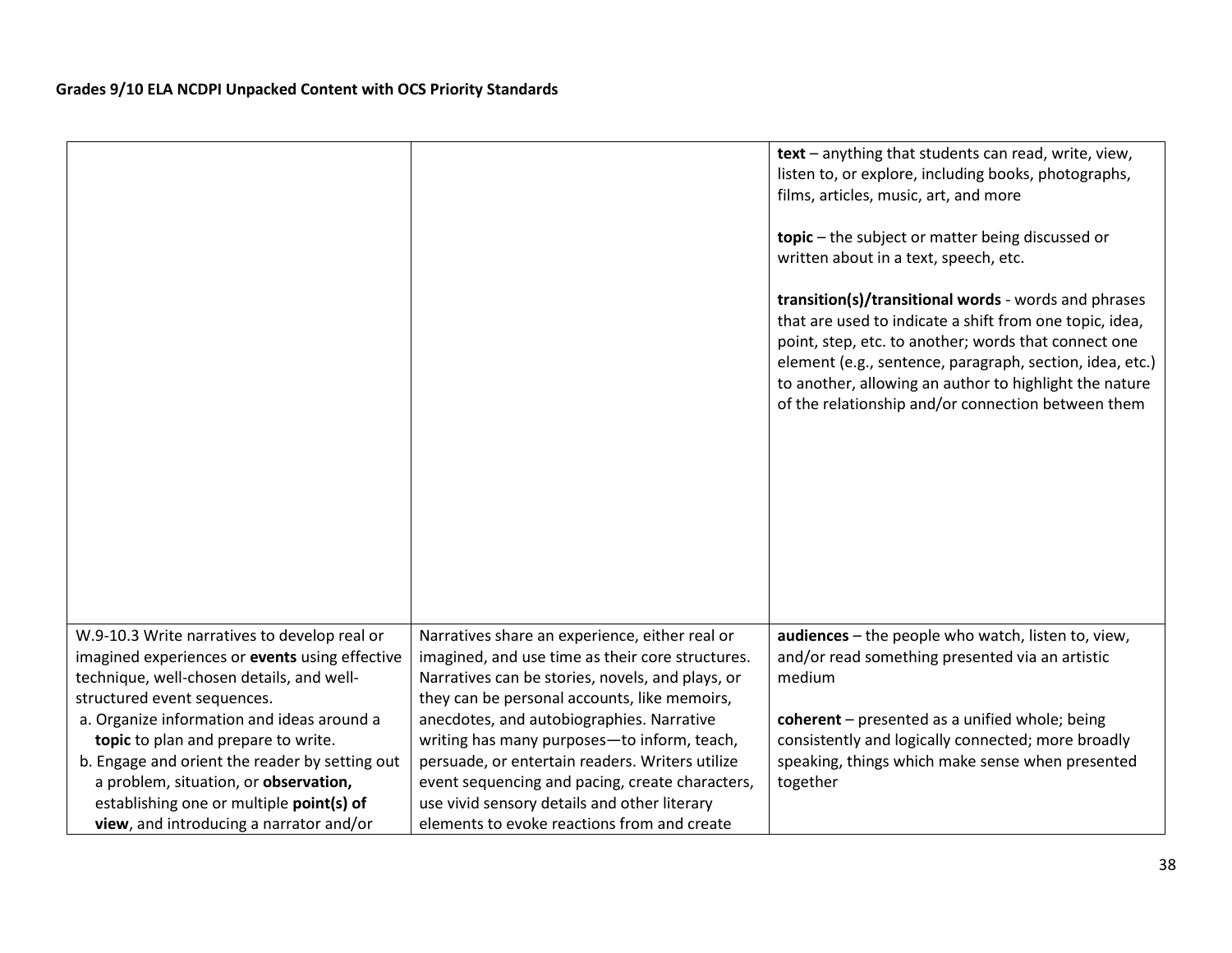| characters; create a smooth progression of<br>experiences or events.<br>c. Use narrative techniques, such as dialogue,<br>pacing, description, reflection, and multiple<br>plot lines, to develop experiences, events,<br>and/or characters.<br>d. Use a variety of techniques to sequence<br>events so that they build on one another to | effects on the reader. By the end of tenth<br>grade, students understand how to write<br>narratives to unfold and share real or imagined<br>experiences or events by using effective<br>narrative techniques, carefully chosen details,<br>and a purposefully structured sequence of<br>events. | describe, description, descriptive details - to explain<br>something in words; the details necessary to give a full<br>and precise account<br>editing - the process by which an author improves a<br>text by correcting errors in grammar and/or<br>conventions, (e.g., grammatical, structural, etc.),<br>verifying precision of language, eliminating |
|-------------------------------------------------------------------------------------------------------------------------------------------------------------------------------------------------------------------------------------------------------------------------------------------------------------------------------------------|-------------------------------------------------------------------------------------------------------------------------------------------------------------------------------------------------------------------------------------------------------------------------------------------------|---------------------------------------------------------------------------------------------------------------------------------------------------------------------------------------------------------------------------------------------------------------------------------------------------------------------------------------------------------|
| create a coherent whole.<br>e. Use precise words and phrases, telling<br>details, and sensory language to convey a<br>vivid picture of the experiences, events,                                                                                                                                                                           | See Writing Guide<br>ttps://drive.google.com/file/d/187kYoCuuYXCKJ<br>5alKwAB6P9FyZnH3 z4/viewts (p. 17-22)                                                                                                                                                                                     | redundancy, and more<br>event - a thing that happens; an occurrence                                                                                                                                                                                                                                                                                     |
| setting, and/or characters.<br>f. Provide a conclusion that follows from and<br>reflects on what is experienced, observed,<br>or resolved over the course of the narrative.<br>g. Develop and strengthen writing as needed                                                                                                                | In the Classroom:<br>Practicing Writing Dialogue: The teacher asks<br>students to choose two fictional characters from<br>two different stories they have read and write                                                                                                                        | observation - a statement or comment based on<br>something one has seen, heard, or noticed; the<br>acquisition of information and/or knowledge based on<br>something one has seen, heard, or noticed                                                                                                                                                    |
| by revising, editing, rewriting, or trying a<br>new approach, focusing on addressing what<br>is most significant for a specific purpose and<br>audience.                                                                                                                                                                                  | the dialogue for an argument between these two<br>characters. Students note the techniques they<br>used to create dialogue and apply them to their<br>own narratives.                                                                                                                           | pacing – the speed at which a story progresses,<br>evidence is presented, and/or information is<br>delineated, affecting the overall tone of a literary work<br>(e.g., a rapid, clipped pace inspires a sense of urgency)                                                                                                                               |
|                                                                                                                                                                                                                                                                                                                                           | Trying A Different Approach: Students rewrite a<br>narrative poem or song as a short story.                                                                                                                                                                                                     | $phrase(s)$ – a small group of words representing a<br>conceptual unit, containing either a subject or a verb,                                                                                                                                                                                                                                          |
|                                                                                                                                                                                                                                                                                                                                           | Practicing Point of View: Students rewrite a<br>portion of a fairy tale from the point of view of<br>the antagonist. Students note the techniques                                                                                                                                               | but not both. Both a subject and a verb would<br>constitute a clause (e.g., "Running through the forest,<br>she breathed in the fresh, crisp air.")                                                                                                                                                                                                     |
|                                                                                                                                                                                                                                                                                                                                           | they used in comparison to the author of the<br>fairy tale. Students apply these techniques to<br>their own narratives.                                                                                                                                                                         | $plot$ – the sequence of events in a story, play, movie,<br>etc.                                                                                                                                                                                                                                                                                        |
|                                                                                                                                                                                                                                                                                                                                           |                                                                                                                                                                                                                                                                                                 | point of view - a narrator's, writer's, or speaker's<br>position with regard to the events of a narrative; one's                                                                                                                                                                                                                                        |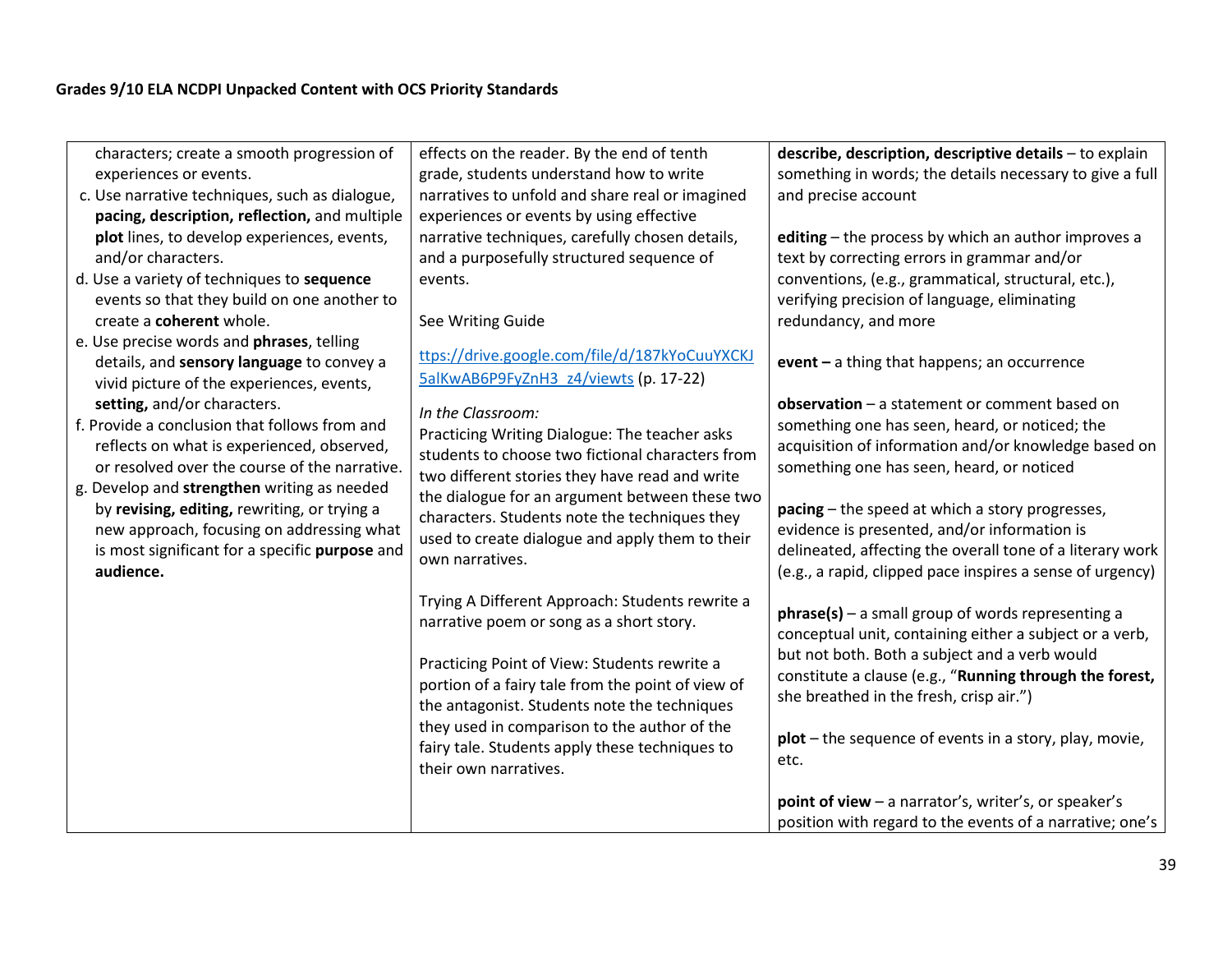|  | stance on events or information given his/her             |
|--|-----------------------------------------------------------|
|  | orientation (physically and/or mentally) to the events    |
|  | or information; the vantage point from which one          |
|  | relates the events of a story or makes an argument        |
|  | $purpose$ – the reason for a particular action or         |
|  | creation (e.g., literary work or speech); the reason for  |
|  | which something exists (e.g., to persuade, to inform,     |
|  | to express, and/or to entertain)                          |
|  |                                                           |
|  | reflection - lengthy consideration and thought given      |
|  | to some topic or idea based on what is known or has       |
|  | been learned about it                                     |
|  |                                                           |
|  | revision/revising - the process of rereading something    |
|  | that has been produced and making changes in order        |
|  | to clarify meaning, improve cohesion, evaluate the        |
|  | effectiveness of information and evidence, etc.;          |
|  | distinguished from editing which is largely related to    |
|  | correcting errors                                         |
|  | sensory language/details - words or details (e.g.,        |
|  | descriptions) in a literary work that relate to the way   |
|  | things are perceived by the senses                        |
|  |                                                           |
|  | sequence/sequence of events $-$ a particular (e.g.,       |
|  | chronological, logical, etc.) way in which events, ideas, |
|  | etc. follow each other                                    |
|  |                                                           |
|  | setting – the time and place of the action in a book,     |
|  | play, story, etc.                                         |
|  |                                                           |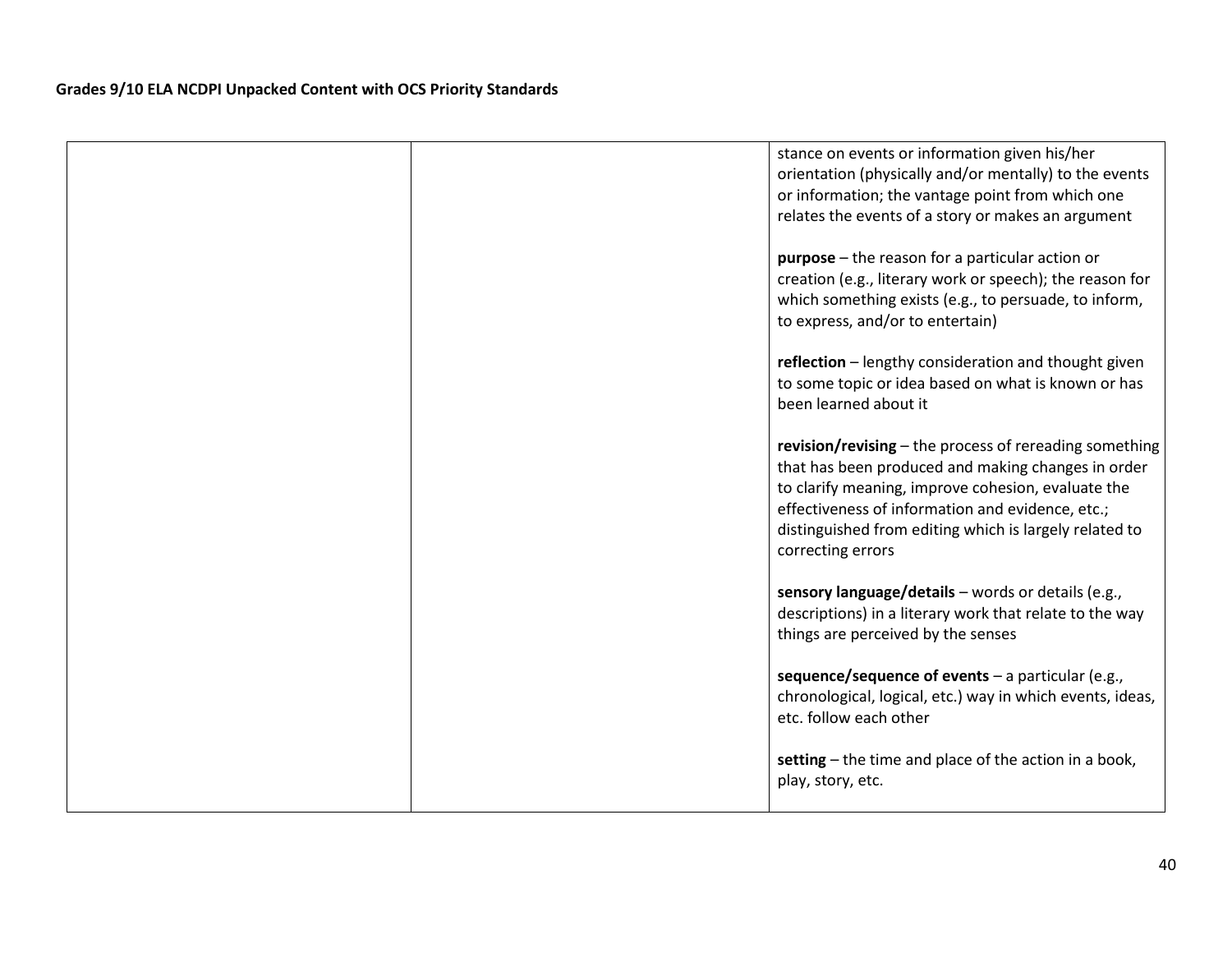|                                                                                                                                                                                                                                                                                            |                                                                                                                                                                                                                                                                                                                                                                                                                                                                                                             | strengthen $-$ to increase the rhetorical and/or<br>argumentative impact of a written or spoken work by<br>revising for concision, clarity, and cohesion; providing<br>better and/or more evidence as support for claims and<br>value statements; eliminating wordiness, redundancy,<br>and confusion; etc.<br>topic – the subject or matter being discussed or                                                                                                       |
|--------------------------------------------------------------------------------------------------------------------------------------------------------------------------------------------------------------------------------------------------------------------------------------------|-------------------------------------------------------------------------------------------------------------------------------------------------------------------------------------------------------------------------------------------------------------------------------------------------------------------------------------------------------------------------------------------------------------------------------------------------------------------------------------------------------------|-----------------------------------------------------------------------------------------------------------------------------------------------------------------------------------------------------------------------------------------------------------------------------------------------------------------------------------------------------------------------------------------------------------------------------------------------------------------------|
|                                                                                                                                                                                                                                                                                            |                                                                                                                                                                                                                                                                                                                                                                                                                                                                                                             | written about in a text, speech, etc.                                                                                                                                                                                                                                                                                                                                                                                                                                 |
| <b>Priority Standard (9)</b><br>W.9-10.4 Use digital tools and resources to<br>produce, publish, and update individual or<br>shared writing products, taking advantage of<br>technology's capacity to link to other<br>information and to display information flexibly<br>and dynamically. | Students use digital tools and resources, such as<br>word processing tools, applications, and sites,<br>to develop, share, and improve individual or<br>collaborative writing pieces. By capitalizing on<br>the technology's ability to link outside<br>information and present information in various<br>engaging ways, students add supporting<br>materials to written compositions.<br>In the Classroom:<br>Working individually or collaboratively, students<br>use online or digital message boards to | digital tools - tools which are often web-based<br>through which students can dynamically create, share,<br>and collaborate, including tablets, websites, video<br>recording and editing software, cloud-based<br>applications, etc.<br><b>publish</b> – to prepare and distribute for consumption<br>(i.e., reading, viewing, listening, etc.) by the public; to<br>print, either physically or digitally in order to make<br>something generally known or available |
|                                                                                                                                                                                                                                                                                            | brainstorm topics, organize ideas, and prepare<br>to write.                                                                                                                                                                                                                                                                                                                                                                                                                                                 |                                                                                                                                                                                                                                                                                                                                                                                                                                                                       |
|                                                                                                                                                                                                                                                                                            | After finishing a writing piece, the teacher asks<br>students to create an interactive version of it by<br>linking and embedding a variety of media within<br>the text. Students share their finished<br>interactive writing pieces on the class website<br>or blog for feedback.                                                                                                                                                                                                                           |                                                                                                                                                                                                                                                                                                                                                                                                                                                                       |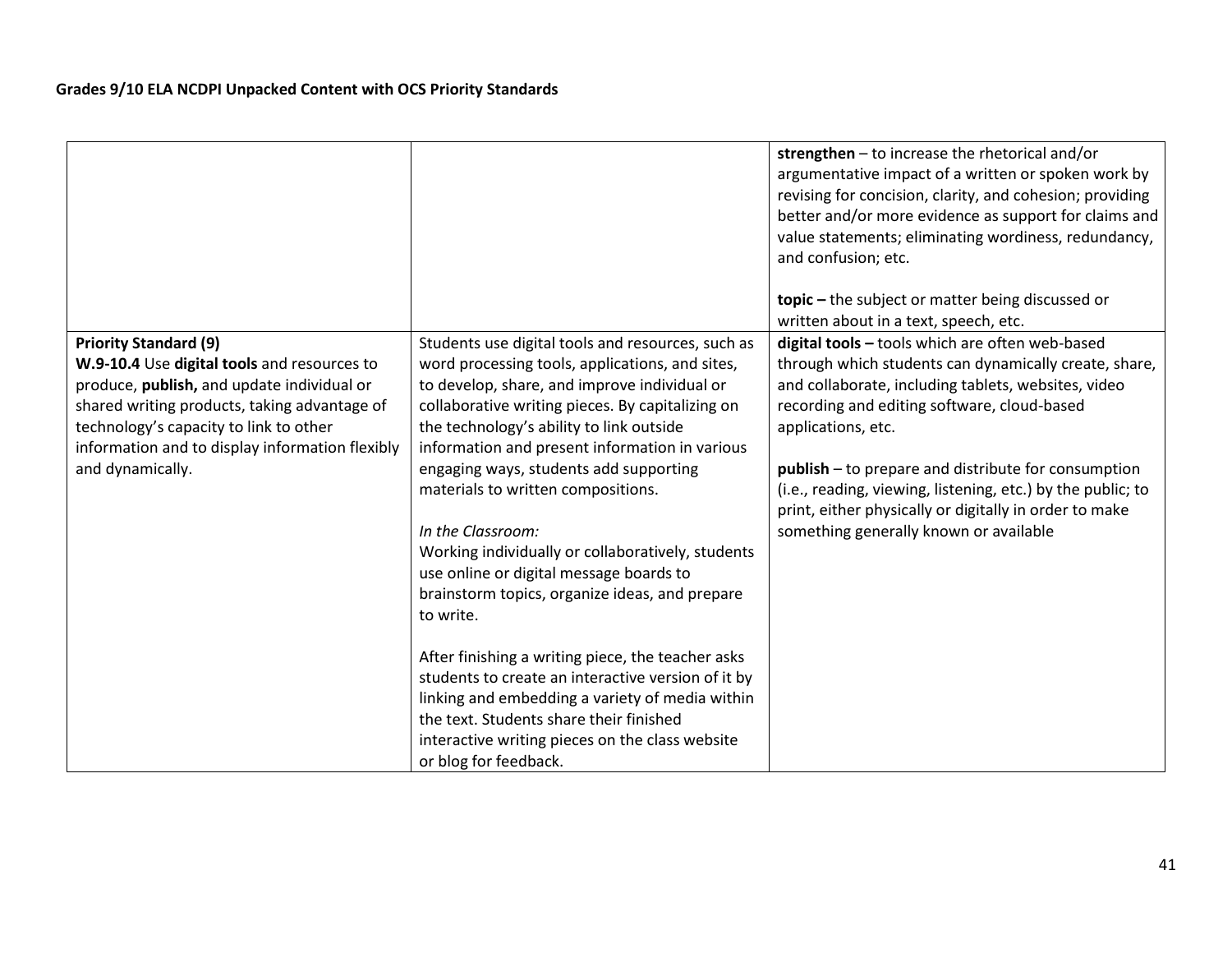| <b>Standard</b>                                                                                                                                                                                                                                                                                                                 | Clarification                                                                                                                                                                                                                                                                                                                                                                                                                                                                                                                                                                                                                                                                                                                                                                                                                                                                                                                                                                                                                                                                                                                                                              | Glossary                                                                                                                                                                                                                                                                                                                                                                                                                                                                                                                                                                                                                                                                                 |
|---------------------------------------------------------------------------------------------------------------------------------------------------------------------------------------------------------------------------------------------------------------------------------------------------------------------------------|----------------------------------------------------------------------------------------------------------------------------------------------------------------------------------------------------------------------------------------------------------------------------------------------------------------------------------------------------------------------------------------------------------------------------------------------------------------------------------------------------------------------------------------------------------------------------------------------------------------------------------------------------------------------------------------------------------------------------------------------------------------------------------------------------------------------------------------------------------------------------------------------------------------------------------------------------------------------------------------------------------------------------------------------------------------------------------------------------------------------------------------------------------------------------|------------------------------------------------------------------------------------------------------------------------------------------------------------------------------------------------------------------------------------------------------------------------------------------------------------------------------------------------------------------------------------------------------------------------------------------------------------------------------------------------------------------------------------------------------------------------------------------------------------------------------------------------------------------------------------------|
| <b>Cluster: Research</b>                                                                                                                                                                                                                                                                                                        |                                                                                                                                                                                                                                                                                                                                                                                                                                                                                                                                                                                                                                                                                                                                                                                                                                                                                                                                                                                                                                                                                                                                                                            |                                                                                                                                                                                                                                                                                                                                                                                                                                                                                                                                                                                                                                                                                          |
| W.9-10.5 Conduct short as well as more sustained<br>research projects to answer a question (including<br>a self-generated question) or solve a problem;<br>narrow or broaden the inquiry when appropriate;<br>synthesize multiple sources on the subject,<br>demonstrating understanding of the subject under<br>investigation. | Students organize and carry out short and<br>extended research projects that provide an<br>answer to a teacher or student-created question<br>or offer a solution to a real-world problem.<br>Students select and combine multiple sources<br>into a valid study that shows their understanding<br>of the topic under study. When researching their<br>topics, students limit or widen the scope of their<br>information searches if needed.<br>In the Classroom:<br>The teacher provides the students with several<br>topics, each on a separate piece of chart paper<br>posted around the room. In a graffiti walk, each<br>student moves to each piece of chart paper,<br>generates a question for the topic listed, and<br>writes a possible driving research question on<br>the topic. After students have provided<br>questions for each topic, students complete a<br>gallery walk and choose a topic and question for<br>their research project.<br>Once students have chosen a research question<br>or problem, students brainstorm a list of words<br>and phrases to use for information searches that<br>would narrow or broaden the inquiry of the<br>problem. | research (short or more sustained) - an<br>investigation into and study of relevant materials<br>and resources for the purpose of identifying<br>information, establishing facts, drawing<br>conclusions, finding connections, etc.; students<br>conduct short research investigations (e.g.,<br>reading a biography of a historical figure) in order<br>to create context and foundations for learning;<br>students conduct more sustained research (e.g.,<br>consulting a variety of sources on the ethics<br>surrounding growth hormones) in order to gather<br>and synthesize (either as evidence for claims or<br>data to present/explain) information from a<br>variety of sources |
| <b>Priority Standard (10)</b>                                                                                                                                                                                                                                                                                                   | Students collect pertinent information from                                                                                                                                                                                                                                                                                                                                                                                                                                                                                                                                                                                                                                                                                                                                                                                                                                                                                                                                                                                                                                                                                                                                | digital sources - refers to sources that present                                                                                                                                                                                                                                                                                                                                                                                                                                                                                                                                                                                                                                         |
| W.10.6 Gather relevant information from multiple                                                                                                                                                                                                                                                                                | several scholarly print and digital sources by                                                                                                                                                                                                                                                                                                                                                                                                                                                                                                                                                                                                                                                                                                                                                                                                                                                                                                                                                                                                                                                                                                                             | information through digital media, such as digital                                                                                                                                                                                                                                                                                                                                                                                                                                                                                                                                                                                                                                       |
| authoritative print and digital sources, using                                                                                                                                                                                                                                                                                  | proficiently using search options and tools, such                                                                                                                                                                                                                                                                                                                                                                                                                                                                                                                                                                                                                                                                                                                                                                                                                                                                                                                                                                                                                                                                                                                          | databases, online articles, websites, etc. Digital                                                                                                                                                                                                                                                                                                                                                                                                                                                                                                                                                                                                                                       |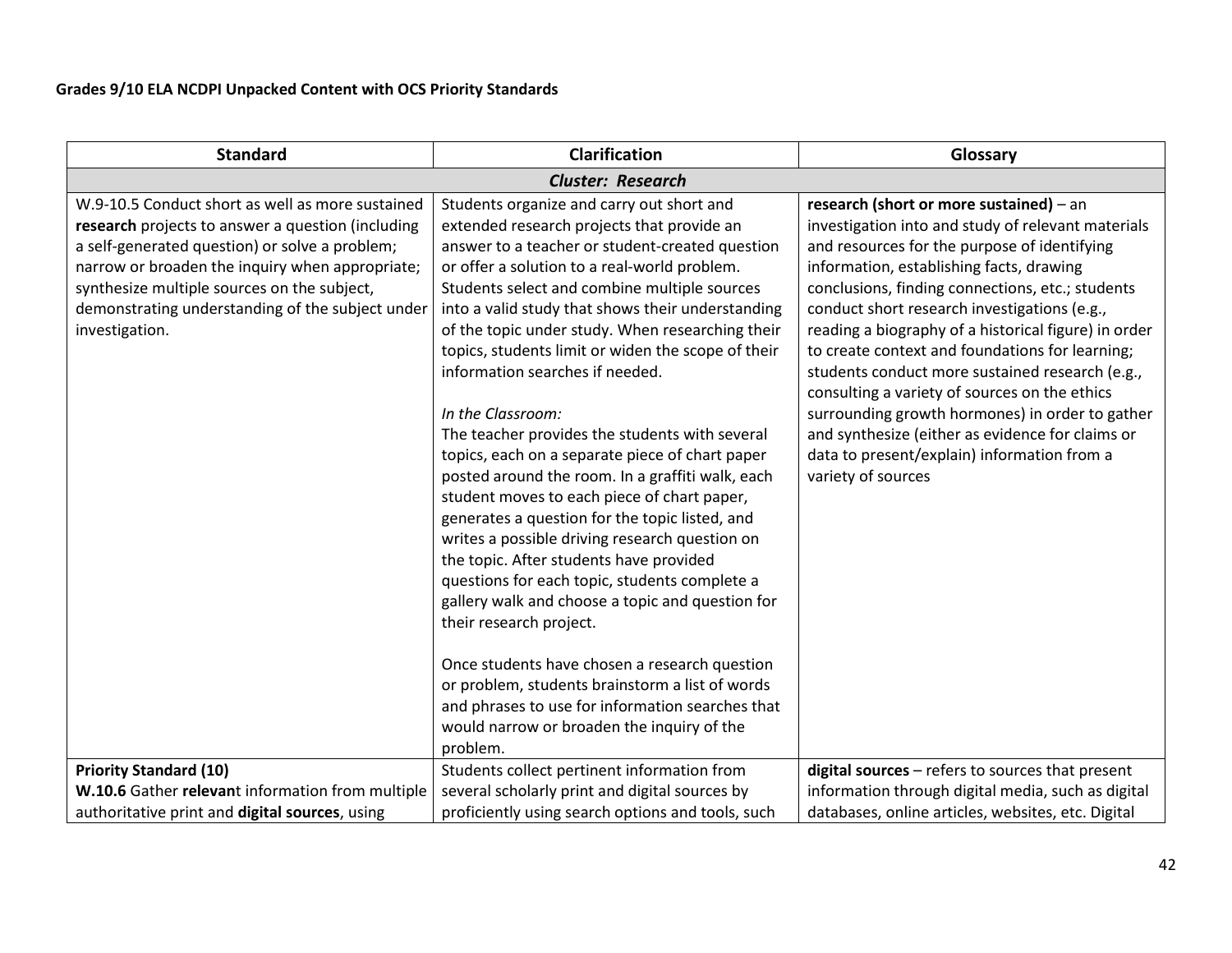| advanced searches effectively; assess the         | as keywords in library catalogues and advanced      | sources are cited with a date of access as the       |
|---------------------------------------------------|-----------------------------------------------------|------------------------------------------------------|
| usefulness of each source in answering the        | search filters in search engines and databases. As  | information may be dynamically changeable,           |
| research question; integrate information into the | they examine each source, students judge            | unlike print and other non-digital formats.          |
| text selectively to maintain the flow of ideas,   | whether or not the source is suitable for           |                                                      |
| avoiding plagiarism and following a standard      | answering the research question. Students           | relevant evidence, observations, ideas,              |
| format for citation.                              | purposefully choose where to incorporate pieces     | descriptive details - details and other elements     |
|                                                   | of information into their writing to ensure ideas   | that are closely connected and appropriate to that   |
|                                                   | move easily from one to another. Using MLA,         | which is being considered, argued, or explained;     |
|                                                   | APA, or another style manual, students reference    | when making claims, authors choose evidence,         |
|                                                   | the sources of the information they used to         | details, etc. that are closely related to the idea   |
|                                                   | avoid plagiarism.                                   | being expressed by the claim                         |
|                                                   |                                                     |                                                      |
|                                                   | In the Classroom:                                   | research (short or more sustained) - an              |
|                                                   | The teacher provides students with a writing        | investigation into and study of relevant materials   |
|                                                   | sample void of citations. The teacher asks          | and resources for the purpose of identifying         |
|                                                   | students to highlight areas within the writing      | information, establishing facts, drawing             |
|                                                   | sample that may have been plagiarized or            | conclusions, finding connections, etc.; students     |
|                                                   | require citations. The students share their         | conduct short research investigations (e.g.,         |
|                                                   | findings with the class, discussing why the         | reading a biography of a historical figure) in order |
|                                                   | highlighted portions of texts require citations     | to create context and foundations for learning;      |
|                                                   | and how they would follow the given standard        | students conduct more sustained research (e.g.,      |
|                                                   | format for citation.                                | consulting a variety of sources on the ethics        |
|                                                   |                                                     | surrounding growth hormones) in order to gather      |
|                                                   | The teacher provides students with a writing        | and synthesize (either as evidence for claims or     |
|                                                   | sample and a source list that includes a variety of | data to present/explain) information from a          |
|                                                   | quotes, paraphrased statements, and                 | variety of sources                                   |
|                                                   | information. The teacher and students work          |                                                      |
|                                                   | together to narrow the list to the most useful      | text - anything that students can read, write,       |
|                                                   | sources. The teacher then asks students to select   | view, listen to, or explore, including books,        |
|                                                   | information from the source list that they feel     | photographs, films, articles, music, art, and more   |
|                                                   | best integrates into the writing sample. Students   |                                                      |
|                                                   | discuss and explain their choices.                  |                                                      |
|                                                   |                                                     |                                                      |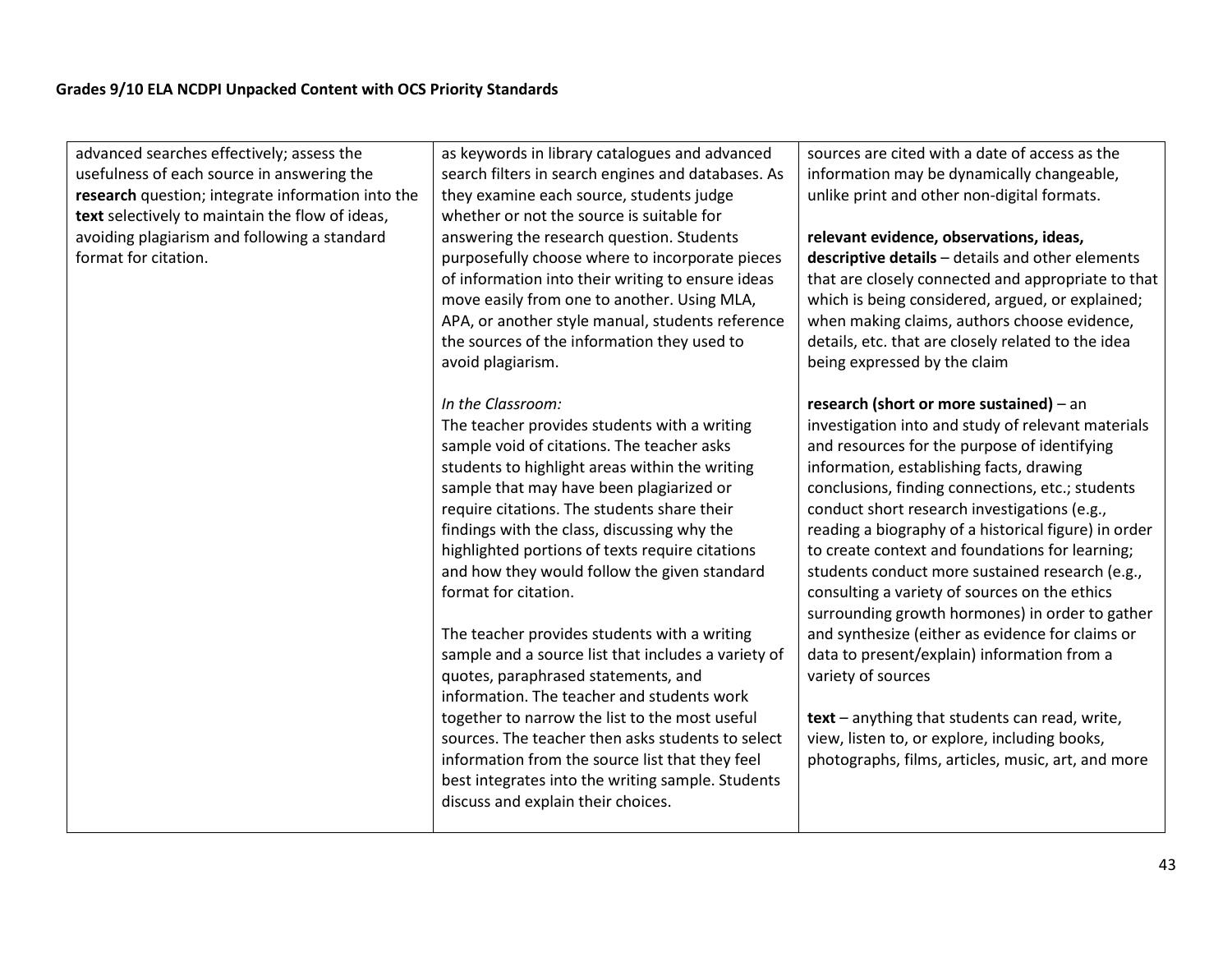| <b>Speaking and Listening Standards</b> |  |  |
|-----------------------------------------|--|--|
|-----------------------------------------|--|--|

| <b>Standard</b>                                    | <b>Clarification</b>                               | Glossary                                                    |
|----------------------------------------------------|----------------------------------------------------|-------------------------------------------------------------|
| <b>Cluster- Collaboration and Communication</b>    |                                                    |                                                             |
| <b>Priority Standard (9/10)</b>                    | Students lead and contribute to small group,       | evidence - facts and/or information (quotes, statistics,    |
| SL.9-10.1. Initiate and participate effectively in | whole group, and teacher-led collaborative         | graphs, etc.) presented together as a body of support       |
| a range of collaborative discussions (one-on-      | discussions with different peers on topics, texts, | for a claim or value statement                              |
| one, in groups, and teacher-led) with diverse      | and issues appropriate for grades 9-10. To lead    |                                                             |
| partners on grades 9-10 topics, texts, and         | and contribute to these collaborative              | explicit, explicitly - stated clearly and directly, leaving |
| issues, building on others' ideas and expressing   | discussions, students clearly and convincingly     | no room for confusion or interpretation                     |
| their own clearly and persuasively.                | communicate their own ideas as well as add on      |                                                             |
| a. Come to discussions prepared, having            | to other ideas by:                                 | perspective - an attitude toward or outlook on              |
| read and researched material under                 | • Reading texts and researching information on     | something                                                   |
| study; explicitly draw on that                     | the topic under study prior to and in              |                                                             |
| preparation by referring to evidence               | preparation for discussion. Students draw on       | range/range of tasks, purposes, and audiences $-$ the       |
| from texts and other research on the               | this preparation by referencing relevant textual   | production of written and spoken works covers a             |
| topic or issue to stimulate a                      | evidence and information in order to provoke       | variety tasks (including, but not limited to, speaking,     |
| thoughtful, well-reasoned exchange of              | reflective and logical discourse.                  | presenting, and writing), purposes (e.g., to persuade,      |
| ideas.                                             | • Working with peers to develop and establish      | to inform, to express, and/or to entertain), and            |
| Work with peers to set rules for<br>b.             | guidelines for productive discussions and          | audiences (which requires shifts in register)               |
| collegial discussions and decision-                | shared decision-making and establishing            |                                                             |
| making, clear goals and deadlines, and             | individual responsibilities, goals, and due        | reasons/reasoning - an explanation or justification for     |
| individual roles as needed.                        | dates.                                             | a claim, action, or value statement; the process of         |
| Propel conversations by posing and<br>c.           | • Moving discussions forward by asking and         | thinking through an argument, forming judgments,            |
| responding to questions that relate the            | answering questions that connect smaller           | and drawing conclusions using a process of logic            |
| current discussion to broader themes               | ideas to universal themes and big ideas;           |                                                             |
| or larger ideas; actively incorporate              | engaging others in discussion; and clarifying,     | research (short or more sustained) - an investigation       |
| others into the discussion; and clarify,           | confirming, or questioning ideas and               | into and study of relevant materials and resources for      |
| verify, or challenge ideas and                     | conclusions.                                       | the purpose of identifying information, establishing        |
| conclusions.                                       | • Responding, in a considerate manner, to          | facts, drawing conclusions, finding connections, etc.;      |
| Respond thoughtfully to diverse<br>d.              | others with differing opinions. Students also      | students conduct short research investigations (e.g.,       |
| perspectives, summarize points of                  | recap the points of agreement and                  | reading a biography of a historical figure) in order to     |
| agreement and disagreement, and,                   | disagreement and, when appropriate,                | create context and foundations for learning; students       |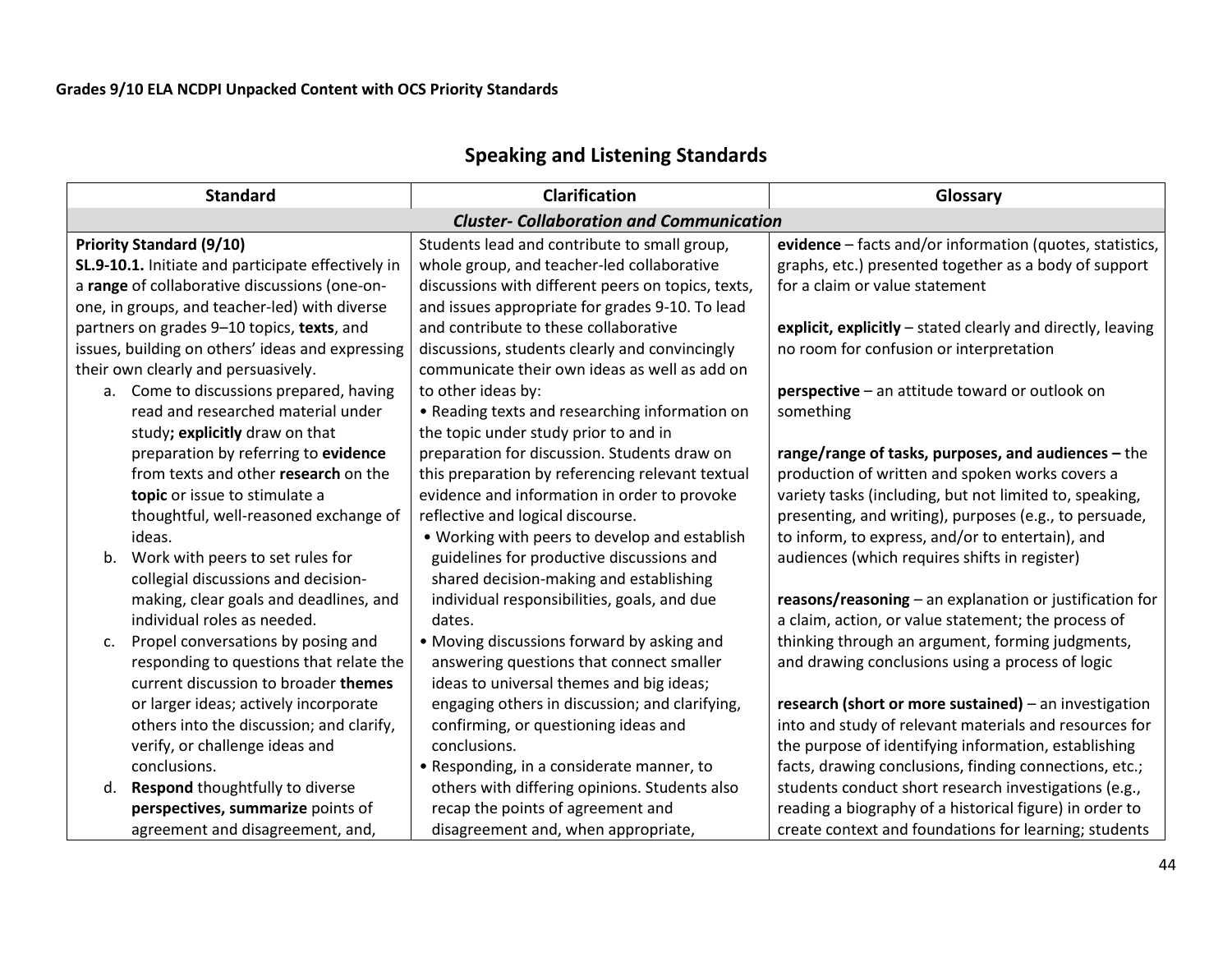| when warranted, qualify or justify their  | substantiate their own opinions and              | conduct more sustained research (e.g., consulting a      |
|-------------------------------------------|--------------------------------------------------|----------------------------------------------------------|
| own views and understanding and           | understandings of the topic under study.         | variety of sources                                       |
| make new connections in light of the      | Additionally, students adjust their thinking in  | on the ethics surrounding growth hormones) in order      |
| evidence and reasoning presented.         | light of the evidence and logic shared by        | to gather and synthesize (either as evidence for claims  |
|                                           | others.                                          | or data to present/explain) information from a variety   |
|                                           |                                                  | of sources                                               |
|                                           | In the Classroom:                                |                                                          |
|                                           | The teacher provides students with the           | respond $-$ to say, show, and/or act in response to a    |
|                                           | discussion questions ahead of time to allow      | prompt which may be a question, an action or event, a    |
|                                           | them to prepare for discussion.                  | claim or counterclaim, etc.                              |
|                                           |                                                  |                                                          |
|                                           | The teacher and students create sentence         | summary/summarize $-$ a brief statement of the main      |
|                                           | starters and sentence frames that ask students   | points of a larger work or text; the act of providing    |
|                                           | to reference the text and their research, build  | such a statement or account                              |
|                                           | on others' ideas, summarize points of            |                                                          |
|                                           | agreement and disagreement, and justify their    | text - anything that students can read, write, view,     |
|                                           | own views. Students use these sentence           |                                                          |
|                                           |                                                  | listen to, or explore, including books, photographs,     |
|                                           | starters during discussion to respond to         | films, articles, music, art, and more                    |
|                                           | classmates.                                      |                                                          |
|                                           |                                                  | theme - the subject or underlying meaning that a         |
|                                           | The teacher provides students with general       | literary text directly or indirectly explains, develops, |
|                                           | guidelines for discussion such as "actively      | and/or explores                                          |
|                                           | listen," "wait your turn to speak," or           |                                                          |
|                                           | "participate fully." After reviewing these       | topic - the subject or matter being discussed or         |
|                                           | guidelines, students brainstorm how they         | written about in a text, speech, etc.                    |
|                                           | would revise the guidelines differently to fit   |                                                          |
|                                           | each type of discussion: one-on-one, small       |                                                          |
|                                           | group, teacher-led.                              |                                                          |
| SL.9-10.2 Integrate multiple sources of   | Students combine multiple sources of             | evaluate - to determine quality or value after careful   |
|                                           |                                                  |                                                          |
| information presented in diverse media or | information in various ways (visuals, texts with | analysis or investigation                                |
| formats, evaluating the credibility and   | numbers or measures, oral presentations,         |                                                          |
| accuracy of each source.                  | mixed-media, etc.) or forms (charts, graphs,     |                                                          |
|                                           | images, etc.) into presentations or discussions  |                                                          |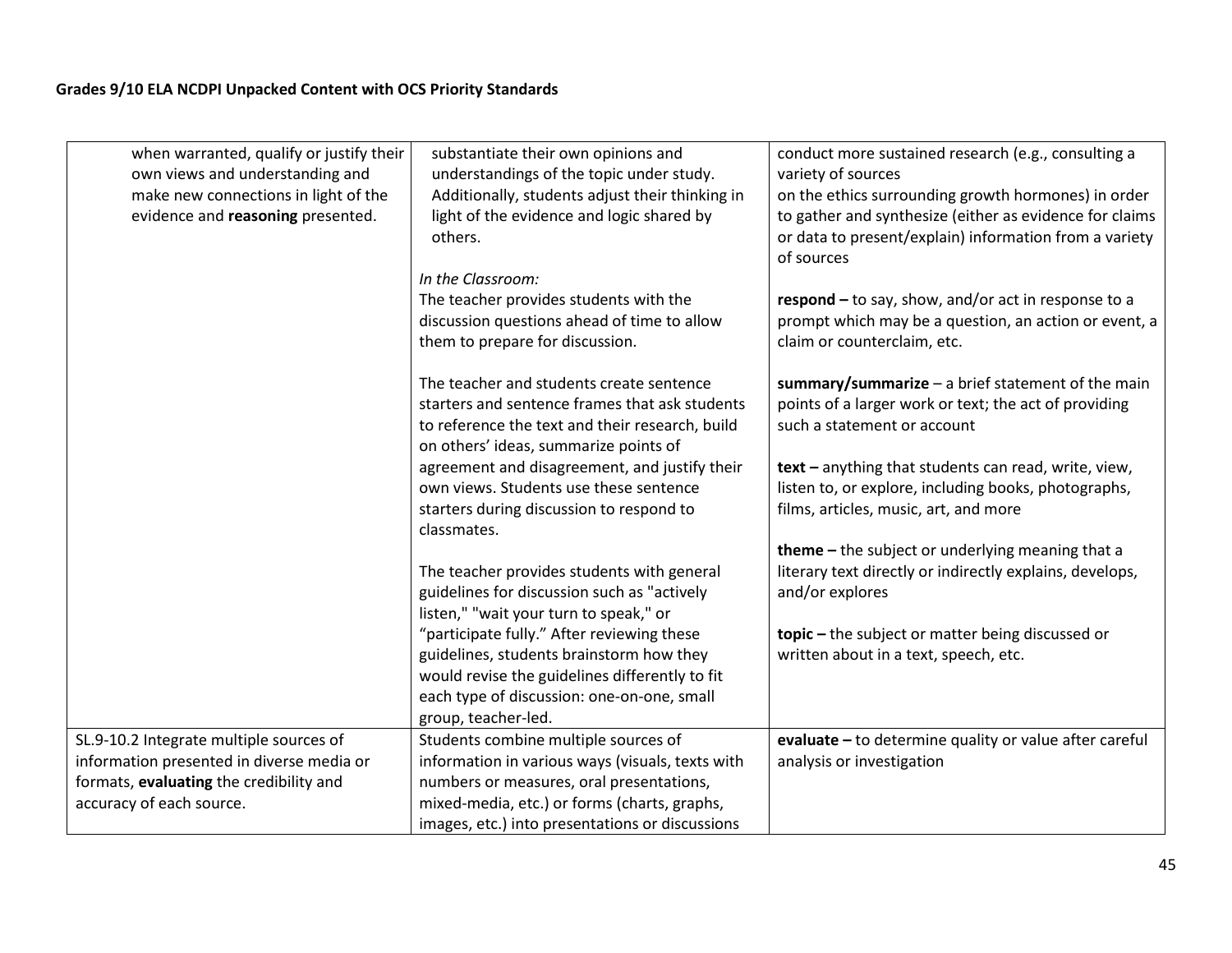|                                                                                                                                                                                | on a given topic. To select the most relevant<br>sources, students assess the reliability and<br>validity of each source.                                                                                                                                                                                                                                                                                                                                                                                                                                                                                                                                                               |                                                                                                                                                                                                                                            |
|--------------------------------------------------------------------------------------------------------------------------------------------------------------------------------|-----------------------------------------------------------------------------------------------------------------------------------------------------------------------------------------------------------------------------------------------------------------------------------------------------------------------------------------------------------------------------------------------------------------------------------------------------------------------------------------------------------------------------------------------------------------------------------------------------------------------------------------------------------------------------------------|--------------------------------------------------------------------------------------------------------------------------------------------------------------------------------------------------------------------------------------------|
|                                                                                                                                                                                | In the Classroom:<br>Students evaluate each of their sources using<br>the SMELL strategy: Source, Motivation,<br>Evidence, Logic, Left Out. Students determine:<br>who is providing the information and is he/she<br>credible (Source)?; why is the source providing<br>the information (Motivation)?; what evidence is<br>provided and is it accurate (Evidence)?; what<br>logic is used and is it valid (Logic)?; and what<br>information is missing that may influence<br>someone's interpretation (Left Out)?. After<br>evaluating each source's credibility and<br>accuracy using SMELL, students determine<br>which sources would be best to integrate in<br>their presentations. |                                                                                                                                                                                                                                            |
|                                                                                                                                                                                | The teacher and students brainstorm a list of<br>sources appropriate for a given topic and the<br>criteria for integrating them into a presentation<br>on the given topic. Students outline their<br>presentation and use the list to note where<br>they plan to use graphics, graphs, video, etc.                                                                                                                                                                                                                                                                                                                                                                                      |                                                                                                                                                                                                                                            |
| SL.9-10.3 Evaluate a speaker's point of view,<br>reasoning, and use of evidence and rhetoric,<br>identifying any fallacious reasoning or<br>exaggerated or distorted evidence. | Students assess a speaker's point of view,<br>reasoning, and use of evidence and rhetoric by<br>recognizing when the speaker is illogical or<br>when evidence is misrepresented or flawed.                                                                                                                                                                                                                                                                                                                                                                                                                                                                                              | evaluate - to determine quality or value after careful<br>analysis or investigation<br>evidence - facts and/or information (quotes, statistics,<br>graphs, etc.) presented together as a body of support<br>for a claim or value statement |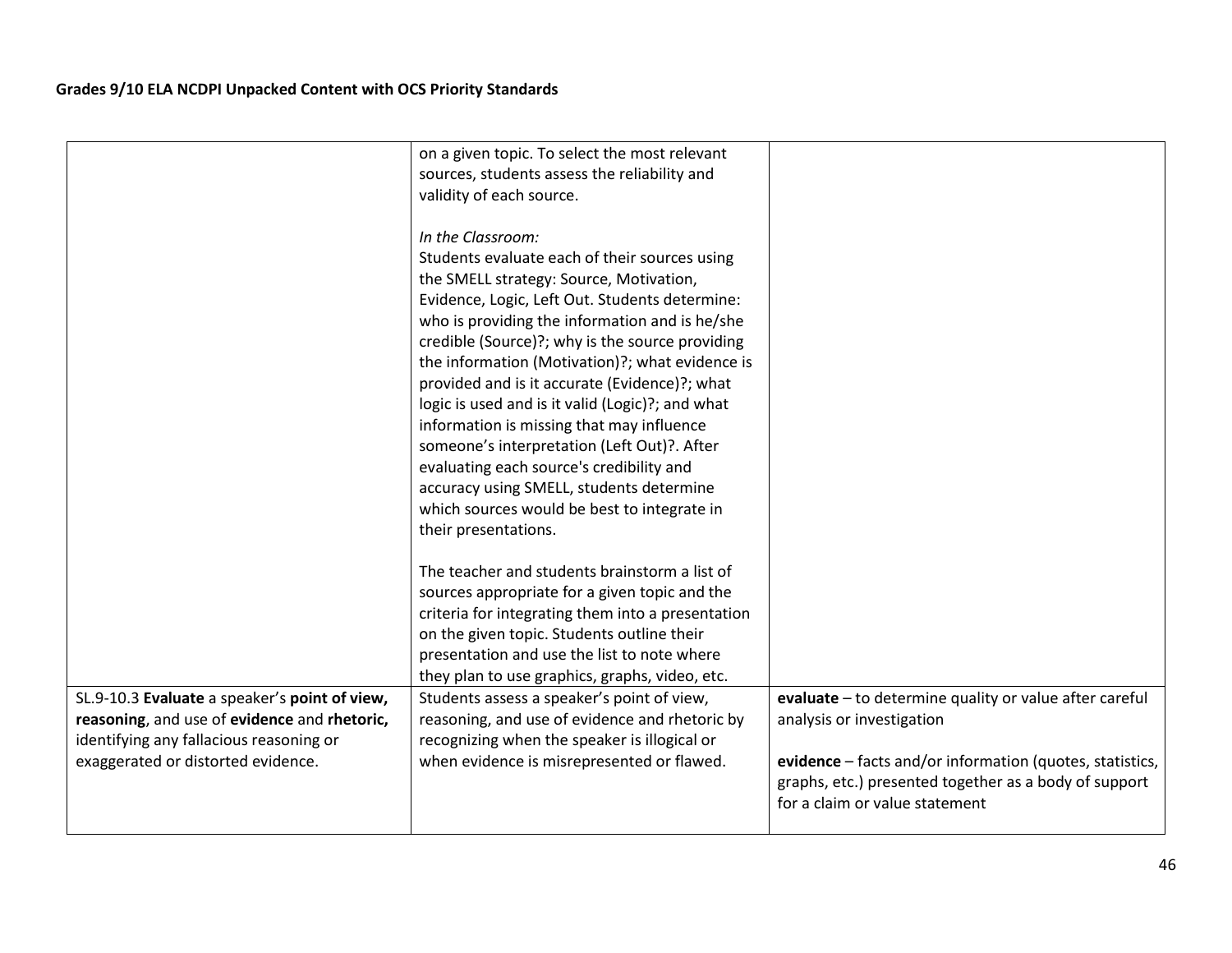|                                                      | In the Classroom:                                   | point of view - a narrator's, writer's, or speaker's      |
|------------------------------------------------------|-----------------------------------------------------|-----------------------------------------------------------|
|                                                      | While listening to a speaker, students complete     | position with regard to the events of a narrative; one's  |
|                                                      | a three-column matrix: the first column is          | stance on events or information given his/her             |
|                                                      | labeled "Speaker," the second column is labeled     | orientation (physically and/or mentally) to the events    |
|                                                      | "Valid," and the third column is labeled            | or information; the vantage point from which one          |
|                                                      | "Invalid." The first column lists the speaker's     | relates the events of a story or makes an argument        |
|                                                      | point of view, reasoning, use of evidence, and      |                                                           |
|                                                      | use of rhetoric: one row for each. In the "Valid"   | $reasons/reasoning - an explanation or justification for$ |
|                                                      | column, students list evidence supporting the       | a claim, action, or value statement; the process of       |
|                                                      | validity of the speaker's point of view,            | thinking through an argument, forming judgments,          |
|                                                      | reasoning, use of evidence, and use of rhetoric.    | and drawing conclusions using a process of logic          |
|                                                      | In the "Invalid" column, students list evidence     |                                                           |
|                                                      | revealing the invalidity of the speaker's point of  | rhetoric/rhetorical feature - language (or the art of     |
|                                                      | view, reasoning, use of evidence, and use of        | using language) designed to be persuasive or effective    |
|                                                      | rhetoric.                                           | in supporting a claim such that readers or listeners      |
|                                                      |                                                     | come to agree with the claim, often making use of         |
|                                                      | After listening to a speaker, the teacher and       | figurative, sensory, and evocative language; an           |
|                                                      | students brainstorm a list of possible fallacious   | element of a large literary work that is particularly     |
|                                                      | reasoning and exaggerated or distorted              | designed to have a persuasive or emotional impact         |
|                                                      | evidence used by the speaker. Students choose       |                                                           |
|                                                      | an item from the list and cross-check it with       |                                                           |
|                                                      | three reliable sources. Based on their findings,    |                                                           |
|                                                      | students confirm whether or not the reasoning       |                                                           |
|                                                      | was fallacious or if the evidence was               |                                                           |
|                                                      | exaggerated or distorted.                           |                                                           |
| <b>Standard</b>                                      | <b>Clarification</b>                                | Glossary                                                  |
|                                                      | <b>Cluster: Presentation of Knowledge and Ideas</b> |                                                           |
| SL.9-10. 4 Present information, findings, and        | Students deliver presentations that clearly and     | audiences - the people who watch, listen to, view,        |
| supporting evidence clearly, concisely, and          | succinctly communicate information,                 | and/or read something presented via an artistic           |
| logically such that listeners can follow the line of | conclusions, and supporting evidence in a way       | medium                                                    |
| reasoning and the organization, development,         | that allows an audience to easily follow the logic  |                                                           |
|                                                      | and order in which the material is presented.       |                                                           |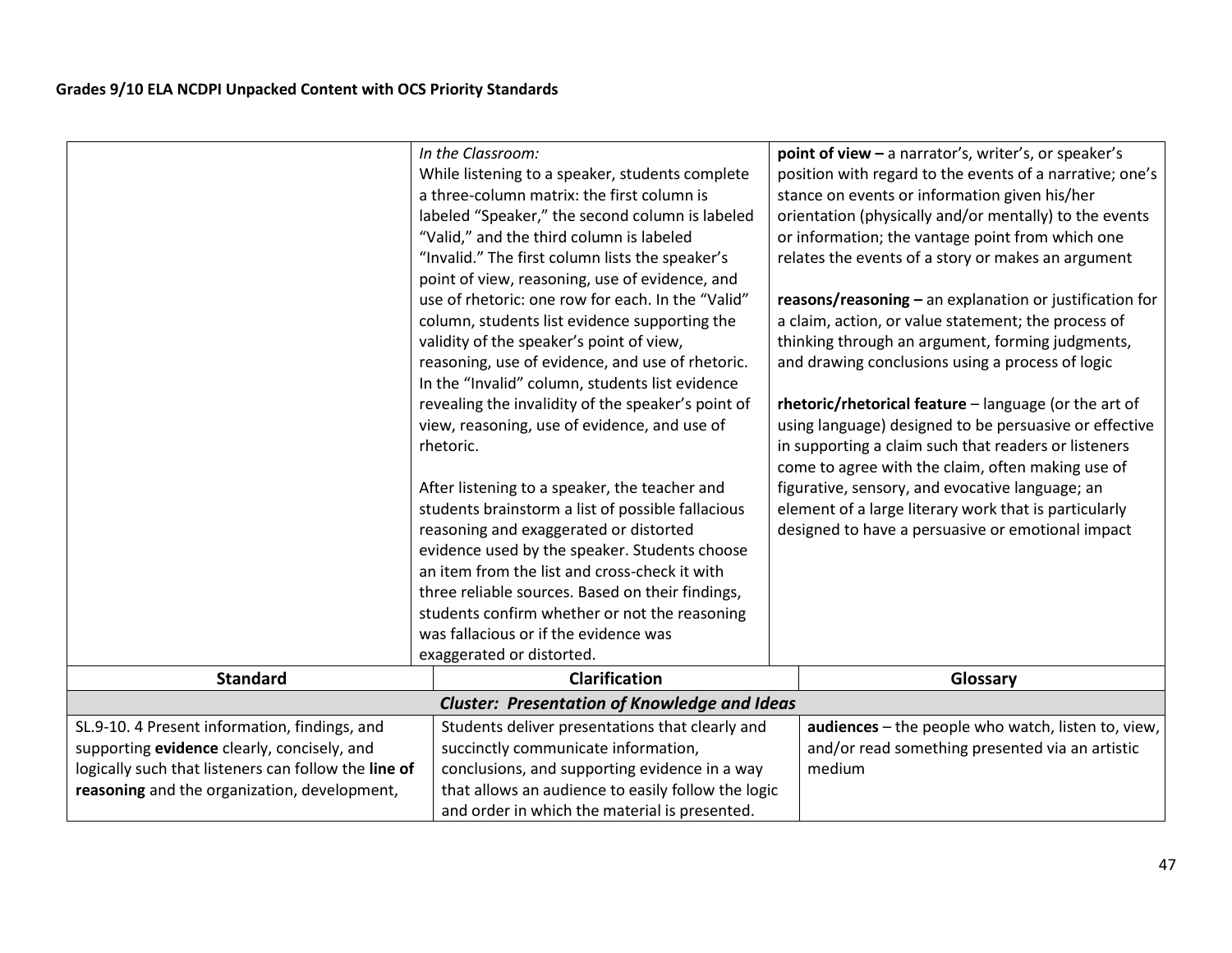| substance, and style are appropriate to purpose,<br>audience, and task.                       | Students tailor their presentation's structure,<br>development, content, and style to their<br>purpose, audience, and task.                                                                                                                                                                                                                                                                                                                                                                                                                                                                 | evidence - facts and/or information (quotes,<br>statistics, graphs, etc.) presented together as a<br>body of support for a claim or value statement                                                                                                                                                                                                                                                                                                                                                                                                                                                                  |
|-----------------------------------------------------------------------------------------------|---------------------------------------------------------------------------------------------------------------------------------------------------------------------------------------------------------------------------------------------------------------------------------------------------------------------------------------------------------------------------------------------------------------------------------------------------------------------------------------------------------------------------------------------------------------------------------------------|----------------------------------------------------------------------------------------------------------------------------------------------------------------------------------------------------------------------------------------------------------------------------------------------------------------------------------------------------------------------------------------------------------------------------------------------------------------------------------------------------------------------------------------------------------------------------------------------------------------------|
|                                                                                               | In the Classroom:<br>The teacher asks students to deliver<br>presentations on a given topic for a specific<br>purpose, audience, and task. As a class, the<br>teacher and students create an outline specific<br>to the assigned presentation and context so that<br>the information, findings, and supporting<br>evidence is clear, concise, and organized in a<br>logical manner.                                                                                                                                                                                                         | line of reasoning $-$ a series of claims, points, and<br>supporting pieces of evidence, each related to one<br>another, delineated in such a manner as to show a<br>connection between a claim or argument and the<br>conclusion being drawn<br>$purpose$ – the reason for a particular action or<br>creation (e.g., literary work or speech); the reason<br>for which something exists (e.g., to persuade, to<br>inform, to express, and/or to entertain)                                                                                                                                                           |
|                                                                                               | The teacher provides small groups with a<br>jumbled slide presentation on a given topic. The<br>teacher then assigns each group a different<br>purpose, audience, and task. Students work<br>together to revise slides to present the<br>information, findings, and supporting evidence<br>clearly, concisely, and logically. Students also<br>organize, develop, and style the slides so they<br>are appropriate for their assigned purpose,<br>audience, and task. Students present their<br>revised presentations to the class and explain<br>the reasons behind their revision choices. | style $-$ a particular manner of doing something<br>(e.g., writing, painting, speaking, etc.)<br>characteristic to an individual (e.g., author, singer,<br>etc.), region, time, artistic/literary movement,<br>etc.; in writing, style includes word choice,<br>fluency, voice, sentence structure, figurative<br>language, and syntax<br>$task - (as part of the task, purpose, and audience)$<br>relationship) - the specific product or type of<br>product one is completing (e.g., editorial article,<br>friendly letter, etc.), which greatly influences the<br>choices an author makes (e.g., one would likely |
|                                                                                               |                                                                                                                                                                                                                                                                                                                                                                                                                                                                                                                                                                                             | adopt an informal register when writing a friendly<br>letter)                                                                                                                                                                                                                                                                                                                                                                                                                                                                                                                                                        |
| SL.9-10.5 Make strategic use of digital media in<br>presentations to enhance understanding of | Students carefully choose and purposefully<br>incorporate digital media into their<br>presentations to effectively communicate their                                                                                                                                                                                                                                                                                                                                                                                                                                                        | digital media - formats through which<br>information is encoded in a machine-readable                                                                                                                                                                                                                                                                                                                                                                                                                                                                                                                                |